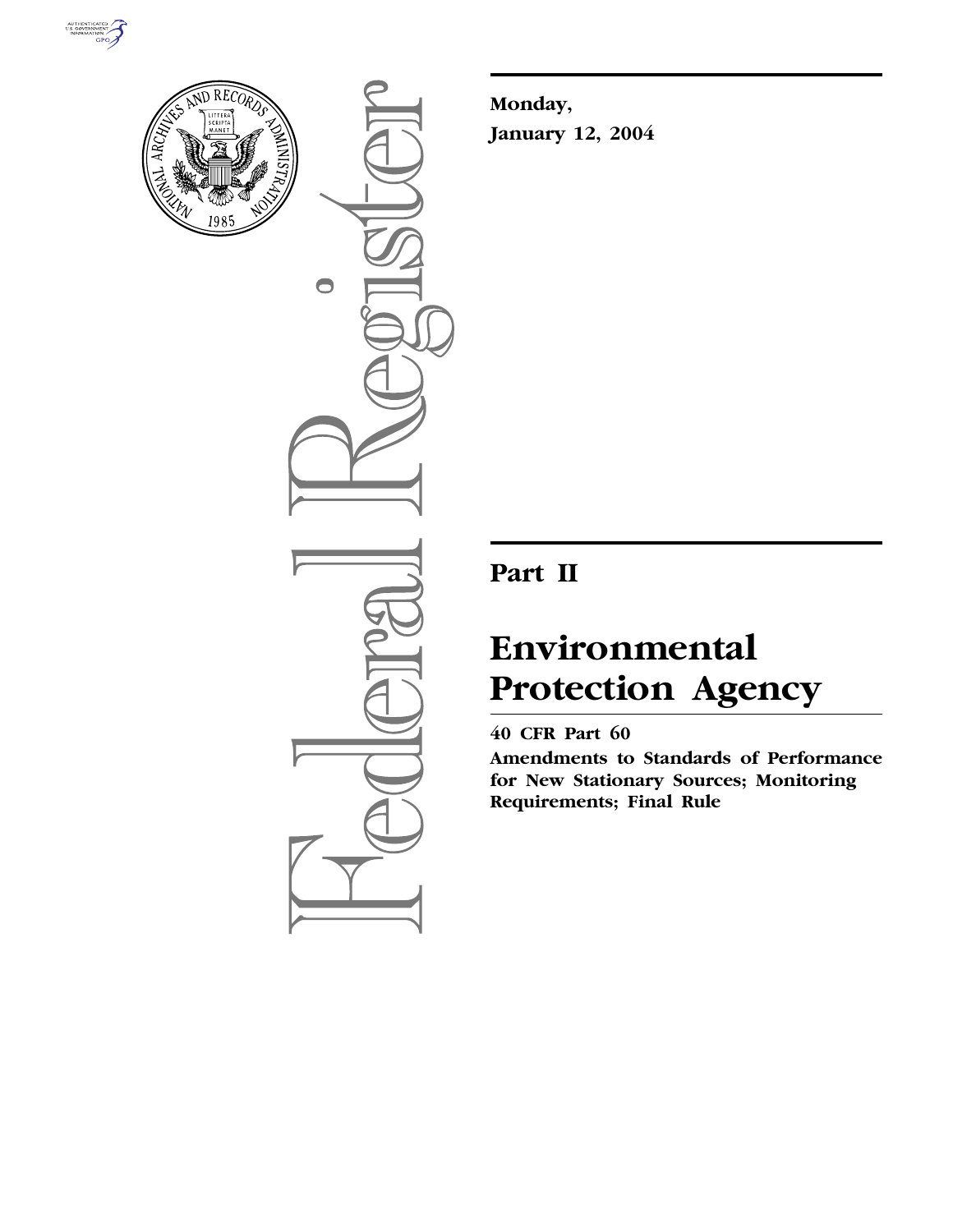#### **ENVIRONMENTAL PROTECTION AGENCY**

#### **40 CFR Part 60**

**[OAR–2003–0009, FRL–7604–9]** 

#### **Amendments to Standards of Performance for New Stationary Sources; Monitoring Requirements**

**AGENCY:** Environmental Protection Agency (EPA). **ACTION:** Final rule.

**SUMMARY:** This action promulgates Performance Specification 11 (PS–11): Specifications and Test Procedures for Particulate Matter Continuous Emission Monitoring Systems at Stationary Sources, and Procedure 2: Quality Assurance (QA) Requirements for Particulate Matter Continuous Emission Monitoring Systems at Stationary Sources. The PS–11 and QA Procedure 2 will apply to sources that are required under an applicable regulation to use particulate matter continuous emission monitoring systems (PM CEMS) to monitor PM continuously. The PS–11 and Procedure 2 will help to ensure that PM CEMS are installed and operated properly and produce good quality monitoring data on an ongoing basis.

#### **EFFECTIVE DATE:** January 12, 2004.

**ADDRESSES:** Docket Nos. OAR–2003– 0009 and A–2001–10 contain supporting information used in developing the final rule. The docket is located at the Air and Radiation Docket and Information Center in the EPA Docket Center, (EPA/DC), EPA West, Room B102, 1301 Constitution Avenue, NW., Washington, DC 20460, telephone (202) 566–1744.

**FOR FURTHER INFORMATION CONTACT:** Mr. Daniel G. Bivins, Emission Measurement Center (D205–02), Emissions, Monitoring, and Analysis Division, U. S. Environmental Protection Agency, Research Triangle Park, North Carolina 27711, telephone number (919) 541–5244, electronic mail address *bivins.dan@epa.gov*.

#### **SUPPLEMENTARY INFORMATION:**

*Regulated Entities.* The final rule applies to any facility that is required to install and operate a PM CEMS under any provision of title 40 of the Code of Federal Regulations (CFR). If you have any questions regarding the applicability of this action to a particular entity, consult the person listed in the preceding **FOR FURTHER INFORMATION CONTACT** section.

*Docket*. The EPA has established an official public docket for this action including both Docket ID No. OAR– 2003–0009 and Docket ID No. A–2001– 10. The official public docket consists of the documents specifically referenced in this action, any public comments received, and other information related to this action. All items may not be listed under both docket numbers, so interested parties should inspect both docket numbers to ensure that they have received all materials relevant to the final rule. Although a part of the official public docket, the public docket does not include Confidential Business Information or other information whose disclosure is restricted by statute. The official public docket is available for public viewing at the EPA Docket Center (Air Docket), EPA West, Room B–102, 1301 Constitution Avenue, NW., Washington, DC. The EPA Docket Center Public Reading Room is open from 8:30 a.m. to 4:30 p.m., Monday through Friday, excluding legal holidays. The telephone number for the Reading Room is (202) 566–1744, and the telephone number for the Air Docket is (202) 566–1742.

*Electronic Access*. Electronic versions of the documents filed under Docket No. OAR–2003–0009 are available through EPA's electronic public docket and comment system, EPA Dockets. You may use EPA Dockets at *http:// www.epa.gov/edocket/* to submit or view public comments, access the index of the contents of the official public docket, and access those documents in the public docket that are available electronically. Once in the system, select ''search'' and key in the appropriate docket identification number.

The EPA's policy is that copyrighted material will not be placed in EPA's electronic public docket but will be available only in printed, paper form in the official public docket. Although not all docket materials may be available electronically, you may still access any of the publicly available docket materials through the docket facility identified in this document.

*Worldwide Web (WWW)*. In addition to being available in the docket, an electronic copy of today's document also will be available on the WWW. Following the Administrator's signature, a copy of this action will be posted at *http://www.epa.gov/ttn/oarpg* on EPA's Technology Transfer Network (TTN) policy and guidance page for newly proposed or promulgated rules. The TTN provides information and technology exchange in various areas of air pollution control. If more information regarding the TTN is needed, call the TTN HELP line at (919) 541–5384.

*Judicial Review*. Under section 307(b)(1) of the Clean Air Act (CAA), judicial review of the final rule is available only by filing a petition for review in the U.S. Court of Appeals for the District of Columbia Circuit by March 12, 2004. Under section  $307(d)(7)(B)$  of the CAA, only an objection to the final rule that was raised with reasonable specificity during the period for public comment can be raised during judicial review. Moreover, under section 307(b)(2) of the CAA, the requirements established by the final rule may not be challenged separately in any civil or criminal proceedings brought by EPA to enforce these requirements.

*Outline*. The information presented in this preamble is organized as follows:

#### I. Introduction

- II. Summary of Major Changes Since Proposal A. Changes to PS–11
- B. Changes to Quality Assurance (QA) Procedure 2
- III. Summary of Responses to Major Comments
	- A. General
	- B. Performance and Applicability of PM CEMS
	- C. Instrument Selection
	- D. Isokinetic Sampling
	- E. Condensible PM
	- F. Instrument Location
	- G. Shakedown and Correlation Test Planning Period (CTPP)
	- H. Correlation Testing
	- I. Response Range
	- J. Reference Method Testing
	- K. Statistical Methods
	- L. Statistical Criteria
	- M. Routine Performance Checks
	- N. Auditing Requirements
	- O. Extrapolation of Correlation
- P. Requirements for Other Types of Monitors
- IV. Summary of Impacts
	- A. What are the impacts of PS–11 and QA Procedure 2?
	- V. Statutory and Executive Order Reviews
	- A. Executive Order 12866: Regulatory Planning and Review
	- B. Paperwork Reduction Act
	- C. Regulatory Flexibility Act
	- D. Unfunded Mandates Reform Act
	- E. Executive Order 13132: Federalism
	- F. Executive Order 13175: Consultation and Coordination with Indian Tribal Governments
	- G. Executive Order 13045: Protection of Children from Environmental Health Risks and Safety Risks
	- H. Executive Order 13211: Actions Concerning Regulations that Significantly Affect Energy Supply, Distribution, or Use
	- I. National Technology Transfer and Advancement Act
- J. Congressional Review Act

#### **I. Introduction**

The PS–11, Specifications and Test Procedures for Particulate Matter Continuous Emission Monitoring Systems at Stationary Sources, and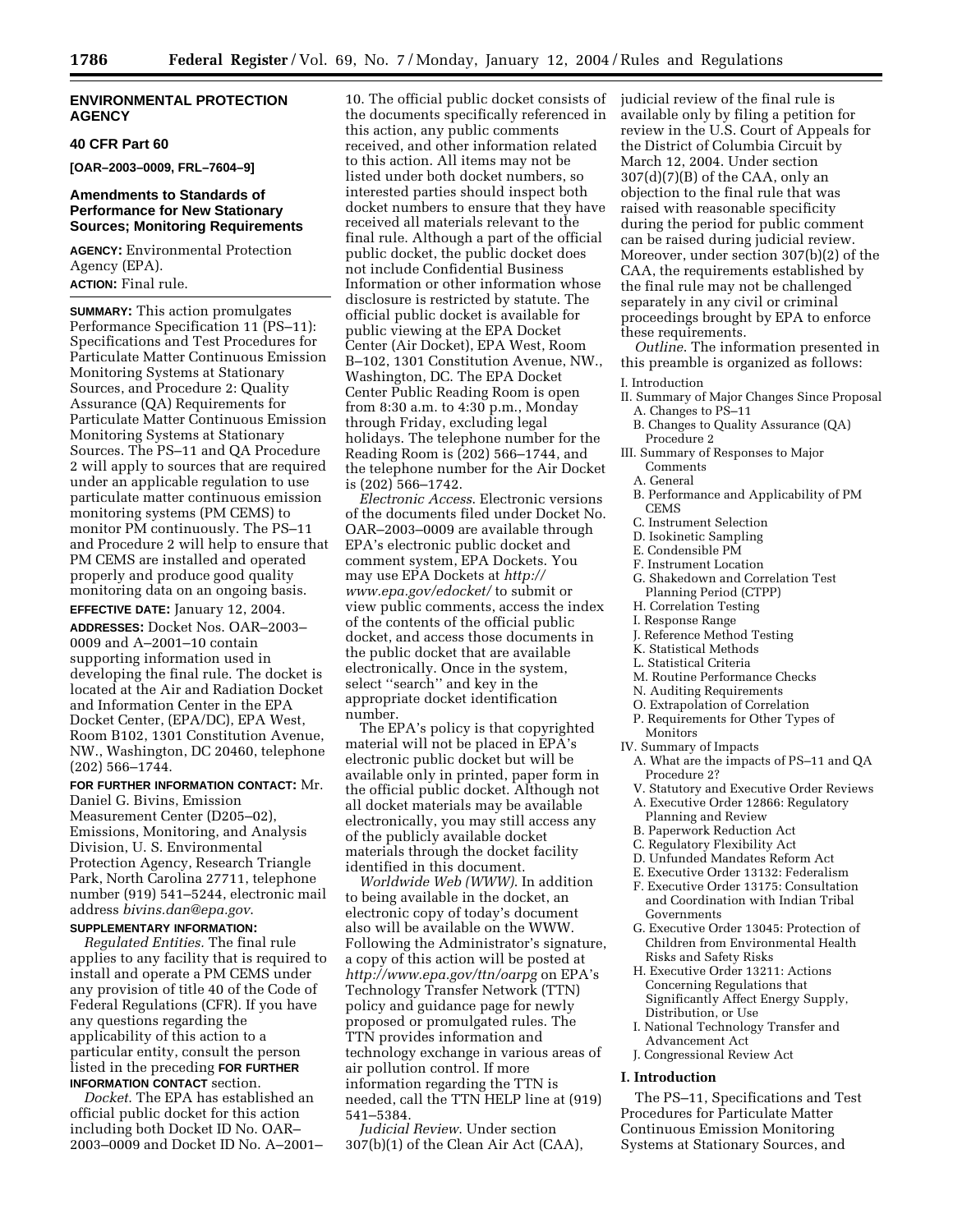Procedure 2, Quality Assurance Requirements for Particulate Matter Continuous Emission Monitoring Systems at Stationary Sources, were first published in the **Federal Register** on April 19, 1996 (61 FR 17358) as part of the proposed Hazardous Waste Combustion MACT standard. The PS–11 and Procedure 2 were published again on December 30, 1997 (62 FR 67788) for public comment on revisions made to these procedures. Since then, we have continued to learn about the capabilities and performance of PM CEMS through performing and witnessing field evaluations and through discussions with our European counterparts.

Additional experience with the procedures of PS–11 and Procedure 2 led us to propose these further revisions, which were published on December 12, 2001 (66 FR 64176). Today's final rule builds upon that proposal and reflects the changes we have made to PS–11 and Procedure 2 in response to the additional comments we received on the December 2001 proposal.

#### **II. Summary of Major Changes Since Proposal**

#### *A. Changes to PS–11*

#### 1. Instrument Selection

Several changes were made to the requirements of PS–11 regarding the selection of instruments. Sections 4.2 and 6.1(1) of the proposed PS–11 required owners and operators of affected sources using extractive PM CEMS to heat the extracted samples of the exhaust gas to the same temperature specified by the reference method. In the final PS–11, we are changing this requirement to a recommendation. In Section 4.3, we also changed from a requirement to a recommendation that owners and operators use a measurement technology that is free from interferences. In that same section, we deleted the phrase regarding duct flue gas conditions.

We are no longer requiring in Section 6.1(3) that extractive PM CEMS used on sources with varying volumetric flow rates maintain isokinetic sampling. We still recommend isokinetic sampling in such installations. Furthermore, we changed Section 6.1(3) to allow owners and operators of extractive PM CEMS in applications with varying flow rates to use data from similar facilities to demonstrate that isokinetic sampling is unnecessary. In the proposed PS–11, data from similar facilities could not be used; only site-specific data could be used for such demonstrations.

Several changes were made to Section 8.1 of PS–11 regarding instrument

selection. In the proposed PS–11, Section 8.1 stated that owners or operators must select a PM CEMS that is most appropriate for the source, considering the source operating conditions. We have revised the rule to state that owners or operators should select an appropriate PM CEMS for the source. This change also is reflected in Sections 2.4(1) and 6.0 of the final rule. We changed from a requirement to a recommendation in Section 8.1(1)(ii) that extractive PM CEMS sample at the reference method filter temperature. We also changed from a requirement to a recommendation in Section 8.1(5) that owners or operators consult with instrument vendors to obtain basic recommendations on instrument capabilities and installation.

#### 2. Instrument Location

With respect to stratification, Section 2.4(2) of the proposed PS–11 recommended performing a PM profile test if PM stratification was likely to be a problem. In addition, owners or operators would have been required to relocate the PM CEMS or eliminate stratification if the stratification varies by more than 10 percent. In the final PS–11, we have eliminated the reference to profile testing and the requirement for either relocating the CEMS or resolving the stratification issue. We also have deleted the requirement from Section 8.2(2) that owners or operators relocate the CEMS if failure to meet the correlation criteria is due to a location problem that cannot be corrected.

#### 3. Pretest Preparations

In Section 8.4 of the proposed PS–11, owners and operators of PM CEMS would have been required to conduct a shakedown period and a correlation test planning period (CTPP) prior to correlation testing. Although we continue to recommend that you conduct shakedowns and CTPPs, the final PS–11 does not require them. Instead of a formal shakedown period, the final rule recommends that owners and operators familiarize themselves with the operation of the CEMS prior to correlation testing. The elimination of shakedown periods also is reflected in Section 2.4(5) of the final rule, and the requirement regarding interruption of shakedown periods, specified in Section 8.4(1)(ii) of the proposed rule, has been deleted.

Section 8.4(1)(i) of the proposed PS– 11 required owners or operators to conduct daily drift checks during the shakedown period. In the final rule, daily drift checks are recommended rather than required during the pretest preparation period when owners and

operators familiarize themselves with the operation of the CEMS.

With the elimination of CTPPs as a required pretest activity, we have deleted certain requirements that applied specifically to the CTPP. For example, we deleted the requirement to produce permanent records of 15 minute average PM CEMS responses that would have been required in Section 8.4(2) of the proposed PS–11, as well as the requirements in Sections 8.4(2)(ii) and (iii) of the proposed rule that data recorders record PM CEMS responses during the full range of routine process operating conditions and that owners or operators establish the relationship between operating conditions and PM CEMS response. We also have deleted the requirement in Section 8.4(3) of the proposed PS–11 that owners or operators set the response range of the PM CEMS so that the highest observed response is within 50 to 60 percent of the maximum output. Instead, the final PS–11 requires owners and operators to set the response range to whatever range is appropriate to ensure that the instrument will record the full range of responses likely during the correlation test. We also have revised Section 2.2(2) of the final rule to reflect this change.

The proposed PS-11 required owners or operators to perform a 7-day drift check at the end of the CTPP. Although we have eliminated the requirement for CTPPs, the final PS–11 still requires owners or operators to successfully complete a 7-day drift test prior to correlation testing. We have also revised Section 8.5(1), which explains the purpose of the 7-day drift test.

#### 4. Correlation Testing

Sections 2.2(2), 2.4(7), and 6.3 of the proposed PS–11 required correlation testing over the range of emissions established during the CTPP. Because PS–11 no longer requires CTPPs, we revised these sections to require correlation testing over the full range of normal process and control device operating conditions. We also deleted the requirement in Section 8.6 to conduct correlation testing while the source is operating as it did during the CTPP.

Sections  $2.4(7)$  and  $8.6(1)(i)$  of the proposed PS–11 would have required paired sampling trains during all correlation tests. Although we highly recommend paired sampling trains, PS– 11 no longer requires correlation tests to be performed using paired trains. We also have deleted from Sections 2.4(7) and 8.6(1)(ii) the requirement that data pairs meet certain criteria for precision and bias, because those criteria would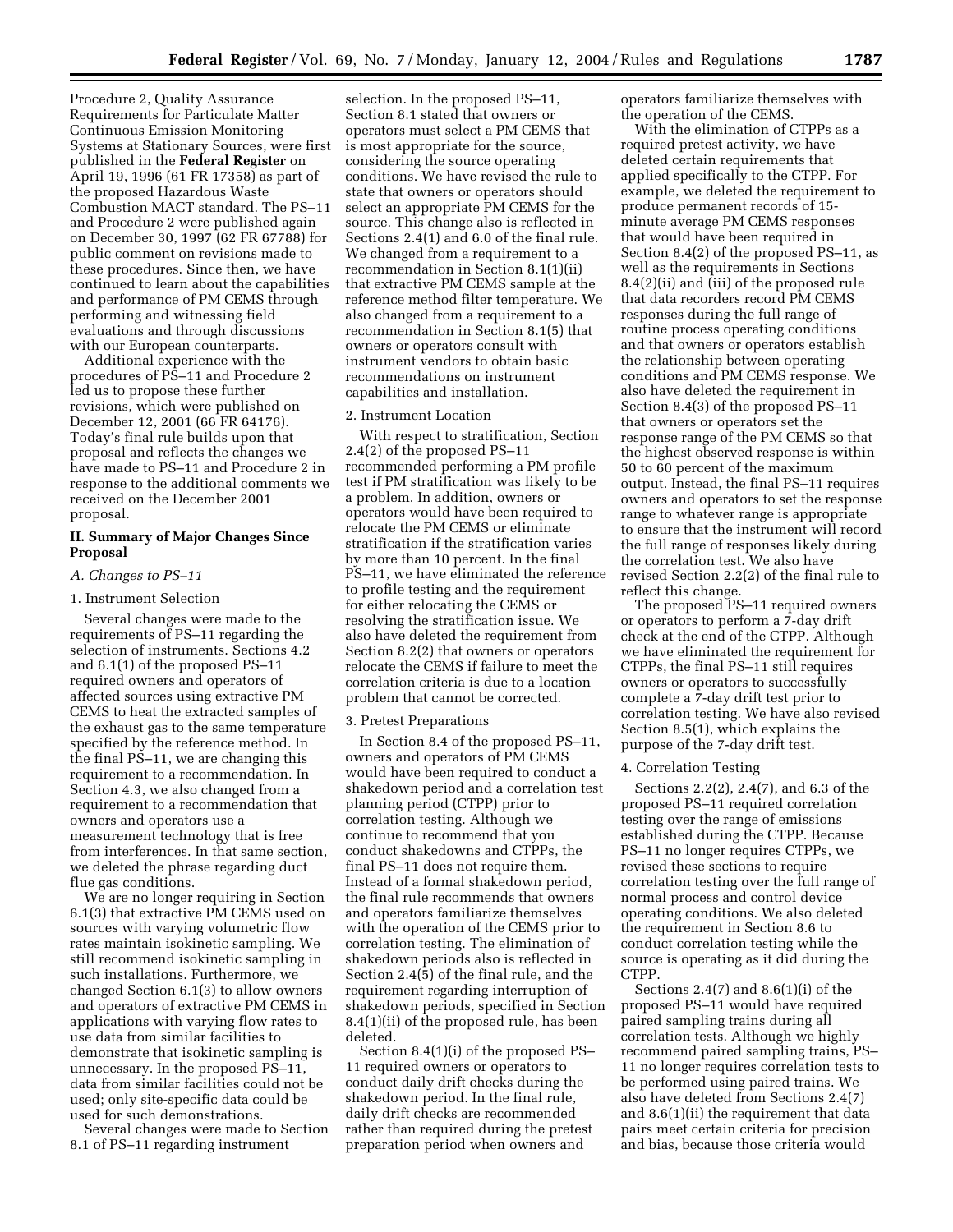apply specifically to paired data, and we are no longer requiring paired trains. We plan to address data precision and bias in guidance materials at a later date.

Sections  $8.2(4)$  and  $8.4(4)$  of the proposed PS–11 suggested using a bypass as a means of increasing PM emissions during correlation testing. In the final PS–11, we have eliminated any reference to bypassing control devices for this purpose. However, we have included PM spiking as an option for increasing PM emissions during correlation tests. We also have revised Section 8.6(5) to clarify how owners or operators should obtain zero point data during correlation tests.

Finally, we have changed the requirements in Section 8.6(3) regarding the selection of test runs for developing the correlation. In the proposed PS–11, owners or operators could reject the results of test runs only if the basis for rejecting the data was specified in the reference method, PS–11, QA Procedure 2, or in the facility's QA plan. In the final PS–11, up to five test runs can be rejected without an explanation for the rejection, provided that the results of at least 15 valid test runs are used to develop the correlation. If more than five test runs are rejected, the basis for rejecting those additional runs (*i.e.*, those in addition to the first five rejected runs) must be reported.

#### 5. Extrapolation of Correlation

Section 8.8(1) of the proposed PS–11 addressed the limits for extrapolating the correlation equation before additional correlation testing would be required. The maximum allowable extrapolation under the proposed rule would have been 125 percent of the highest PM CEMS response used to develop the correlation curve. If that 125 percent limit was exceeded for three consecutive hours, three additional correlation tests runs would have been required. We have changed the time period that triggers this additional correlation testing. In the final PS–11, additional correlation testing is required only after the 125 percent value has been exceeded for 24 consecutive hours, or a period of cumulative hours that exceeds 5 percent of the total valid operating hours for the previous 30 days, whichever occurs first. In addition, we have clarified in Section 8.8(1) of the final PS–11 that additional testing is required only when the 125 percent limit is exceeded while the source and control device are operating under normal conditions. In any case, Section 8.8(3) of the final PS–11 requires owners and operators to report the reason why the 125 extrapolation limit was exceeded.

We have revised PS–11 to include a special provision for low emittingsources that emit no more than 50 percent of the emission limit. For such cases, Section 8.8(4) of the final PS–11 allows extrapolation up to the response value that corresponds to 50 percent of the emission limit or 125 percent of the highest PM CEMS response used to develop the correlation curve, whichever is greater. Finally, in the event additional correlation testing is required, we have revised Section 8.8(2)(i) of the final PS–11 to extend the deadline for completing the testing and developing a new correlation equation from 30 to 60 days.

#### 6. Statistical Methods and Criteria

In Section 12.3 of the final PS–11, we have clarified that, if paired testing is performed, paired reference method data should not be averaged, but should be treated individually in developing the correlation. In such cases, at least 15 sets of reference method and PM CEMS response data are still required, although for each PM CEMS response there will be two reference method data points, one for each of the two paired sampling trains.

We also have reorganized and made several other changes to Section 12.3. In the proposed PS–11, three types of correlation models were addressed: linear, polynomial, and logarithmic. The final rule specifies procedures for evaluating five types of correlation models; in addition to the linear, polynomial, and logarithmic models, we have added procedures for evaluating exponential and power correlation models. We also have made changes regarding the calculations needed for evaluating correlation equations. In the proposed PS–11, equations were presented for calculating confidence and tolerance intervals. For example, Equation 11–11 of the proposed rule defined the confidence interval in terms of the quantity  $\hat{y} \pm \text{CI}$ , where  $\hat{y}$  is the predicted PM concentration, and CI is the confidence interval half range. However, the confidence interval performance criterion was presented in terms of the confidence interval half range as a percentage of the emission limit and not in terms of the confidence interval itself. Consequently, we have eliminated the requirement to calculate confidence intervals. For the same reason, we eliminated the requirement to calculate tolerance intervals. In the final rule, owners or operators of affected PM CEMS must calculate the confidence interval half range and tolerance interval half range, but are not required to calculate the confidence and tolerance intervals.

We also have changed the PM CEMS response values at which the confidence and tolerance interval half ranges are calculated. In the proposed PS–11, owners or operators would have been required to calculate the confidence and tolerance interval half ranges at the median PM CEMS response (x) values. The preamble to the proposed rule mistakenly indicated that the confidence and tolerance interval half ranges are smallest at the median x value. However, that statement is correct only for exponential and power correlations. In the final PS–11, the x value for calculating confidence and tolerance interval half ranges depends on the type of correlation. For linear correlations, the confidence and tolerance interval half ranges must be calculated at the mean x value. The confidence and tolerance interval half ranges for polynomial correlations must be calculated at the x value that corresponds to the minimum value of the variable delta  $(\Delta)$ , which is defined by Equation 11–25 of the final PS–11. For logarithmic correlations, the confidence and tolerance interval percentages must be calculated at the mean of the log-transformed x values. For exponential and power correlations, the confidence and tolerance interval percentages must be calculated at the median x and log-transformed x values, respectively. These x values represent the points at which the confidence and tolerance intervals are smallest or narrowest. We also have reflected these changes in Section 2.3 of the final PS– 11, which specifies general correlation data handling requirements, and in Section 13.2, which specifies the performance criteria for confidence and tolerance intervals. In addition, we have added a new section 12.4 to the final PS–11 to specify procedures for selecting the best correlation model.

We deleted the example correlation calculations presented in Section 18.0 of the proposed PS–11. We will provide example calculations for all five correlation models in the next revision to Current Knowledge of Particulate Matter (PM) Continuous Emission Monitoring, EPA–454/R–00–039 (PM CEMS Knowledge Document), which will be revised periodically to incorporate additional guidance, example calculations, and other information that will help in understanding and complying with PS– 11 and QA Procedure 2.

Finally, we have included in Section 13.2 a provision for low-emitting sources to meet a lower correlation coefficient. In the final rule, a lowemitting source must meet a minimum correlation coefficient of 0.75 rather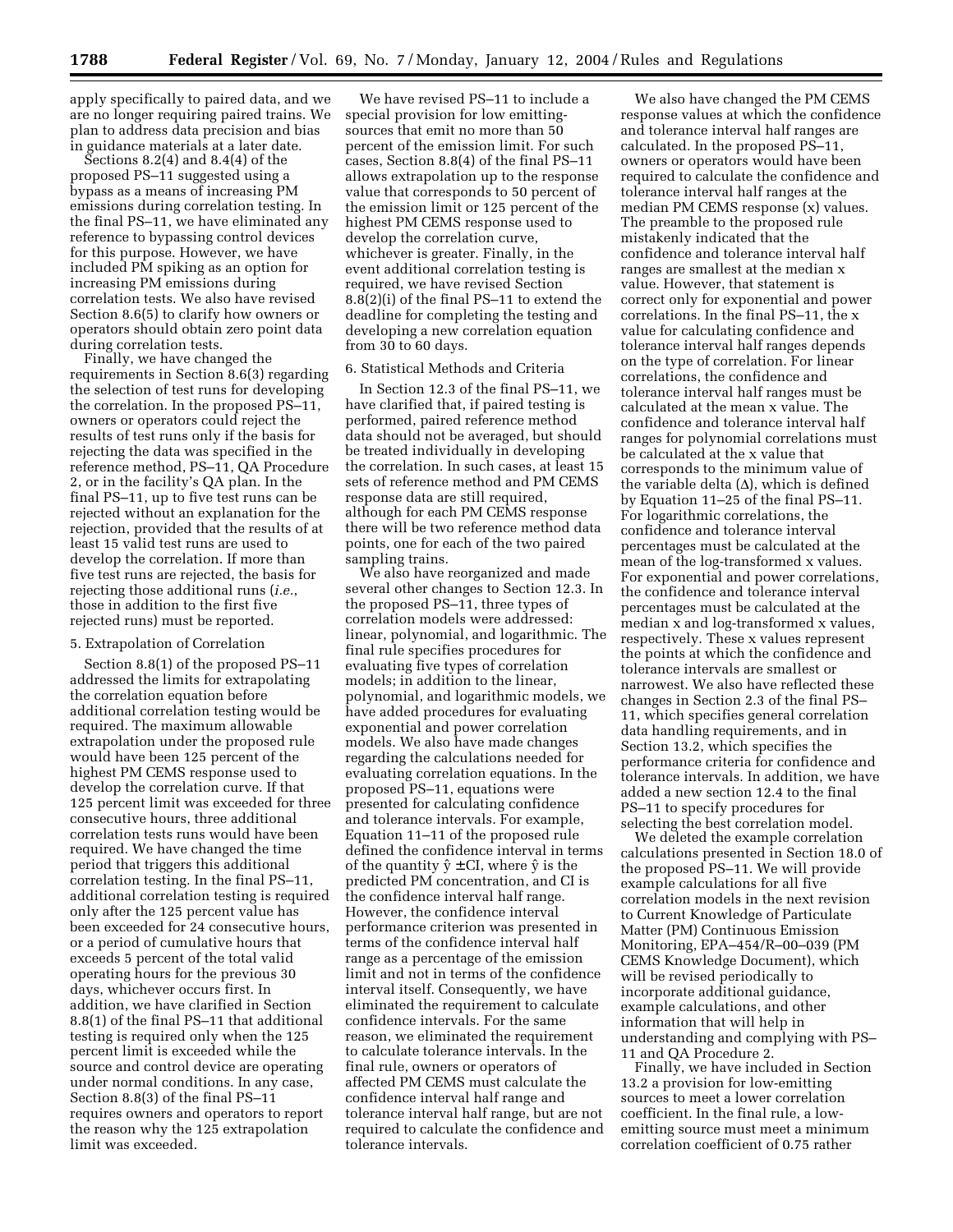than the 0.85 value required for sources that are not low-emitting.

#### 7. Other Changes

Section 2.4(4) of the proposed PS–11 addressed recordkeeping requirements for PM CEMS maintenance and performance data. We have deleted this section in the final PS–11 because recordkeeping requirements are already addressed, in detail, in the general provisions to parts 60, 61, and 63, and in most, if not all, applicable rules.

#### *B. Changes to Quality Assurance (QA) Procedure 2*

#### 1. Precision and Bias

Sections 10.1(3) and (4) of the proposed QA Procedure 2 specified precision and bias requirements for paired reference method sampling trains. Because the final PS–11 does not require paired sampling trains, we have removed the precision and bias criteria from QA Procedure 2. For the same reason, we also have deleted Section 12.0(5), which addressed relative standard deviation, the parameter for assessing paired data precision.

#### 2. Quality Control (QC) Program

Section 9 of QA Procedure 2 addresses QC measures. We have added Section 9.0(8) to the final rule to require owners and operators to include in their QC programs written procedures for checking extractive duct systems for material accumulation when extractive PM CEMS are used.

#### 3. System Checks and Audits

We made several changes to Section 10.3 of QA Procedure 2 regarding periodic audits. To ensure consistency in the organization of the section, we renumbered some of the paragraphs. We changed the required frequency of relative response audits (RRAs) from once every four quarters to the frequency specified in the applicable rule. In addition, we clarified that an RRA can be substituted for an absolute accuracy audit (ACA) during any quarter. Likewise, we clarified that a response correlation audit (RCA) can be substituted for an ACA or an RRA to satisfy the required auditing frequency. In Section 10.3(2)(iii) of the final QA Procedure 2, we deleted the requirement that owners and operators obtain audit samples from instrument manufacturers or vendors.

We made two changes to the acceptance criteria for RCAs. In Section 10.3(5)(ii) of the proposed QA Procedure 2, we required all 12 of the PM CEMS responses to fall within the range of PM CEMS responses used to develop the initial correlation. In the

final QA Procedure 2, we relaxed this requirement somewhat. We still require all 12 PM CEMS responses to be no greater than the highest response used to develop the correlation curve. However, in Section 10.4(5) of the final rule, we allow three of the PM CEMS responses to fall below the range of responses used to develop the initial correlation curve. We made a similar change to the acceptance criterion for RRAs. In Section 10.4(6) of the final rule, the three PM CEMS responses for the RRA must be no greater than the highest PM CEMS response used to develop the initial correlation, but one of the three points may fall below that range of responses used to develop the initial correlation.

Finally, we changed Equation 2–4 of Section 12.0(4), which is used to determine sample volume audit accuracy. In the proposed QA Procedure 2, we changed the denominator of Equation 2–4 from the sample gas volume measured by the independent calibrated reference device to the full scale value.

#### **III. Summary of Responses to Major Comments**

#### *A. General*

*Comment:* One commenter stated that EPA's fundamental approach for PM CEMS is too complex and costly. The commenter noted that the requirements for PM CEMS place too much emphasis on reporting emissions in units directly comparable to the emission standard. According to the commenter, this approach results in a ''research-anddevelopment effort.'' He noted that EPA's objective should be to establish a process whereby the owner or operator develops an understanding of how PM CEMS operate and the relationship among instrument response, process and control device operating parameters, and emissions. At that point, the owner/operator can use that information to reduce PM emissions. As proposed, PS–11 and QA Procedure 2 require such an understanding (by means of the shakedown and correlation test planning period) as a precursor to establishing a stringent statistical correlation between PM CEMS response and emissions. The commenter believes that the approach should be to use PM CEMS as a relative indicator of emissions rather than to attempt to achieve a precise correlation between PM emissions and PM CEMS response over the entire range of source operations.

*Response:* The purpose of PM CEMS is to quantify PM emissions as accurately and precisely as possible to

ensure compliance with the applicable PM emission limits. To meet this objective, we must incorporate into PS– 11 and QA Procedure 2 procedures for ensuring that PM CEMS are installed, operated, and maintained properly. Although this necessitates complexity, we have taken steps to minimize the complexity of PS–11. In the final PS–11, we have simplified or eliminated several of the requirements specified in the proposed rule regarding instrument selection and location, correlation test preparation, and correlation test procedures. We also have reorganized and simplified the statistical procedures for developing the correlation equation, as well as incorporating additional flexibility into the types of correlation models that can be developed. We have published guidance on the selection and use of PM CEMS in the PM CEMS Knowledge Document, which may be revised periodically to incorporate additional guidance, example calculations, and other information that will help in understanding and complying with PS–11 and QA Procedure 2.

With respect to cost, we believe that the cost of installing and operating a PM CEMS is relative to the application, and some applications will be more costly than others. However, we account for the costs of any required monitoring systems, such as PM CEMS, when we evaluate the compliance costs for a specific rulemaking that requires those monitoring systems.

Finally, we would like to point out that PS–11 and QA Procedure 2 do not specify the compliance scenario. Although this rulemaking is intended to apply to the monitoring of PM emission limits for compliance purposes, we recognize the advantages of using PM CEMS as an indicator of compliance for sources subject to 40 CFR 64 (Compliance Assurance Monitoring Rule) and other applications. Neither PS–11 nor QA Procedure 2 prohibit the use of PM CEMS as indicators of control device operation or emission levels. Furthermore, an owner or operator would not necessarily have to comply with PS–11 or QA Procedure 2 in a case where a PM CEMS is used as an indicator of control device performance or emissions.

*Comment:* One commenter stated that the requirements of PS–11 and QA Procedure 2 focus primarily on establishing enforcement opportunities by holding owners and operators responsible for factors that are beyond their control. To support this contention, the commenter referenced Section 8.1 of PS–11, which requires owners/operators to select a PM CEMS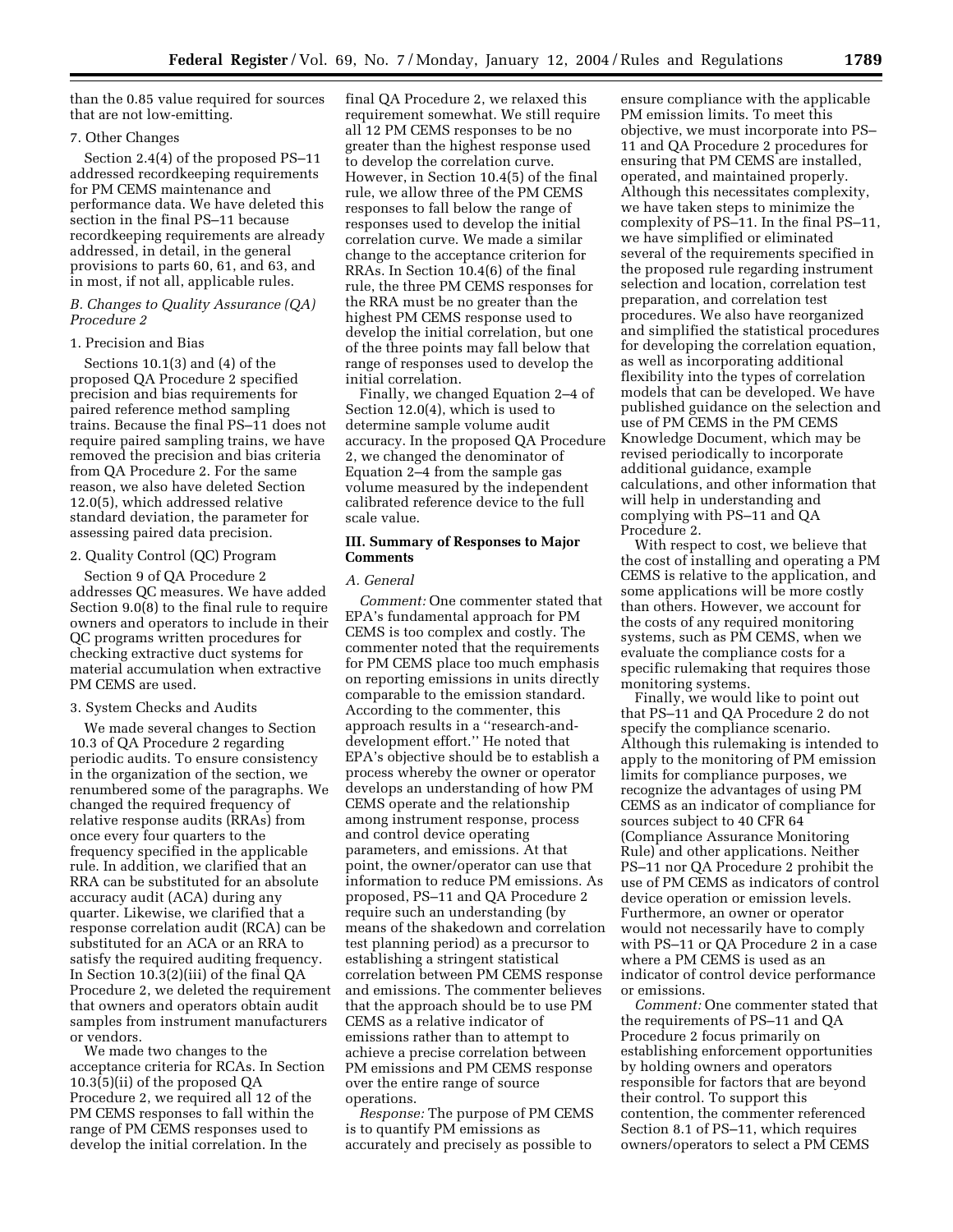''\* \* \* that is most appropriate for your source.'' The commenter believes that, for a specific source, the most appropriate instrument may not be known until after one or more instruments have been selected and placed into operation. The commenter also cited Section 2.3 of PS–11, which addresses situations in which multiple correlations may be required. The commenter noted that, in both of these examples, the enforcement action would not depend on whether the control device is operating properly or emissions are exceeded. Instead, the enforcement action focuses on the type of instrument selected and the variability of emissions (which would require multiple correlations).

*Response:* We agree that some enforcement actions associated with PS–11 may not necessarily depend on control device operation or emission levels. However, in this respect, PS–11 is similar to other performance specifications, such as PS–1, which specify the requirements that monitoring systems must meet. Individually, some of those requirements may not be directly related to the operation of a control device or emission levels, but, as a whole, the requirements help to ensure the proper operation of the monitoring system and the quality of the data generated by the monitoring system.

With respect to the requirement of the proposed Section 8.1 of PS–11 cited by the commenter, we have revised that section to state that owners and operators ''\* \* \* should select a PM CEMS that is appropriate. \* \* \* '' We believe this revised language allows for more flexibility in instrument selection. Although there may still be some trial and error involved in selecting an instrument, there are several PM CEMS technologies available, and some instruments clearly are more appropriate than others for certain applications.

The requirement of Section 2.3 of the proposed rule regarding multiple correlations is meant to address sources with different operating modes that result from variations in operating parameters such as process load, charge rates, or feed materials. In such cases, there may be significant differences in PM emissions characteristics for the different source operating modes to the extent that a single correlation cannot satisfy all of the criteria specified in PS– 11. We also would like to point out that PS–11 allows for, but does not require, multiple correlations. In the event that multiple correlations are needed, Section 2.3 simply requires that sufficient data be collected. By allowing multiple correlations under such a scenario, PS–11 provides the owner or operator flexibility in complying with the rule. Therefore, we disagree with the comment that Section 2.3 simply focuses on establishing enforcement opportunities.

*Comment:* One commenter observed that several requirements in PS–11 and QA Procedure 2 require adherence to manufacturer's recommendations. He stated that those recommendations may conflict with regulatory requirements or good engineering practice. He believes that following manufacturer's recommendations cannot be a requirement unless EPA reviews and approves those recommendations. He noted that, regardless of how well EPA may understand the procedures currently recommended by existing manufacturers, new manufacturers can enter the market at any time, and they are not subject to regulation by EPA.

*Response:* We agree with the commenter and have eliminated those specific requirements that owners and operators follow the recommendations of the instrument manufacturer or vendor. We believe that it is prudent to consider those recommendations, but owners or operators of affected sources must determine what is most appropriate for their specific installation.

#### *B. Performance and Applicability of PM CEMS*

*Comment:* Four commenters commented that EPA has not demonstrated that PM CEMS can meet PS–11 and QA Procedure 2 on a consistent basis. They noted that sources, such as cement kilns, with low to moderate condensible PM will have particular difficulty complying with the rule. In addition, they commented that the basis for EPA's conclusion on the suitability of PM CEMS is largely from demonstrations and tests performed on hazardous waste combustors, which are characterized by wet control systems and exhaust temperatures below the temperature range within which most condensible matter nucleates. Consequently, those tests are not representative of cement kilns or other sources for which condensible PM is a significant concern. They also noted that condensible PM emissions for the cement industry are dependent on raw materials and are highly variable, making it less likely that correlation relationships will remain stable for cement kilns. The commenters suggested that EPA continue specifying opacity monitors as the technology for demonstrating compliance with PM emission limits.

*Response:* Based on the results of the field studies, PS–11 and QA Procedure 2 have been modified to account for performance issues discovered during the field studies. For example, regarding the issue of condensible PM, the proposed rule eliminated the requirement for correlation testing using only EPA Method 5I. Instead, PS–11 now specifies that the correlation test be conducted using the same reference method required by the applicable rule, thereby minimizing the effects condensible PM could have on PM concentrations when one method is used to demonstrate compliance and a different method is use to develop the PM CEMS correlation. To further address concerns with characterizing exhaust streams that contain condensible PM, we also have included in PS–11 the recommendation that the PM CEMS be maintained at the reference method filter temperature. We made this recommendation because PM CEMS that measure samples at conditions that are different than the sampling conditions specified in the reference method may not correlate well with reference method data. Maintaining the measurement conditions of the PM CEMS at the reference method filter temperature eliminates one of the factors that can adversely impact the correlation between PM CEMS responses and reference method measurements.

Although we did rely on field demonstrations on hazardous waste combustors to develop the requirements of PS–11, we believe that the PM CEMS field demonstrations completed to date encompass a range of operating conditions and emission characteristics that extend beyond those typical of the hazardous waste combustion industry. We also have provided guidance on the selection and applicability of PM CEMS. We do not rule out the possibility that PM CEMS may not be appropriate for certain source operating conditions or emission characteristics. However, the purpose of PS–11 and QA Procedure 2 is not to define the applicability of PM CEMS, but to establish basic requirements that will help to ensure that PM CEMS produce high-quality data on a consistent basis. The applicability of PM CEMS to specific sources and source categories must be established under the applicable rule, and it may be necessary to incorporate industry-specific criteria in rules that require the use of PM CEMS for compliance monitoring.

Regarding the use of opacity monitors for demonstrating compliance with PM emission limits, we believe that opacity monitors are reliable indicators of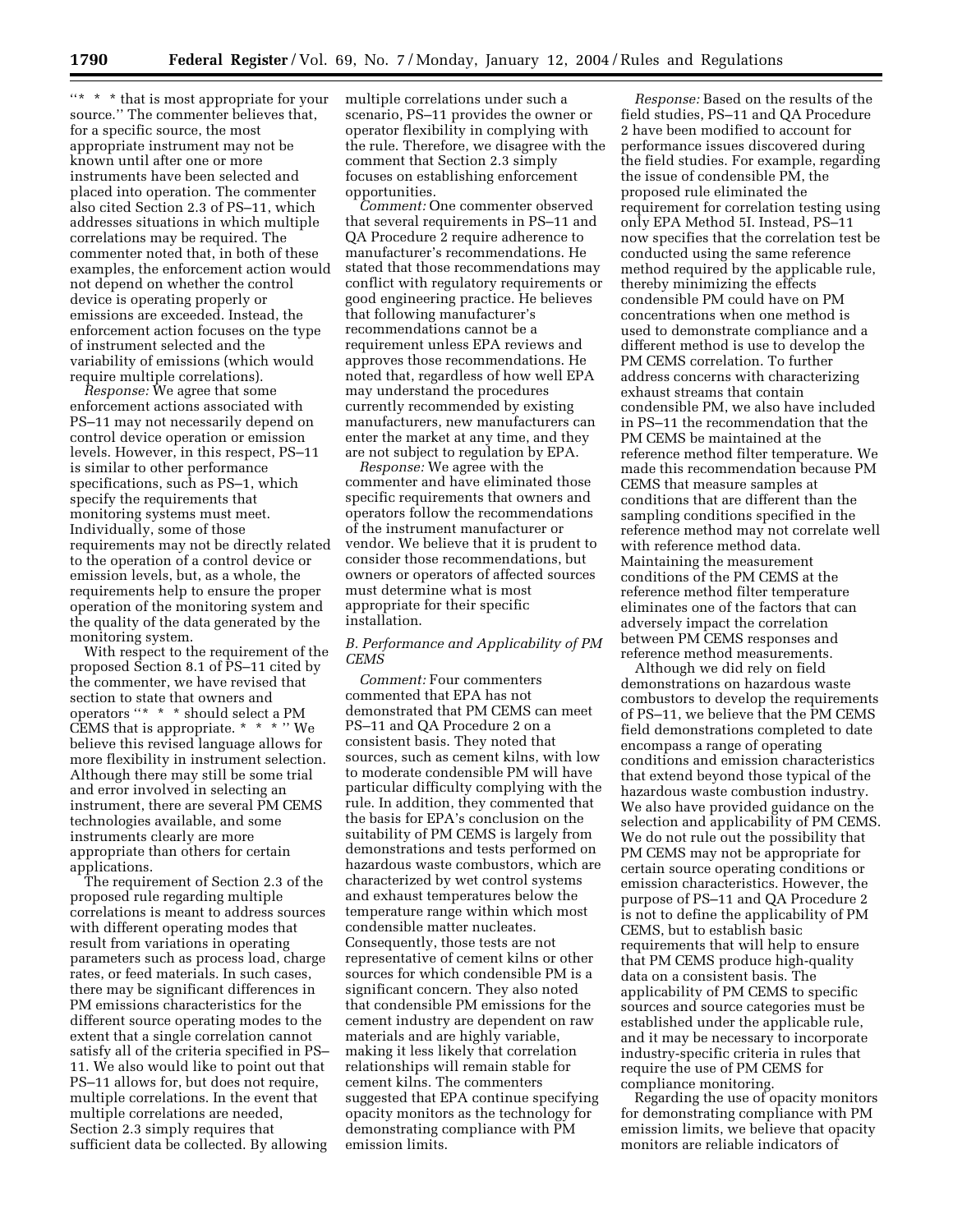compliance with opacity limits and we will continue to require continuous opacity monitoring systems for certain rules that establish opacity limits. However, for rules that establish PM emission limits, we believe that PM CEMS are the appropriate technology for compliance monitoring.

*Comment:* One commenter remarked that using PM CEMS has not been demonstrated to be a technically sound compliance method and suggested additional field testing be performed before PM CEMS are required in a rulemaking. Another commenter stated that PM CEMS should not be used as a compliance tool until there is a better understanding of their operation and limitations. A third commenter stated that EPA's evaluations do not support EPA's conclusions regarding the reliability of PM CEMS. The commenter noted that the performance of PM CEMS is mixed, at best, and instrument operation and calibration is a difficult and time-consuming task. The same commenter stated that PM CEMS are not appropriate compliance monitors because, unlike other CEMS, PM CEMS do not provide a direct measurement of the target pollutant (*i.e.*, PM). The commenter also remarked that the fact that PM CEMS require a shakedown period is further indication that PM CEMS are not acceptable for compliance demonstrations. The commenter noted that shakedowns and CTPPs are not required for other types of CEMS, such as continuous nitrogen oxide  $(NO<sub>X</sub>)$  and sulfur dioxide  $(SO_2)$  monitors.

*Response:* We acknowledge that problems have been encountered in our field studies of PM CEMS. However, we have used the results of those field studies to modify PS–11 and QA Procedure 2 to account for the performance issues observed during the studies. For example, we have made changes that apply to sources characterized by condensible PM and incorporated procedures for developing other types of correlation models not previously addressed in PS–11. We agree with the comment that developing the correlation can be complex and time-consuming. With regard to the acceptability of PM CEMS for compliance determinations, the purpose of PS–11 is not to specify how compliance with an applicable emission limit is to be determined; the purpose of PS–11 is to specify procedures for obtaining the best correlation for using a PM CEMS to characterize PM emissions, and to ensure that PM CEMS are installed and operated properly. The applicability of PM CEMS for determining compliance with an emission limit, as well as the

procedures for determining compliance using PM CEMS, must be specified by the applicable rule.

We disagree with the commenter that the proposed requirements for a shakedown and CTPP are an indication that PM CEMS are unreliable or inappropriate as a compliance monitor. We proposed requiring a shakedown and CTTP because PM CEMS are a relatively new technology for many industries, and many operators are unfamiliar with their operation. In such cases, a shakedown and CTPP allows time for the operator and other personnel to become familiar with the operation of the instrument and to facilitate the correlation test. Although we still recommend that facilities conduct a shakedown and/or CTPP, we have eliminated these periods as requirements in PS–11.

*Comment:* Two commenters stated that PM CEMS technology is not ready for use by hazardous waste combustors to demonstrate compliance with PM emission standards. One of the commenters stated that PM CEMS installed on hazardous waste combustors will result in additional automatic waste feed cutoffs that are unrelated to the stability of the combustion process. The other commenter pointed out the difficulties with the PM CEMS that were tested at the EPA-sponsored field study in Battleboro, North Carolina; he believes that PM CEMS used to monitor emissions from commercial incinerators would have even more difficulty because of the greater variability in feedstocks when compared to the coalfired boiler that was tested at Battleboro.

*Response:* We disagree with the commenters that PM CEMS technology are unsuitable for use as compliance monitors for the hazardous waste combustor industry. The DuPont Field Study demonstrated the effective use of several PM CEMS instruments on a hazardous waste combustor. A more recent study at the Department of Energy facility in Oak Ridge, Tennessee, provides another successful demonstration of a PM CEMS on a hazardous waste incinerator.

We acknowledge that there were some difficulties with the PM CEMS that were tested during the Battleboro Field Study. However, those difficulties were primarily the result of the sampling location rather than variations in emission characteristics or the reliability of the PM CEMS instruments tested.

*Comment:* One commenter commented that PM CEMS should not be required for facilities with low PM levels. He noted that the objective of

protecting human health and the environment can be better achieved by controlling key operating parameters; installing and maintaining a PM CEMS on a well-designed and well-operated incinerator would be costly and difficult without actually reducing emissions. The commenter suggested allowing facilities to test at worst-case conditions and not requiring PM CEMS if the source operates consistently at some fraction of the emission standard (*e.g.*, 40 percent).

*Response:* The purpose of PS–11 and QA Procedure 2 is not to define the applicability of PM CEMS, but to establish basic requirements that will help to ensure that PM CEMS produce high-quality data on a consistent basis. The applicability of PM CEMS to specific sources and source categories must be established under the applicable rule. Therefore, we do not believe it is appropriate to specify in PS–11 the types of sources to which PS– 11 should apply. However, we agree with the commenter that some provisions should be included in PS–11 for low-emitting sources because less accuracy and precision are needed in such applications. To this end, we have incorporated into the final rule a provision for allowing a greater extrapolation of the correlation curve and a lower correlation coefficient for sources that emit no more than 50 percent of the emission limit.

*Comment:* One commenter concluded that PM CEMS are not suitable for determining compliance, but instead should be used as an indicator of compliance. To support this conclusion, he pointed to the results of Battleboro Field Study. He noted that, after having met the criteria for the initial correlation, all three instruments that were tested failed to meet the RCA criteria specified in QA Procedure 2. When a second RCA was performed, all three instruments again failed to meet the QA Procedure 2 criteria. The commenter also stated that the Battleboro results demonstrated that different PM CEMS calibrated at the same time using the same reference method gave different results. The responses for the two light-scattering instruments tracked each other well and gave similar results. However, when the results for the beta gauge instrument were compared to the light-scattering instrument results, more scatter was seen, indicating differences in how the two types of instruments respond to varying particle size and/or sampling location. One instrument could show a source to be in compliance, while another PM CEMS sampling the same exhaust stream could show the same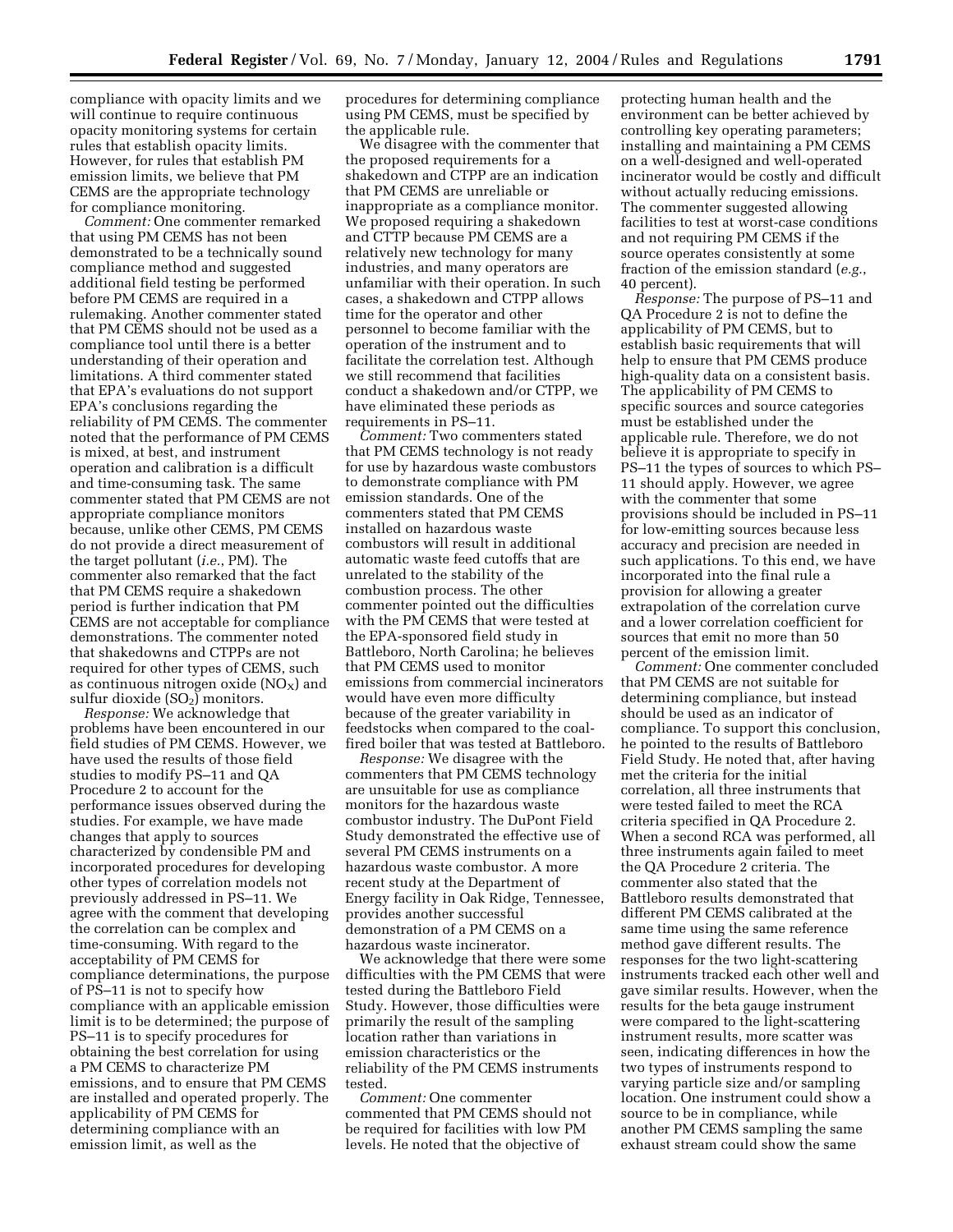source to be out of compliance. Consequently, the commenter suggested that PM CEMS be used as an indicator of compliance rather than as a compliance monitor. He believes that correlation tests should not be required when a source operates below 40 percent of the emission limit and below the emission limit minus 10 mg/dscm. Instead, correlation tests should be optional, provided emission levels remain below these two levels (*i.e.*, no more than 40 percent of the emission limit and at least 10 mg/dscm below the emission limit). If testing is performed, three runs should be adequate. Furthermore, a straight linear relationship should be used to estimate emissions. The relationship would be defined by the line from zero to the average of the three test runs. Additional correlation test runs should be required only if sustained emission levels exceed the level of the emission limit minus 10 mg/dscm. If additional tests are performed, three runs should be adequate.

*Response:* We believe that the problems encountered in the Battleboro Field Study regarding the failure of the instruments to meet the RCA criteria were due to the sampling location and the resulting stratification of the exhaust stream. Other field studies have demonstrated that PM CEMS can meet the RCA criteria when the sampling location is not a problem. We believe that the differences in the responses of the light-scattering and beta gauge instruments can be expected, given that light-scattering and beta gauge instruments operate on different physical principles. For a specific application, the correlation equation developed for each instrument takes into account these differences.

Regarding the use of PM CEMS data as indicators, PS–11 and QA Procedure 2 do not prohibit the use of PM CEMS as indicators of control device performance or emission levels to satisfy the requirements of part 64. In such applications, the owner or operator of an affected source can propose the approach for selecting the appropriate indicator range that would trigger corrective action and reporting.

Finally, although we do not agree with the commenter's specific suggestions regarding low-emitting sources, we have incorporated into the final rule provisions for low-emitting sources. Specifically, the final PS–11 allows for a lower correlation coefficient criterion and a larger allowable extrapolation range for PM CEMS responses for sources that emit relatively low levels of PM.

#### *C. Instrument Selection*

*Comment:* Four commenters stated that Sections 4.2 and 6.1(1) of PS–11 require that PM CEMS installed downstream of a wet air pollution control device be equipped with heated sample extraction lines. However, the commenters noted that EPA has not demonstrated that instruments so equipped can meet the requirements of PS–11 and QA Procedure 2.

*Response:* Although we continue to believe that heated sample extraction lines are recommended in such installations, we have decided to eliminate this requirement from PS–11. We have no reason to believe that heated sample lines would prevent PM CEMS from meeting the requirements of PS–11 and QA Procedure 2. However, we also recognize that owners and operators are ultimately responsible for compliance and should have flexibility in determining an appropriate instrument and configuration for their specific application.

*Comment:* One commenter pointed out that Section 8.1(1) requires selection of a PM CEMS that is appropriate for the PM characteristics and flue gas conditions at the source, but does not specify how owners or operators of the source are to determine which monitor is acceptable for their site-specific conditions. The commenter indicated that there are no EPA-approved tests for determining if PM characteristics are variable. The commenter also knew of no PM CEMS vendors who would acknowledge that their instrument was appropriate for variable PM characteristics or who would guarantee the performance of their instrument in applications with variable PM characteristics. In reference to this same requirement, four other commenters stated EPA has not demonstrated that there are appropriate PM CEMS for sources with routine variations in particle size distribution. As a result, industry must conduct instrumentoriented research to find the appropriate monitor. One commenter also remarked that there might not be an instrument available that ''responds appropriately'' to the flue gas conditions for a specific source.

*Response:* In response to this concern, we have decided to change the wording of this section of PS–11 from a requirement to a recommendation that owners and operators select a PM CEMS that is appropriate for the source and emission characteristics. As mentioned previously, guidance on instrument selection can be found in the PM CEMS Knowledge Document. We believe that document can be a valuable tool in

selecting an appropriate PM CEMS technology for a specific type of source. As we become aware of additional information that will help in selecting the appropriate PM CEMS technology, we plan to update the guidance accordingly.

#### *D. Isokinetic Sampling*

*Comment:* Four commenters stated that, by requiring extractive instruments to sample isokinetically, PS–11 would preclude the use of several instruments that sample superisokinetically. Designing an instrument to sample superisokinetically enables the instrument to handle larger changes in flow rate without having to adjust continuously to maintain isokinetic sampling. The commenters pointed out that the error due to superisokinetic sampling is accounted for during instrument calibration. One of the commenters explained that, when a sample is extracted subisokinetically, the sampling system collects additional large particles, resulting in a response that is biased high. However, when sampling is superisokinetic, the response is biased low because a portion of the larger particles bypass the probe. When sampling at 150 percent isokinetic, as do the instruments manufactured by the commenter's company, the error that results from a 10 percent change in volumetric flow rate amounts to 4 percent. Furthermore, if the particle size distribution in the gas stream is relatively constant, the correlation equation accounts for this error. Another commenter pointed out that the error due to superisokinetic sampling is smaller for gas streams that have smaller sized particles, as is characteristic of most current emission control technologies. The commenter also noted that field studies on hazardous waste combustors have demonstrated that extractive PM CEMS that sample isokinetically continuously try to compensate for flow rate fluctuations and have trouble reaching steady state. Finally, six commenters supported the requirement for isokinetic sampling specified in PS–11. One of the commenters pointed out that the effect of nonisokinetic sampling was evident at a field study conducted by the Electric Power Research Institute; after the sampling system was adjusted to sample isokinetically, the performance of the instrument changed significantly. He noted that the argument for allowing nonisokinetic sampling is based on the assumption that particle size and size distribution remain constant, but he believes that the particle size distribution does not remain constant,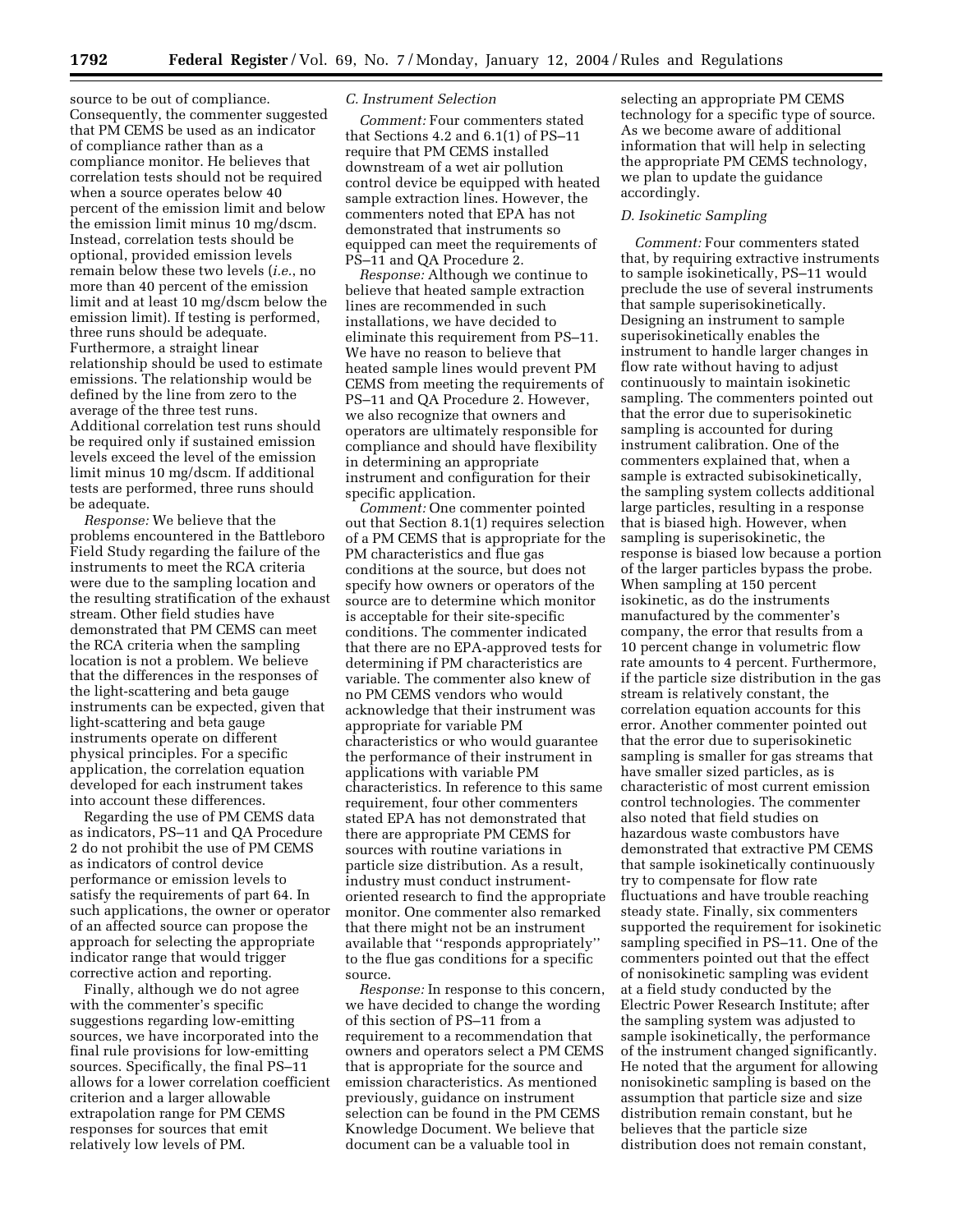regardless of the air pollution control device used.

*Response:* We agree with the commenters that, provided that PM size is relatively small and particle size distribution does not change significantly, the correlation would account for any significant errors that might result from sampling above isokinetic conditions. However, we continue to believe that isokinetic sampling is necessary when those particle size conditions are not met. Consequently, we have decided to modify the requirements for isokinetic sampling. In the proposed PS–11, Section 6.1(3) allowed a waiver of the requirement for isokinetic sampling if the owner or operator provided sitespecific data that show that isokinetic sampling is unnecessary. We have revised this provision to allow the use of data from other similar installations to demonstrate that isokinetic sampling is not warranted. In the event that data from a similar installation are not available, the owner or operator would have to provide site-specific data that demonstrate why it would not be necessary to sample isokinetically. We plan to address this issue more comprehensively in the PM CEMS Knowledge Document.

*Comment:* Two commenters agreed with the provision in Section 6.1(3) of PS–11 that waives the isokinetic sampling requirement for extractive PM CEMS if the owner or operator provides site-specific data that show that isokinetic sampling is not necessary. However, four commenters commented that this provision in PS–11 was too vague. Two commenters suggested that isokinetic sampling should not be a requirement if the resulting error is less than a specified amount (*e.g.*, less than 10 or 20 percent). Another commenter stated that PS–11 should allow for an owner or operator to conduct a particle size distribution test, and, if the data indicate that the particle sizes are within certain limits, isokinetic sampling should not be required. Another commenter stated that isokinetic sampling should not be required for instruments with proven sampling systems. One commenter indicated that subisokinetic sampling should be allowed without having to demonstrate that there is no significant bias in the response. Four commenters suggested that the provision for allowing site-specific approval of nonisokinetic extractive instruments be revised to allow consideration for particle size distribution. If the owner or operator could demonstrate that 90 percent of the PM mass is less than 10 micrometers in aerodynamic diameter,

nonisokinetic sampling would be allowed.

*Response:* As stated in our previous response to the issue of isokinetic sampling, we have modified PS–11 to allow owners or operators to use data from a similar installation to demonstrate that isokinetic sampling is unnecessary. We appreciate the commenters' suggestions for how this demonstration of acceptability can be accomplished (*e.g.*, by showing the resulting error is less than some specified amount, or by using particle size distribution data). However, we want to avoid being overly prescriptive in what owners and operators can do to satisfy this requirement. Therefore, we have decided against providing specifics on this demonstration of acceptability for instruments that do not sample isokinetically. However, we plan to provide additional information on this issue in the PM CEMS Knowledge Document.

#### *E. Condensible PM*

*Comment:* One commenter supported the requirement, specified in Section 8.1(i) of PS–11, that extractive PM CEMS must sample at the reference method temperature. The commenter stated that sampling at the reference method temperature eliminates the possibility of creating or destroying PM and eliminates the introduction of bias into the correlation procedure and PM CEMS measurements. However, six commenters stated that this requirement will preclude the use of all extractive light-scattering instruments. They pointed out that these instruments typically sample at 160°C (320°F) to ensure that acid compounds are in the gaseous phase. When the sampling temperature is 120°C (248°F), as required by EPA Method 5, sulfuric acid can be present as a mist. According to the reference method, this mist is collected on the reference method sample filter, which is dried prior to weighing. Light-scattering instruments detect this acid mist as PM, resulting in a response that is biased high when compared to the reference method. One of the commenters suggested allowing the owner, operator, or equipment supplier to set the sampling temperature. Another commenter stated that the correlation will account for interferences, such as those due to the presence of condensible PM or entrained water. Another commenter suggested that, instead of mandating that the sampling temperature be the same as the reference method temperature, PS–11 should note the temperature difference as a potential source of error that must be addressed

if there is too much scatter in the PM CEMS response data.

*Response:* After reviewing the comments we received on condensible PM, we have decided to eliminate the requirement that extractive PM CEMS sample at the reference method filter temperature. Sampling at temperatures other than the reference method filter temperature is acceptable provided that all of the correlation criteria are satisfied. We continue to recommend sampling at the reference method filter temperature because sampling at other temperatures may affect the ability to develop a correlation that satisfies all of the criteria specified in PS–11.

#### *F. Instrument Location*

*Comment:* Several commenters submitted comments on Sections 2.4(2) and 8.2 of PS–11, which concern PM CEMS installation location. One commenter expressed support for these requirements. The commenter specifically supported the requirement for a PM profile test to evaluate PM stratification and suggested that the profile test be incorporated into the shakedown period. However, he indicated that the profile should not include the first and last traverse points, which are closest to the duct walls, because other factors influence the flow rate at those locations, and the probe for the PM CEMS will likely be located near the center of the duct. Another commenter found the requirements of Section 2.4(2) to be too prescriptive. The commenter suggested that we remove from PS–11 the requirements for selecting the location of the instrument based on a stratification test. The commenter believes that instrument location should be addressed in guidance and not in the rule itself. Two commenters pointed out that PM stratification and PM profile tests are not defined in PS–11, and they were unaware of any standard tests for stratification. One of the commenters also stated that EPA Method 5 may not have the accuracy to meet the 10 percent stratification limit. The same commenter cited an example of a PM CEMS installation that achieved a successful correlation without satisfying the stratification requirement; the situation could occur where a source would be forced to relocate the PM CEMS because it failed the stratification test, even though the data indicated acceptable correlation. Another commenter stated that the 10 percent stratification limit is too stringent; the commenter suggested increasing the limit to 20 percent. One commenter questioned how EPA could enforce requirements to relocate a PM CEMS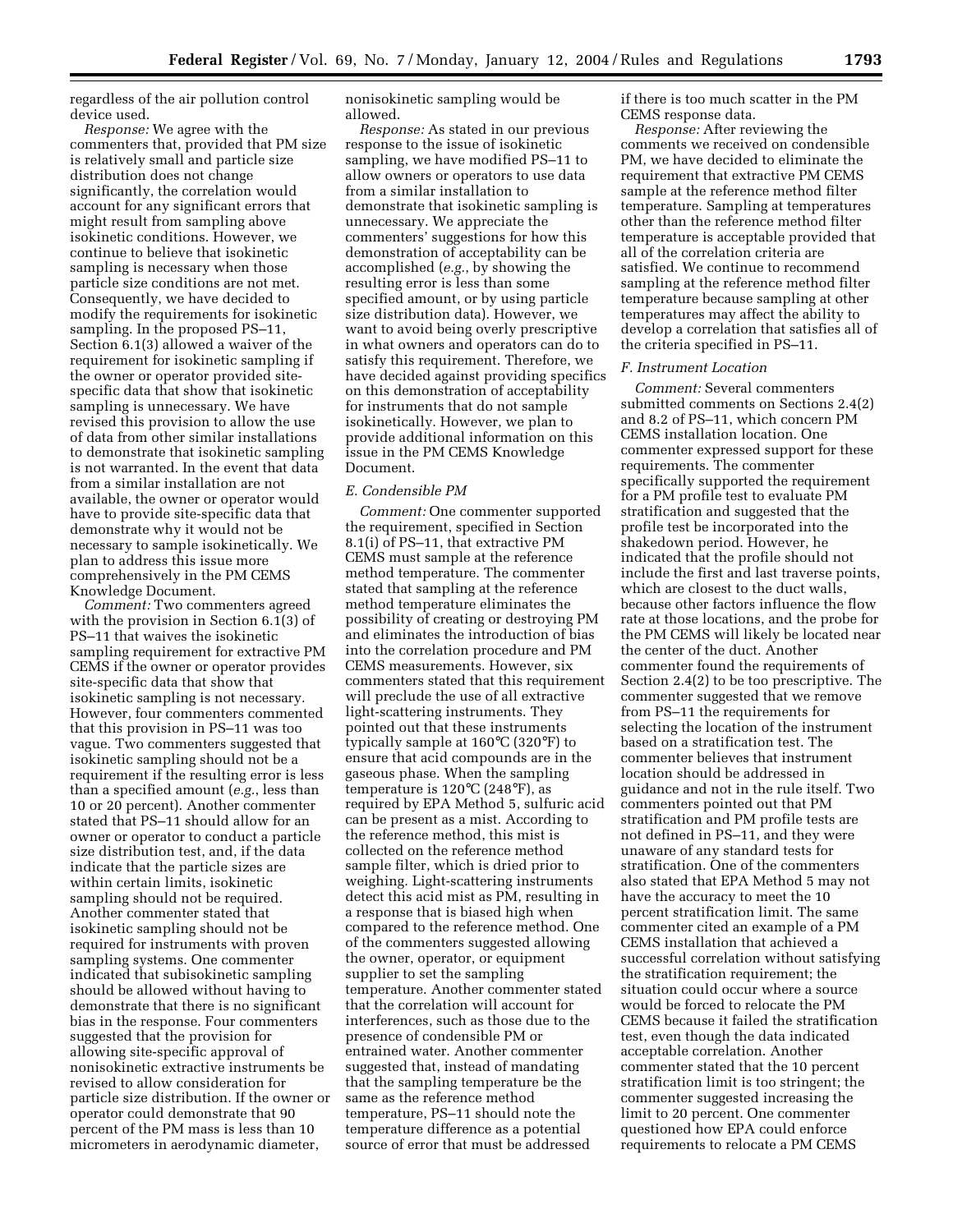based on an optional test performed according to unspecified procedures. Four commenters commented that elimination of stratification may not be feasible for some sources.

*Response:* Based on our observations made during the Battleboro and Wisconsin Electric Power Company Pleasant Prairie Field Studies, we have concluded that stratification can have a significant adverse effect on the correlation of a PM CEMS. We also agree that additional clarification is needed regarding the issue of stratification and that the proper place for that information is in guidance. Consequently, we have decided to eliminate the requirement in Section 2.4(2) of PS–11 that the PM CEMS be relocated or the stratification condition eliminated, if stratification varies by more than 10 percent. We plan to address this issue more comprehensively in the PM CEMS Knowledge Document, including a definition of stratification, procedures for evaluating stratification (*e.g.*, profile testing), and steps that can be taken when stratification is likely to be a problem.

#### *G. Shakedown and Correlation Test Planning Period (CTPP)*

*Comment:* One commenter voiced support for preliminary testing, which is recommended in Section 8.4(4) of PS– 11, and suggested that such testing remain a recommendation and not a requirement. Another commenter agreed that preliminary reference method testing should be a recommendation, but pointed out that the specific language in PS–11 is too vague. Three commenters suggested that preliminary testing be incorporated into guidance and not be a requirement of PS–11. Although PS–11 does not require preliminary reference method testing, one commenter believes that Section II (A)(16) of the preamble to the December 2001 proposal implies that preliminary testing is required.

*Response:* In the proposed PS–11, preliminary testing is a recommendation and not a requirement. We continue to believe that preliminary testing is advisable as a means of ensuring that the objectives of correlation testing are achieved. We agree that additional guidance on preliminary testing would be useful, and we plan to incorporate such guidance in later revisions of the PM CEMS Knowledge Document.

*Comment:* Sections 8.2(4) and 8.4(4) of PS–11 suggested the use of bypasses as a means of achieving higher PM emissions during the CTPP; however, four commenters noted that the use of

a bypass is prohibited in some jurisdictions.

*Response:* We agree with the commenters that the use of a bypass may not be appropriate or allowed for certain installations. Therefore, we have revised Sections 8.2(4) and 8.4(4) to eliminate the suggestion that sources bypass air pollution control devices as a means of achieving higher emission levels during correlation testing. It was not our intent to require or suggest any actions that would be in violation of existing emission standards and other applicable requirements.

*Comment:* One commenter agreed with the concept of a shakedown period but stated that it should not be a requirement of PS–11 because, as owners and operators gain experience with PM CEMS, shakedown periods will no longer be necessary.

*Response:* We agree that operating PM CEMS for a shakedown period should be a recommendation and not a requirement, and we have revised PS– 11 accordingly. We believe that shakedown periods are advisable and continue to recommend them, particularly for facilities with little or no experience in operating and maintaining PM CEMS. Owners and operators can benefit greatly by using a shakedown period, but experienced users may not feel the need to do so. In such cases, we believe a shakedown period may not be necessary.

*Comment:* Three commenters stated that the CTPP should be a recommendation rather than a requirement. One of the commenters believes that CTPPs will no longer be necessary once owners and operators gain experience with PM CEMS. Another commenter supported the requirement for the CTPP and agrees that the time frame for the CTPP should not be specified. The commenter noted that each installation is different and requires an initial period of instrument operating time to characterize potential emissions. The CTPP allows the operator time to become familiar with instrument operation.

*Response:* As is the case for the shakedown period, we urge owners and operators of PM CEMS to implement a CTPP to help ensure that the correlation tests are performed in a manner that allows development of a correlation over the full range of source operating conditions. However, we also recognize that those with experience with PM CEMS and familiar with their operation under various source operating conditions may not need to implement a CTPP. For this reason, we have decided to delete from PS–11 the requirement for a CTPP. We continue to

believe that owners and operators will benefit from a CTPP and recommend that all owners and operators of PM CEMS give serious consideration to conducting a CTPP before correlation testing.

*Comment:* Eight commenters objected to the requirement in Section 8.4(2) of PS–11 that PM CEMS data recorded during the CTPP be kept as a permanent record. Some of these commenters pointed out that keeping the data as a permanent record is unnecessary because the data cannot be used for compliance purposes. One of the commenters indicated that this requirement is contrary to EPA's initiatives on reduced paperwork and burden. Another of the commenters believes that PS–11 should only require keeping the PM CEMS response range recorded during the CTPP as a permanent record. Six of the commenters believe that PS–11 should explicitly state that CTPP data cannot be used for compliance purposes. As proposed, they believe the recordkeeping requirements specified in PS–11 for the CTPP make owners and operators vulnerable to enforcement action. Three of the commenters questioned the need to record the CTPP data in 15-minute averages. One commenter stated that this requirement could create circumstances in which it would be difficult to recreate the same conditions at a later date if the data only were in 15-minute averages. The commenter also noted that problems could arise for extractive instruments with different cycle times. In the case of a beta gauge instrument with a 15 minute cycle time, a 15-minute "average" would consist of a single measurement. He suggested that facilities be allowed to keep the data in the form that best suits their needs. One commenter supported the requirement for 15-minute data averages during the CTPP. The commenter believes that calculating 15-minute averages of PM CEMS data is no more difficult than determining 15-minute averages for gas or flow monitors. These monitoring systems can average the data over whatever period is required.

*Response:* Because PS–11 no longer requires a CTPP, requirements concerning CTPP data recordkeeping also have been deleted from PS–11. As a result, we believe that the comments concerning the requirements for making a permanent record of CTPP data and recording data as 15-minute averages are no longer relevant. This change does not necessarily preclude the use of CTPP data for compliance purposes if a facility decides to conduct a CTPP. We do not expect this issue to be a problem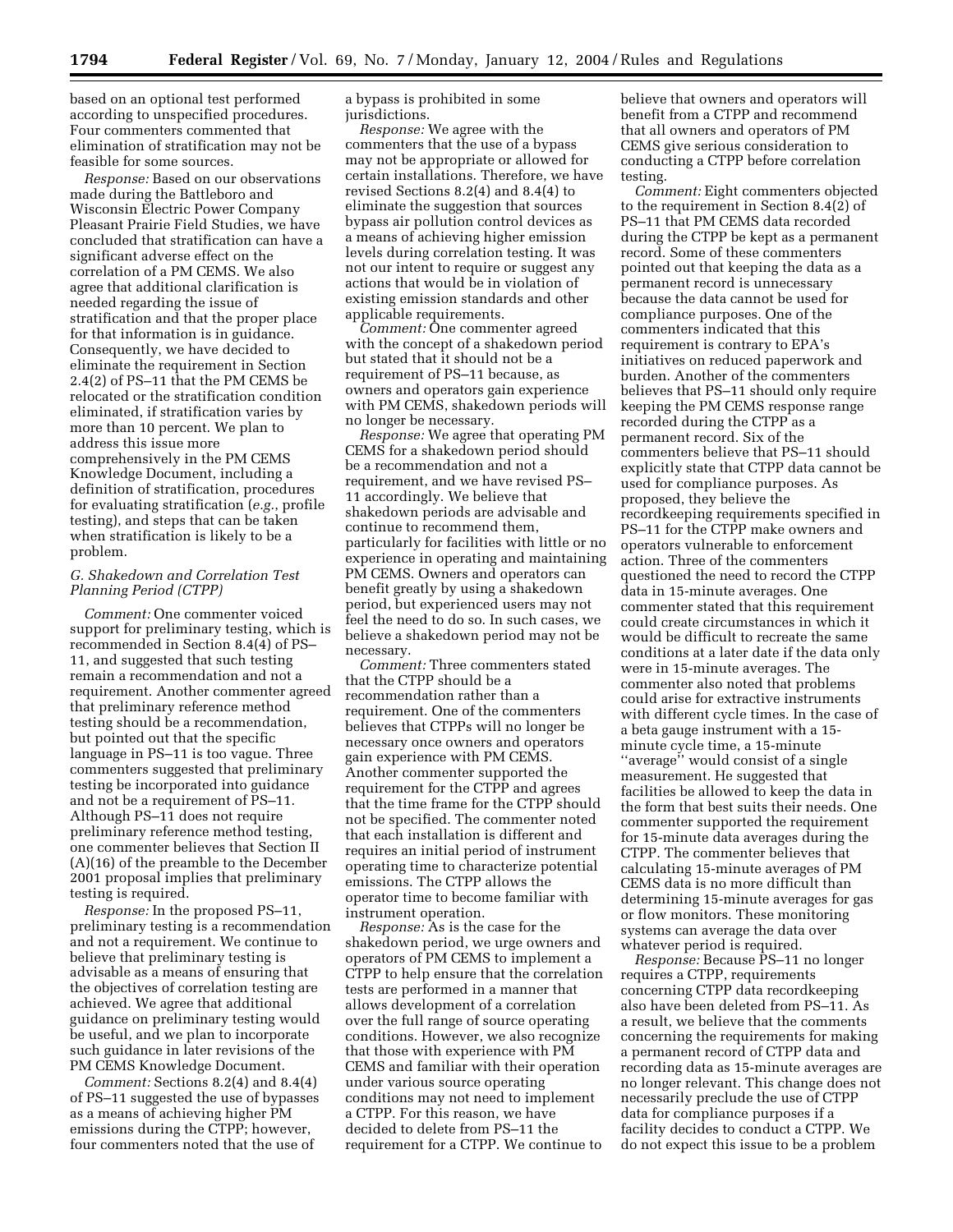because CTPP data would be generated prior to the initial compliance determination and before the quality of the data has been determined. However, the purpose of PS–11 is to specify performance criteria and not to define what is and what is not credible evidence. Therefore, we disagree that PS–11 should state that CTPP data cannot be used for compliance purposes.

*Comment:* One commenter suggested that PS–11 allow PM spiking as a means of increasing the response during the CTPP. He noted that spiking can provide a controlled increase to instrument response without disrupting the process. Spiking also allows owners and operators to correlate PM CEMS at concentrations that approximate the emission limit. He pointed out that the methods suggested in Section 8.6(4)(i) of PS–11 for increasing PM emissions led to difficulties during EPA-sponsored demonstration tests, and there are no such problems when PM spiking is used.

*Response:* We concur with the commenter that PM spiking can be an acceptable option for increasing PM concentrations. Although we are no longer requiring a CTPP, owners or operators of PM CEMS will still have the option of conducting a CTPP. For such cases, we have indicated in Section 8.6(4) of PS–11 that PM spiking can be used to simulate increased PM concentrations during the CTPP. In addition, we have revised PS–11 to indicate that PM spiking is an acceptable manner for varying PM concentrations during correlation testing.

#### *H. Correlation Testing*

*Comment:* Five commenters expressed support for the increased flexibility in the proposed three levels of PM emissions during the correlation test specified in Section 8.6(4)(iii) and (5) of PS–11. However, four of the commenters believe this section of the proposed PS–11 implies that there is greater control over PM emissions than there actually is for some sources. Two commenters pointed out that, with lightscattering instruments, the response can change with changes in the waste feed, making it difficult to reproduce the same response during correlation testing. The commenters suggested rewording Section 8.6(5) of PS–11 to allow performing correlation testing at whatever range of PM concentrations the PM CEMS recorded during the CTPP.

*Response:* Because we are no longer requiring a CTPP, this comment is largely moot. However, we have revised

Section 8.6(5) of PS–11 to state that, in the event that the three distinct levels of PM concentrations cannot be achieved, owners or operators of affected PM CEMS must perform correlation testing over the maximum range of PM concentrations that is practical for that specific installation. We believe that this change addresses the commenters' concerns on this issue.

*Comment:* One commenter suggested that PS–11 allow for PM spiking as a means of increasing the response during the correlation testing. He noted that spiking can provide a controlled increase to instrument response without disrupting the process.

*Response:* We concur with the commenter that PM spiking can be an acceptable option for increasing PM concentrations during the correlation test, and we have revised Section 8.6(4)(i) of PS–11 to reflect that change.

#### *I. Response Range*

*Comment:* Five commenters objected to the requirement of Section 8.4(3) of PS–11, which requires owners and operators to set the instrument response range "\* \* \* such that its output is within 50 to 60 percent of its maximum output (*e.g.*, 12 to 13.6 mA on a 4 to 20 mA output) when your source is operating at the conditions that were previously observed to produce the highest PM CEMS output.'' The commenters pointed out that the resolution capabilities of current technology make this requirement unnecessary. In addition, allowing the instrument to operate below this 50 to 60 percent range at some installations allows more room for spikes and provides better measurement of low PM concentrations. The commenters believe that setting the response range at 50 to 60 percent of its maximum output should be a recommendation rather than a requirement in PS–11. One of the commenters pointed out that there are no such requirements for other types of CEMS. Another of the commenters suggested using preliminary testing and extrapolation to set the maximum instrument response at 1.1 to 1.2 times the emission limit to ensure that the emission limit lies within the response range of the instrument.

*Response:* After considering the comments on this issue, we have decided to eliminate the requirement to set the response range at a specified percentage of the maximum PM CEMS output. Instead, PS–11 now requires that owners or operators set the response range at whatever level is necessary to ensure that the instrument measures the full range of responses that correspond to the range of source

operating conditions that owners or operators will implement during correlation testing.

#### *J. Reference Method Testing*

*Comment:* Ten commenters supported the change to allow facilities to use test methods other than EPA Method 5I for the correlation test. However, four commenters believe that sources subject to 40 CFR 63, subparts LLL and EEE, should be able to use EPA Method 17 for correlation testing instead of EPA Method 5, as required by subparts LLL and EEE. The commenters pointed out that EPA Method 5, which is the reference method specified in subparts LLL and EEE, creates a disincentive for light-scattering instruments because of the problems associated with measuring condensible PM. The same commenters also stated that using EPA Method 17 reduces QA problems associated with onsite sample analysis. One commenter suggested that EPA Method 5I be recommended for low emission levels.

*Response:* We maintain that it is essential that correlation testing be performed using the same reference method that is required by the applicable regulation, as specified in Section 8.6(1) of PS–11, to help ensure that the correlation is based on emission concentration measurements that are consistent with the emission standard units and sampling method. However, we have eliminated the requirement that extractive PM CEMS sample at the reference method filter temperature. In doing so, we believe we have addressed the concern raised by the commenters about using EPA Method 5. Section 12.4(4) of the final PS–11 also allows owners or operators of affected PM CEMS to petition us for alternative regression models or other solutions in the event that correlation test results cannot be modeled to satisfy the performance criteria for correlation coefficient, tolerance interval half range, or confidence interval half range specified in Section 13.2 of PS–11.

We agree with the commenter that Method 5I may be a more appropriate test method for sources with low emission levels. Although PS–11 does not require the use of Method 5I, the method is available to any owner or operator that chooses to use it.

*Comment:* Ten commenters agreed with the requirement for paired reference method trains. However, two of the commenters believe that other techniques to improve correlation testing also should be allowed, subject to approval by the Administrator. One of the commenters suggested that PS–11 allow an approach similar to that used in Europe for light-scattering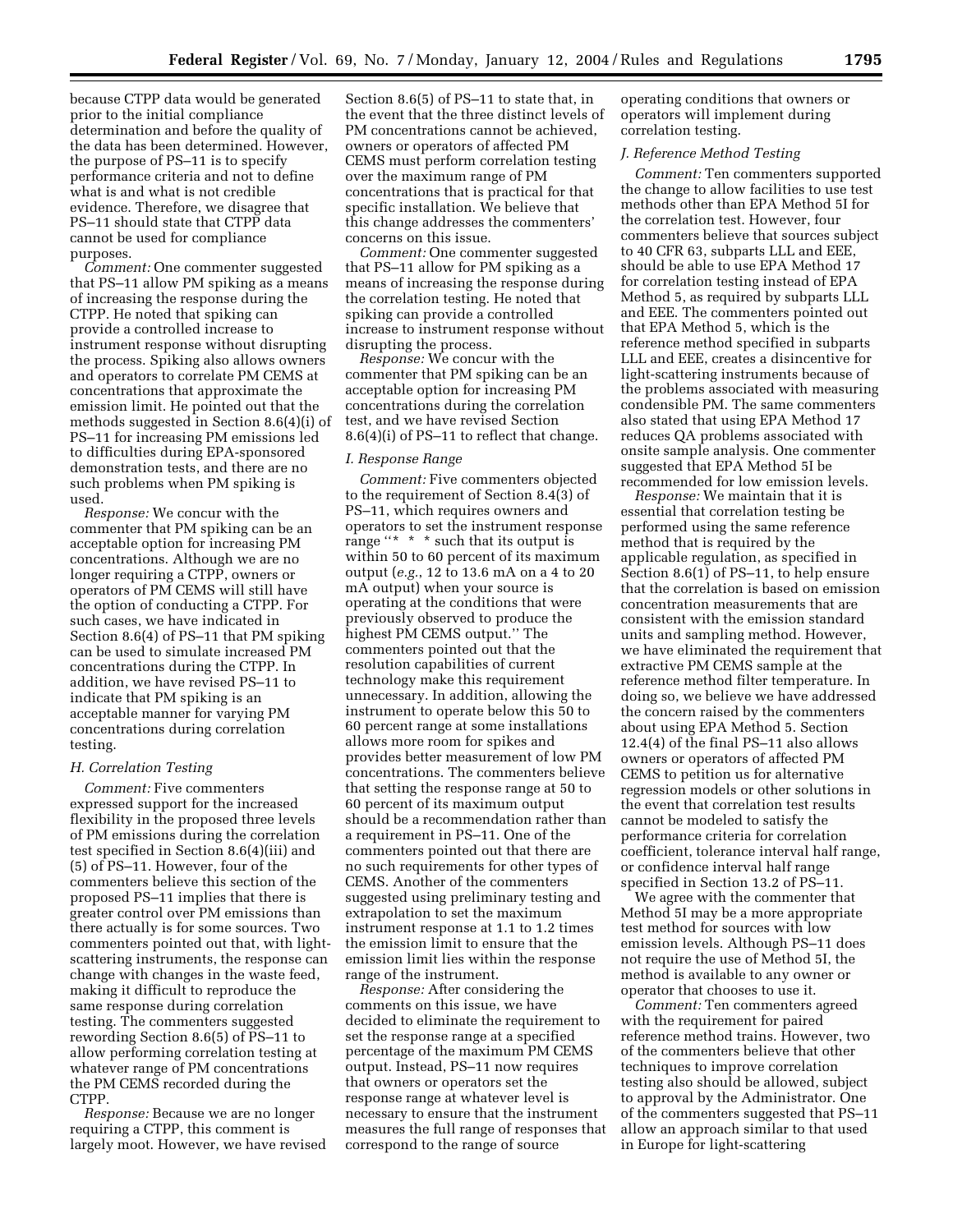instruments, whereby reference method test runs are shorter in duration with higher flow rates. The commenter explained that this approach generates more data points in a shorter time frame, resulting in less scatter and improved correlations.

*Response:* We believe that it is essential that correlation testing be performed using the same reference method that is required by the applicable regulation, as specified in Section 8.6(1) of PS–11, to help ensure that the correlation is based on emission concentration measurements that are consistent with the emission standard units and sampling method. However, in the event that an acceptable correlation cannot be achieved using the reference method specified in the applicable regulation, Section 12.4(4) of PS–11 allows owners or operators of affected PM CEMS to petition us to allow alternative regression models or other solutions. We also recognize that paired reference method sampling trains may not be necessary for obtaining representative PM data for certain sources. Consequently, we have revised PS–11 to indicate that paired sampling trains are highly recommended, but not required.

We disagree with the implication that collecting more data points necessarily results in less scatter in the data and improved correlations. If the data are not collected in a manner that is consistent with the reference method measurements, the additional data may result in a correlation that is less representative of actual emissions. Therefore, we do not concur with the suggestion to allow correlation tests to be conducted with shorter test runs at higher flow rates.

*Comment:* One commenter stated that the criteria for rejecting data based on the calculation of the RSD may be too restrictive. Another commenter expressed concern that applying the RSD criteria to paired data might result in valid data being rejected. If the source of error cannot be identified, either the data should be retained or the analysis should be performed both with and without the suspect data. He pointed out that, in the event that valid data are rejected, the correlation equation cannot properly characterize emissions. He also requested an explanation for the basis for the RSD criteria so that the criteria could be applied to test data for other pollutants.

*Response:* We agree that data should not be rejected solely on the basis of a statistical criterion. The sources of error should be investigated in all cases. Outlying or extreme data points may be the result of transcription errors, datacoding errors, measurement system problems, and so forth. In the absence of such errors, outlying data may simply be an indication that the variability in the data is larger than expected, and we recommend keeping the data. Based on these and other comments on the proposed rule, we have decided to revise the requirements of PS–11 with respect to reference method precision. In the final PS–11, owners and operators would still be required to complete a minimum of 15 valid test runs, but can discard the results of up to five test runs. It is not necessary to provide an explanation for why the five discarded runs are rejected. We continue to believe that the RSD, as defined in the proposed rule, should be considered when deciding which test runs are to be included in the final data set. If the RSD for any data pair is excessive, we recommend that the data be investigated to determine the reason for the lack of precision. We are no longer requiring that the data be screened based on the RSD. However, we plan to provide additional information on calculating the RSD in guidance.

*Comment:* Four commenters stated that paired data should be used as two discrete data points and not averaged into a single value per test run.

*Response:* We agree that, when determining the regression relation, the individual data points should be used rather than the average of the data pairs, and we have revised Section 12.3 of PS– 11 to state that paired data, when collected, should not be averaged. Although one obtains the same regression coefficients (*e.g.*, slope and intercept) using either approach, a few results are different: (1) The degrees of freedom will increase when using all of the data points as discrete values; (2) the standard error of the slope and of the intercept will be different, which in turn will affect the width of the confidence intervals for the predicted mean PM concentration (y value) for a given response (x value); and (3) the square of the correlation coefficient  $(r^2 \text{ value})$ , a measure of how well the line fits the data, will change. Combined, these results could have an effect on the statistical significance of the regression relation in either direction. Using the average of the data points will reduce the scatter of the data, potentially increasing the r2 value, but will decrease the degrees of freedom and therefore increase the standard error of the intercept and slope estimates. On the other hand, using all the data points could yield more precise estimates of the slope and intercept at the cost of a smaller r<sup>2</sup> value.

*Comment:* Five commenters supported the criteria to determine whether the reference method data are biased. Another commenter believes that the slope criteria for identifying biased data may be too restrictive. The same commenter suggests using other statistical parameters, such as the t-test for evaluating the bias.

*Response:* As is the case for paired data precision, we have decided that reference method data bias can be addressed more appropriately in guidance due to the complexity of the procedures for evaluating data bias and the need for multiple examples. Consequently, we have eliminated from Sections 8.6(1) and 7 of PS–11 and from Sections 2.1(3) and 10.1 of QA Procedure 2 the requirement for checking data for bias.

With respect to the comment about using other statistical parameters to check for bias, we have concluded that a more appropriate statistic for determining bias is the 95 percent confidence interval for the slope. The confidence interval is a more widely accepted statistic for comparing the slopes of two regression lines. We plan to provide in the next revision to the PM CEMS Knowledge Document example calculations for checking the reference method data slope for bias.

*Comment:* One commenter pointed out that the criteria for determining data bias consider only the slope of the correlation line. However, both the slope and the intercept must be considered when determining if the data are biased.

*Response:* We agree with the commenter that the intercept must also be considered in the determination of data bias. The slope, or correlation coefficient, if different from 1, may exhibit a systematic difference between the two paired sampling trains. However, a statistically significant intercept (*i.e.*, different from 0) would indicate an offset, or bias, that will not affect the slope. Although we have eliminated the requirements for checking reference method data for bias, we plan to include in guidance materials a procedure for checking the intercept for bias, using the 95 percent confidence interval for the intercept of the line. If the interval contains zero, it can be said with 95 percent confidence that the intercept is not statistically different from zero. An intercept significantly different from 0 would be an indication of a systematic offset between the two paired sampling trains, in addition to the systematic difference as defined by the slope of the regression line. We intend to provide example calculations for checking the reference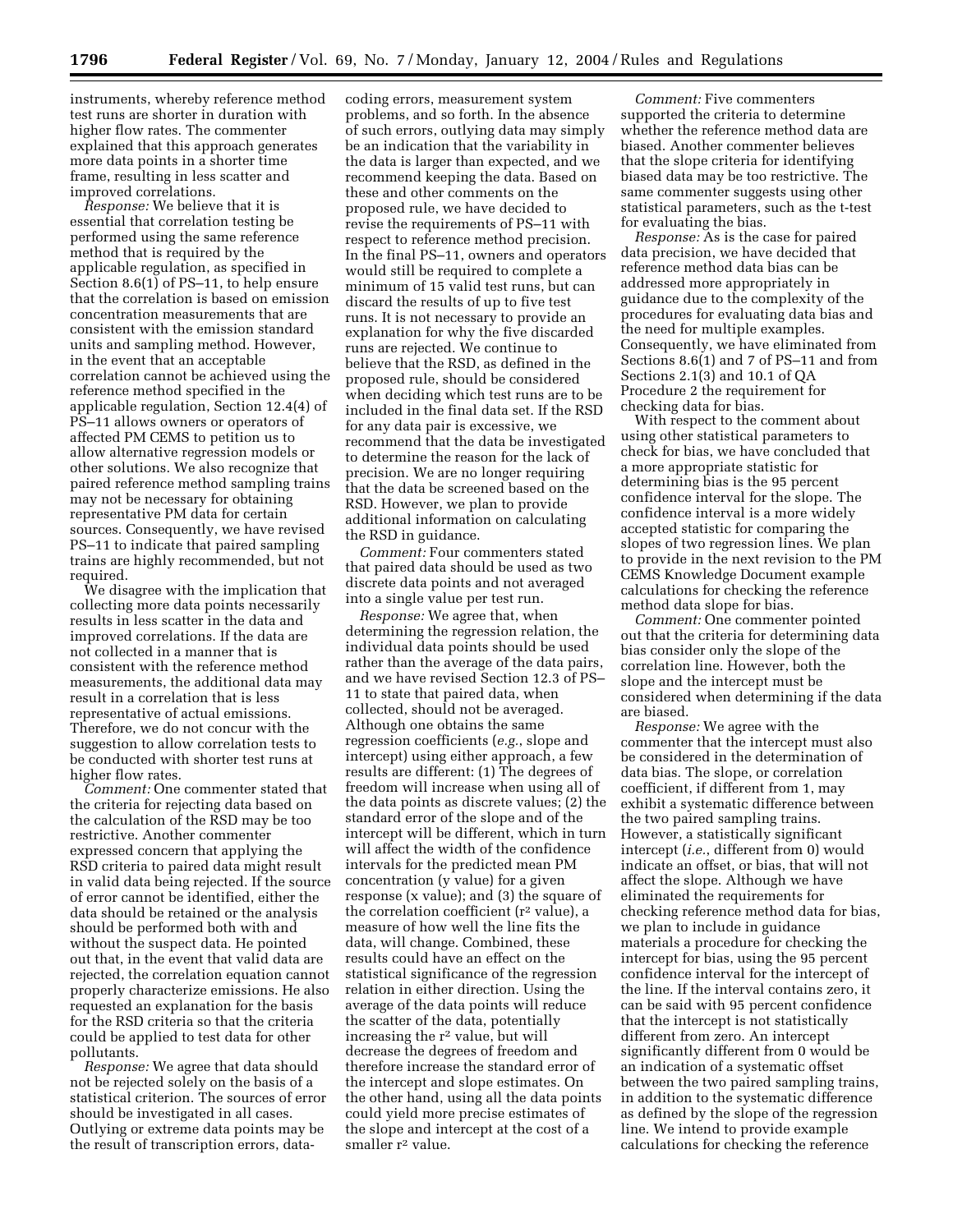method data slope for bias in the next revision to the PM CEMS Knowledge Document.

#### *K. Statistical Methods*

*Comment:* One commenter stated that the term confidence interval applies to the bounds within which one would predict the correlation line to fall. For this reason, the entire line should be considered and not simply the value of the confidence interval at a single point, as specified in Equations 11–10 and 11– 33 of PS–11. The commenter believes the multiplier  $\pm (2F_{2, n-2, 0.05})$  should be used instead of the multiplier  $\pm t_{0.05}$  in the confidence interval equations. For 15 pairs of data, using the  $\pm$  (2F<sub>2, n-2, 0.05</sub>) multiplier results in a difference of 29 percent at the 0.05 significance level. The commenter further noted that it is unclear whether PM CEMS would satisfy the acceptability criteria of PS– 11 when the correct equation is used.

*Response:* We agree that the definition of confidence interval in Section 3.4 of the PS–11 is inconsistent with Equations 11–10 and 11–33 of the proposed PS–11. These equations represent confidence intervals for the predicted true mean concentration (y value) for any given PM CEMS response (x value). The commenter is discussing simultaneous confidence curves for the whole regression over its entire range. In this case, the commenter would be correct to replace the t-statistic with the F-statistic. Requiring the entire line to fall within these confidence bands would be a more stringent requirement than what is required by Equations 11– 10 and 11–33 for a given value of x. In the final PS–11, we have replaced the definition of confidence interval with that of confidence interval half range, which is the parameter on which the correlation performance criterion is based. We believe the new definition is consistent with the equations presented in the final PS–11 for calculating this parameters. We also believe the definition clarifies the issue raised by the commenter.

*Comment:* One commenter commented that the statistical methodology specified in PS–11 should also address residuals. He pointed out that, for the example data sets presented in Section 18 of PS–11, the pattern of data violates the fundamental assumption of homogeneity of the linear model. This violation becomes apparent when considering the residuals. He also noted that there is no such violation for the log-log correlation model. Therefore, the example problem should have concluded that the log-log correlation model is better than the linear model.

*Response:* We agree that residuals, which are the difference between the observed and predicted concentrations (y values), should be plotted in all regression analyses. However, we believe that residuals are best addressed in guidance materials rather than in PS– 11. Therefore, we have decided against incorporating in the final PS–11 requirements for examining residuals. However, we intend to provide example problems and additional information on how to examine residuals in the PM CEMS Knowledge Document when it is next revised.

*Comment:* One commenter opposes the elimination of the provision that allowed for alternative ''nonlinear'' correlation equations. In view of the wide range of waste types processed by hazardous waste combustors and the variations in how PM CEMS respond to varying particle characteristics, it is important to allow alternative calibration equations that are nonlinear. In such cases, the owner or operator could provide the additional correlation test data to support such a nonlinear correlation equation.

*Response:* Section 12.4(4) of the final PS–11 allows for owners or operators of affected PM CEMS to petition us for alternative regression models or other solutions in the event that correlation test results cannot be modeled to satisfy the performance criteria for correlation coefficient, tolerance interval half range, or confidence interval half range specified in Section 13.2 of PS–11. We also have addressed additional correlation models (*i.e.*, exponential and power correlations) in the final rule. We believe these provisions satisfy the commenter's concern by allowing for the consideration of nonlinear models that may be more appropriate for a specific installation.

*Comment:* One commenter suggested that PS–11 should require linear regressions only and eliminate the criterion for a minimum correlation coefficient. He noted that sources with a narrow range of emissions will have particular difficulty in satisfying the correlation criteria. In such cases, the correlation could become invalid if the response range extrapolation limit (*i.e.*, 125 percent of the highest response) is exceeded, even though the source could still be in compliance with the emission limit. The commenter suggested an alternative approach of allowing a single point correlation with the correlation line passing through zero, or a leastsquares regression line if a range of data is available. The slope of the line could be adjusted to account for variability or uncertainty in the test method or source operation.

*Response:* We disagree with the commenter that linear regressions are universally adequate. A straight-line regression does not always provide the best fit to the data, and we disagree that, in cases where the data exhibit a polynomial relationship, an acceptable correlation can be achieved by adjusting the slope of the regression line. In such cases, a second-order polynomial or a log transformation must be investigated. If the fit from such models is only marginally better than a linear model, then the linear model would be adequate, provided the residuals do not exhibit patterns.

#### *L. Statistical Criteria*

*Comment:* Five commenters disagreed with specifying limits on the correlation coefficient, confidence interval, and tolerance interval. The commenters generally preferred the approach used in Europe, which is to determine an allowable variability or uncertainty that is then added to the emission limit. Sources are in compliance if their PM CEMS indicates that emissions are within the sum of the emission limit plus the allowable variability. The commenters noted that, as proposed, PS–11 and QA Procedure 2 will be a disincentive for using PM CEMS because of the complexity of the statistical procedures required.

*Response:* We agree with the commenter that PM CEMS compliance limits must account for the variability and uncertainty in the data, and we believe that the requirements for the correlation coefficient, confidence interval half range, and tolerance interval half range specified in the final PS–11 account for the variability and uncertainty in the data. The primary difference between the approach described by the commenters and the approach established in PS–11 is that the commenters' approach assumes that the uncertainty in PM CEMS response is one-sided, that PM CEMS invariably overestimate actual PM concentrations. Within the level of uncertainty, a high PM CEMS response that would otherwise indicate an exceedance of the emission limit is considered acceptable, once this uncertainty is subtracted from the instrument response. In our approach, we assume that there is uncertainty in both directions; PM CEMS responses can overestimate or underestimate actual PM concentrations. Just as a high PM CEMS response can be an overestimate of PM concentrations, our approach also accounts for situations in which the PM CEMS response indicates emissions are below the limit when an exceedance actually has occurred. Consequently, we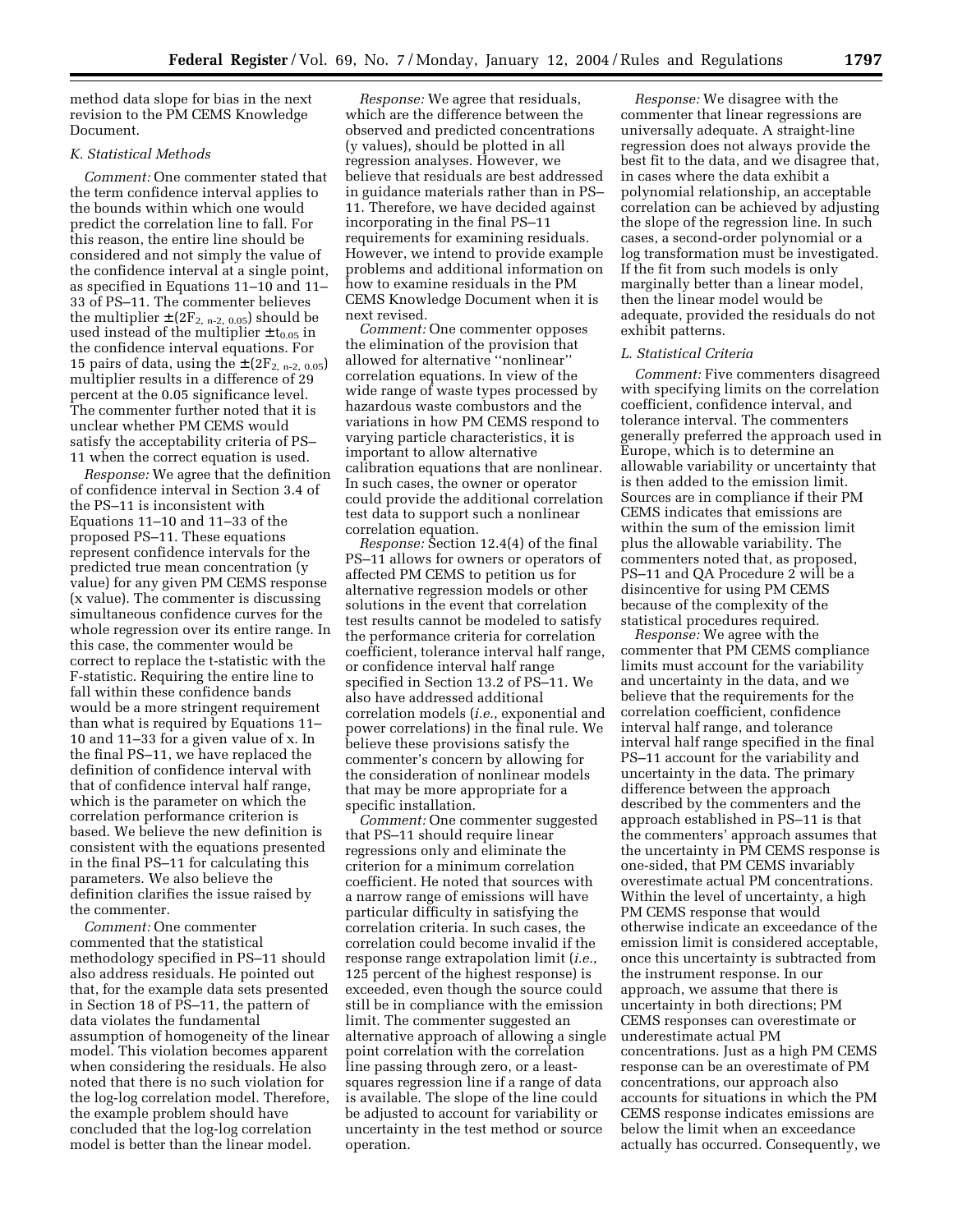believe our approach is more appropriate for compliance monitoring. On the other hand, the requirements in PS–11 do not disallow the approach described by the commenters, provided that the applicable rule allows for such an approach.

*Comment:* Nine commenters commented specifically on the reduction of the correlation coefficient from 0.90 to 0.85. Many of these commenters believe that relaxing the correlation coefficient criterion allows PM CEMS to be less accurate and is an admission that PM CEMS are inappropriate for compliance. One of the commenters stated that the correlation coefficient of 0.85 is evidence that the response of PM CEMS is highly variable and unreliable. Five of the commenters stated that the revised correlation criteria increase imprecision. One of the commenters concluded that the revised criteria ensure that defective technology will not be rejected by PS– 11. The same commenter also believes that the tolerance interval criterion allows for too much uncertainty. Several of these commenters suggested that PS– 11 should require PM CEMS to meet the International Standards Organization (ISO) correlation coefficient limit of 0.95. Two of the commenters stated that reducing the correlation coefficient forces a facility to operate even further below the emission limit to account for the increased uncertainty in the instrument. One commenter pointed out that the proposed rulemaking does not address the uncertainty inherent in requiring a lower correlation coefficient. One other commenter requested decreasing the correlation coefficient to 0.7, as is the practice in Germany.

*Response:* We agree with the commenters that the reduction in the required minimum correlation coefficient value allows for more variability in the data, and that was our intent in changing this requirement. However, we do not agree that this change in the correlation coefficient criterion is an indication that PM CEMS are unreliable. We also point out that variability in correlation data can be accounted for in the applicable rule. If appropriate for specific types of sources, a higher minimum correlation coefficient can be specified.

#### *M. Routine Performance Checks*

*Comment:* Three commenters oppose specifying routine checks in PS–11 and QA Procedure 2. They believe that the facility should decide how best to maintain its instruments. One of the commenters suggested that QA procedure 2 should require facilities to prepare a site-specific inspection and

maintenance program that would address all of the components of their PM-CEMS. Although another commenter did not object to the routine checks specified in QA Procedure 2, he suggested that owners and operators be given the option of deciding which checks are appropriate for their installation. The same commenter objected to any requirements for daily checks. He noted that weekly or monthly checks may be adequate for certain components of the system. He believes the frequency of these checks should also be left up to the facility to determine. One commenter noted that photometric instruments generally require less frequent checks than do beta gauge instruments.

*Response:* Although we recognize the importance of allowing flexibility in how facilities maintain their PM CEMS, we believe that it is necessary to check instrument operation on a daily basis to ensure that data quality is maintained. We also would like to point out that daily checks are required for other types of CEMS under QA Procedure 1. Owners and operators who believe that daily checks are not necessary have the option of applying for alternative monitoring under § 63.8(f) of the General Provisions to part 63.

*Comment:* Four commenters stated that Sections  $4.2(1)$  and  $(2)$  of PS-11 imply that there should be routine checks for particle formation in extractive duct systems and for material accumulation in extractive duct systems. However, the procedures for performing these checks are unclear.

*Response:* We agree with the commenters that procedures for checking extractive duct systems are not addressed in PS–11 or QA Procedure 2. Consequently, we have revised Section 9.0 of QA Procedure 2, which addresses the requirements of quality control (QC) programs for PM CEMS. We have added paragraph 9.0(8) to require owners and operators of affected sources to include in their QC programs written procedures for checking extractive duct systems for material accumulation. Rather than specify in PS–11 or QA Procedure 2 the required procedures for checking extractive ducts, we believe that the owners and operators should determine the most appropriate methods for accomplishing this.

*Comment:* One commenter stated that several PM CEMS on the market eliminate the need for daily zero and upscale drift checks, and QA Procedure 2 should make some allowance for such instruments. If the facility can show that the instruments remain stable over long periods of time, daily drift checks should not be required. He pointed out

that FTIR instruments used for compliance are not required to perform automatic zero and upscale drift checks. Another commenter also stated that daily drift checks are not needed for certain types of instruments. He suggested allowing facilities to establish the appropriate frequency for drift checks during the shakedown period. The same commenter also submitted data from a demonstration project to support his argument.

*Response:* We believe that it is necessary to check instrument operation on a daily basis to ensure that data quality is maintained. Requiring daily checks also is consistent with QA Procedure 1. Owners and operators who believe that daily checks are not necessary have the option of applying for alternative monitoring under § 63.8(f) of the General Provisions to part 63.

*Comment:* One commenter suggested that the daily sample volume drift check required in Section 10.2(5) for extractive PM CEMS be expressed as either of the following:

$$
SVD = \frac{(Expected - Actual)}{Fullscale}
$$

or

$$
SVD = \frac{(Calibration value - Monitor value)}{Span value}
$$

where

SVD = sample volume drift. He noted that the purpose of drift checks is to measure stability rather than accuracy. Therefore, the calculation method must depend on a value that does not change with time, rather than depending on the expected value. He stated that the output from a flow monitor used in an extractive instrument can deviate from the expected value over time. If different reference values are used, it is more appropriate to use the monitor's full scale or span value in the denominator of the equation.

*Response:* We agree with the commenter that using the suggested expression will provide more consistency in the calculation of sample volume drift. Therefore, we have revised Equation 2–4 of the proposed QA Procedure 2 accordingly. The revised equation is as follows:

$$
SVD = \frac{(V_R - V_M)}{FS}
$$

where

 $V_R$  = the expected response;  $V_M$  = the actual response; and FS = the full scale value.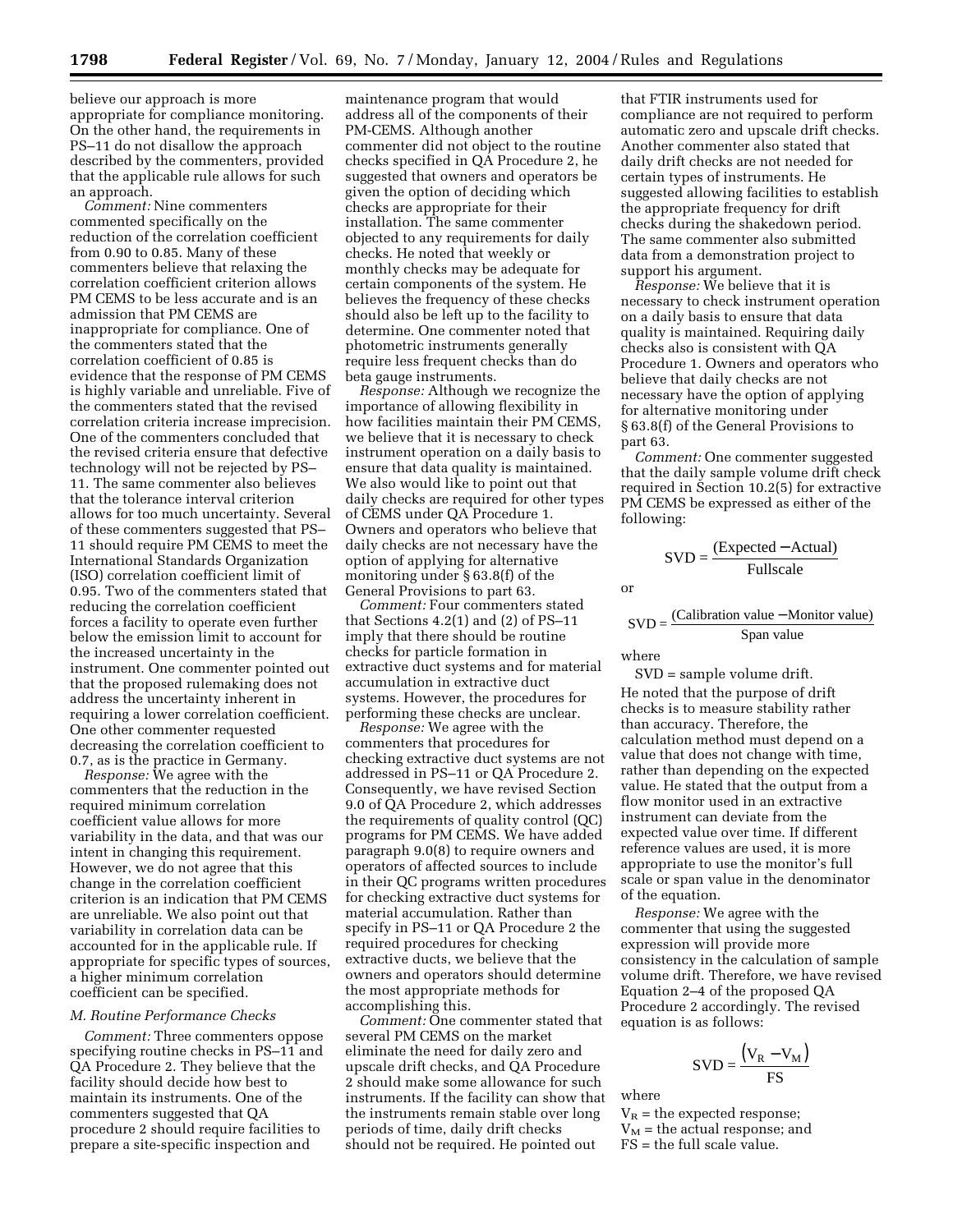#### *N. Auditing Requirements*

*Comment:* Three commenters commented that the requirement in Section 10.3 of QA Procedure 2 for relative response audits is unnecessary. They believe that, if source operating conditions do not change, the correlation should not change. Two other commenters suggested that relative response audits be required only if the source is operating near the emission limit. Four commenters commented that there is insufficient information for determining the necessary frequency of relative response audits.

*Response:* In the proposed QA Procedure 2, relative response audits were required every four calendar quarters. We continue to believe that these audits should be performed at least annually as a means of ensuring that correlations remain valid. Based on our field studies, we have concluded that changes in emission characteristics, which may not be apparent to the operator, may result in correlations that are no longer reliable. Relative response audits are a simple means of checking the validity of the correlation. However, we also believe that it is more appropriate to specify the frequency of relative response audits in the applicable rule than in QA Procedure 2. Therefore, we have revised Section 10.3 of QA Procedure 2 to indicate that relative response audits must be conducted at the frequency specified in the applicable rule. The section also has been revised to indicate a recommended frequency of at least once per year.

*Comment:* Four commenters supported the acceptance criterion specified in Section 10.4(6) of QA Procedure 2 that at least two of three data points must fall within the tolerance interval. However, they pointed out that QA Procedure 2 does not specify the allowable time for completing a successful relative response audit in the event of a failed relative response audit.

*Response:* The commenters are correct in that QA Procedure 2 does not specify a time frame for completing a relative response audit successfully following a failed audit. However, following a failed relative response audit, PM CEMS are considered to be out of control. Until a successful relative response audit is completed, the data recorded by the PM CEMS are not considered valid and cannot be counted toward data availability. Consequently, the data availability requirements specified in the applicable rule help to ensure that successful relative response audits are completed in a timely manner.

*Comment:* Six commenters supported the increased flexibility in the audit point ranges for absolute correlation audits, as specified in Section 10.3(2) of QA Procedure 2. However, one of the commenters believes that absolute correlation audits should be required only if the source is operating near the emission limit (within 10 percent of the emission limit for more than 70 percent of the operating data). Four of the commenters concluded that there are insufficient data to determine the necessary frequency for absolute correlation audits.

*Response:* We believe that it is necessary to characterize instrument drift periodically, and quarterly absolute correlation audits provide the mechanism for accomplishing this objective. Requiring quarterly absolute correlation audits is analogous to the requirement of quarterly gas audits for other types of CEMS. Consequently, we have decided against changing the requirement for quarterly absolute correlation audits.

*Comment:* Six commenters supported the requirement for sample volume audits. However, four of the commenters had reservations about some of the specifics of the sample volume audit requirements. They believe sample volume audits need only be performed annually, rather than quarterly as specified in Section 10.3 of QA Procedure 2. The same four commenters believe that the 5 percent limitation specified in Section 10.4(4) of QA Procedure 2 is too stringent. They pointed out that the accuracy of EPA Methods 2, 3, and 4 are not within this 5 percent limit. Finally, they stated that PM CEMS should not be considered out of control if the instrument reads higher than actual sample flow rates because, in such cases, the instrument would indicate that emissions were higher than they actually were.

*Response:* Accurate sample volume measurements are critical for extractive PM CEMS; otherwise, emission concentrations cannot be properly characterized. Therefore, we believe it is appropriate to require sample volume audits every quarter. Regarding the acceptance criterion, the data we obtained during our field studies demonstrate that extractive instruments can meet the 5 percent limit. In the absence of data that indicate otherwise, we believe the 5 percent acceptance criterion is appropriate.

*Comment:* Six commenters expressed support for the increased flexibility in the requirements for response correlation audits, as specified in Section 10.4(5) of QA Procedure 2. Two of the commenters believe that the

procedure should be revised to require that all 12 data points fall below the maximum of the PM CEMS output range established during the correlation test, rather than within that output range. Four of the commenters stated that requiring all 12 data points to fall within the output range established during correlation testing is unnecessarily stringent; they suggested that QA Procedure 2 allow for one of the data points to fall below the output range for the correlation test.

*Response:* We agree with the commenters that PM CEMS responses that fall below the range of the responses used to develop the correlation curve are less critical than responses that fall above the correlation curve response range. However, we believe that the majority of PM CEMS responses should occur within the range of PM CEMS responses that were used to develop the correlation curve. Consequently, we have revised Section 10.4(5) of QA Procedure 2 to require that all 12 data points fall below the maximum PM CEMS response used to develop the correlation curve, and 9 of the 12 points fall within the range of PM CEMS responses used to develop the correlation curve. This change provides additional flexibility for sources with relatively low PM emissions concentrations.

*Comment:* Four commenters stated that response correlation audits should be required no more frequently than once every 5 years unless the source fails the relative response audit.

*Response:* We believe that the required frequency of response correlation audits should depend on source operation and emission characteristics. Consequently, we continue to believe that it is appropriate for the frequency of response correlation audits to be specified in the applicable regulation or operating permit, rather than in QA Procedure 2. Although it may be appropriate for some sources to perform response correlation audits once every 5 years, as the commenters suggested, more frequent audits may be appropriate for other sources. Therefore, we have decided against revising QA Procedure 2 to specify a required frequency for response correlation audits, as suggested by the commenters.

#### *O. Extrapolation of Correlation*

*Comment:* Nine commenters oppose the limits on PM CEMS extrapolation to 3 consecutive hours in excess of 125 percent of the highest response used to develop the correlation curve before additional correlation testing is required, as specified in Section 8.8(1) of the proposed PS–11. Four of the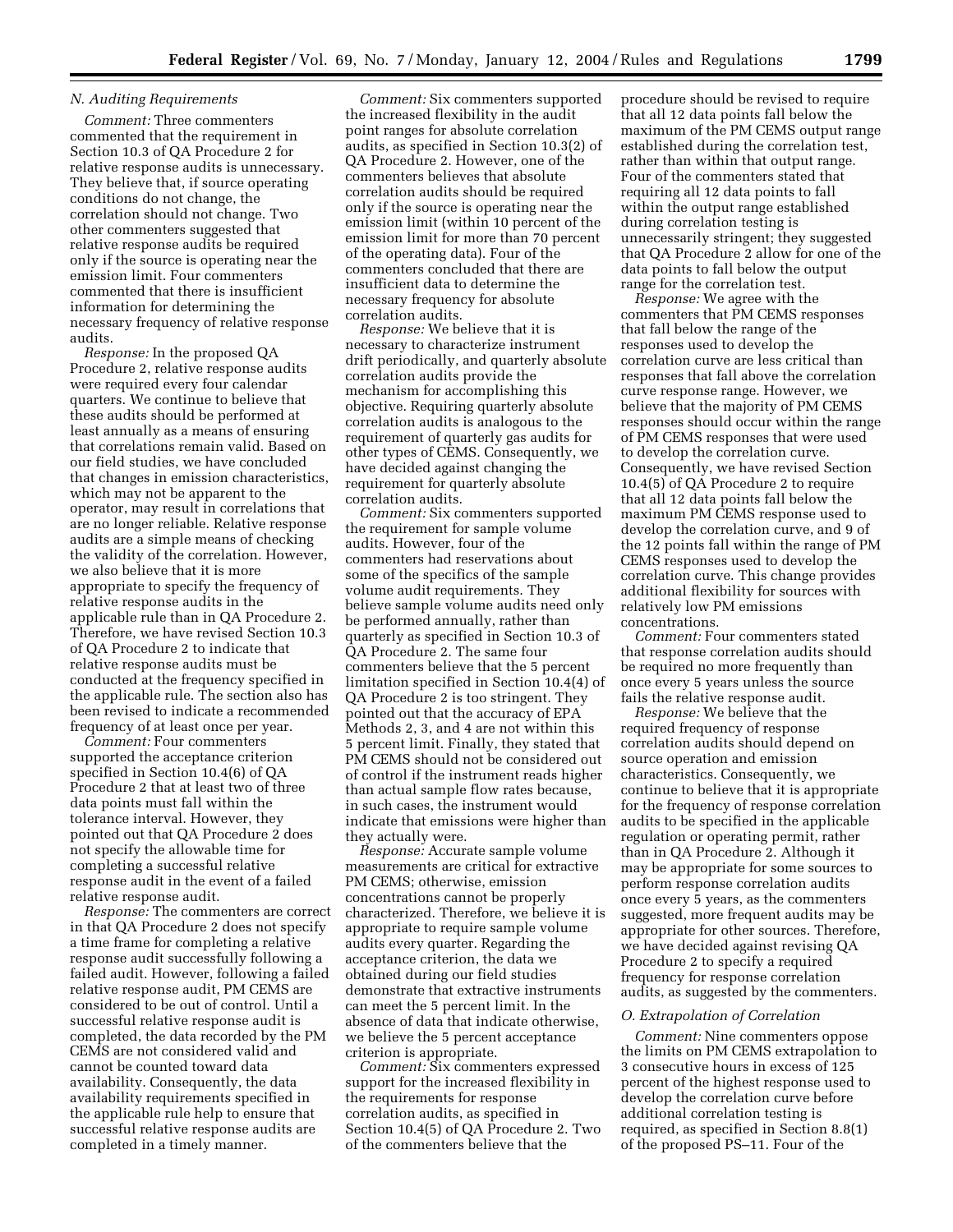commenters suggested that additional flexibility be allowed for sources that operate well below the emission limit. Although one of the commenters stated that he generally agreed with this requirement, he had reservations about some of the specific requirements. One commenter suggested that the basis for requiring additional correlation testing should be the proximity of emissions to the emission limit rather than the exceedance of the correlation test response range. He suggested that additional testing be required only for situations in which the source persistently operates close to the emission limit when it had previously operated well below the emission limit. Four commenters found the provisions regarding exceedances of 125 percent of the correlation range to be too vague and suggested revising the section to not require additional testing in cases where the three hourly averages exceeding 125 percent of the highest PM CEMS response occur only infrequently.

*Response:* We agree with the commenters that the 125 percent limit on extrapolation of the correlation equation should not apply to sources that operate well below the emission limit. We have revised Section 8.8(1) of PS–11 to allow sources that operate below 50 percent of the emission limit to extrapolate up to 50 percent of the emission limit or 125 percent of the highest PM CEMS response used in developing the correlation, whichever results in a higher PM concentration.

*Comment:* Regarding the requirement in Section 8.8(1) of PS–11 for additional correlation testing, two commenters indicated that, even if the facility begins corrective action immediately, it may take more than 3 hours to correct the problem. Four commenters stated that, when a 3-hour exceedance occurs, it is typically due to an unusual event that is difficult to reproduce. The same four commenters believe that three consecutive hourly averages do not constitute a pattern and that it could be difficult to re-create a high PM event for additional correlation testing. Two of the commenters suggested allowing the facility to make the determination as to whether such an event was routine or unusual.

*Response:* We agree with the commenters that PS–11 should allow more time before additional correlation testing is required following a PM CEMS response in excess of 125 percent of the highest response used to develop the correlation curve. We have revised Section 8.8(1) of PS–11 to increase the time period that triggers additional correlation testing from 3 consecutive hours to 24 consecutive hours or 5

percent of the valid operating hours for the previous 30-day period, whichever occurs first. We believe that 24 hours is a reasonable length of time for source operators to be alerted of the event, determine the cause, identify the corrective action needed, and complete the corrective action. We included the 5 percent criterion to address recurring problems or events that individually may not last 24 consecutive hours, but nonetheless represent a change in operation or emissions characteristics that must be accounted for by the PM CEMS correlation.

We have also included in Section 8.8(4) of the final rule a requirement that the owner or operator of an affected PM CEMS report the reason for the higher PM responses. In that report, that owner or operator must specify if the higher responses resulted from normal operation or from an atypical event. We believe this provision addresses the comment about the facility making the determination of whether or not the higher PM CEMS responses were due to normal operation.

*Comment:* Five commenters commented that 30 days is inadequate for setting up and conducting a test following an exceedance that is more than 125 percent of the response range for the correlation test. Two of the commenters believe that PS–11 should allow up to 60 days to conduct additional correlation tests, and one of the commenters believes up to 120 days should be allowed for testing in such cases.

*Response:* We agree with the commenters that 30 days is inadequate for scheduling and conducting additional correlation tests and developing a revised correlation. We recognize that scheduling an emission test and bringing the testing contractor on site can take several weeks; the test itself may last several days for setup, testing, and breakdown; analyzing samples, compiling the data, and performing emissions calculations typically take several days; and developing the revised correlation also may require several days. Consequently, we have revised QA Procedure 2 to allow 60 days to complete these activities. We believe that 60 days is a reasonable length of time for completing all of the activities needed to develop a revised correlation curve.

#### *P. Requirements for Other Types of Monitors*

*Comment:* One commenter commented that PS–11 requires additional monitoring systems to satisfy the requirement that emissions are recorded in the same units as the

emission standard, but does not address performance requirements for those supplemental monitoring systems. He noted that the emission limit in 40 CFR part 63, subpart LLL, is specified in units of pounds per ton of clinker. To report PM emissions in these units requires converting PM emission concentrations and clinker production rates to units of mass per unit time, and, to do so requires monitoring exhaust gas flow rates and production mass flow rates. However, there currently are no performance specifications or QA procedures for either type of monitoring system. The commenter also stated that measurement error and uncertainty in these supplemental monitoring systems will influence the error and uncertainty in the emission data that are reported.

*Response:* We recognize the need for performance specifications and QA procedures that address continuous parameter monitoring systems (CPMS). We are currently developing these specifications and procedures and expect to propose them in the near future. The performance specifications and QA procedures for CPMS would apply to all sources subject to a part 63 rule that requires continuous parameter monitoring.

#### **IV. Summary of Impacts**

*A. What Are the Impacts of PS–11 and QA Procedure 2?* 

The PS–11 and QA Procedure 2 will apply only to PM CEMS that are required under an applicable rule. Rules, such as PS–11 and QA Procedure 2 that establish performance specifications and QA requirements, impose no costs independent from the emission standards that require their use, and such costs are fully reflected in the regulatory impact assessments for those emission standards. Likewise, the other impacts associated with the monitoring requirements specified in PS–11 and QA Procedure 2 are already addressed under the applicable emission standards as they are proposed and promulgated. Consequently, we have concluded that no separate estimate of the impacts is warranted for this rulemaking.

#### **V. Statutory and Executive Order Reviews**

#### *A. Executive Order 12866: Regulatory Planning and Review*

Under Executive Order 12866 (58 FR 51735, October 4, 1993), EPA must determine whether the regulatory action is ''significant'' and, therefore, subject to review by the Office of Management and Budget (OMB) and the requirements of the Executive Order. The Executive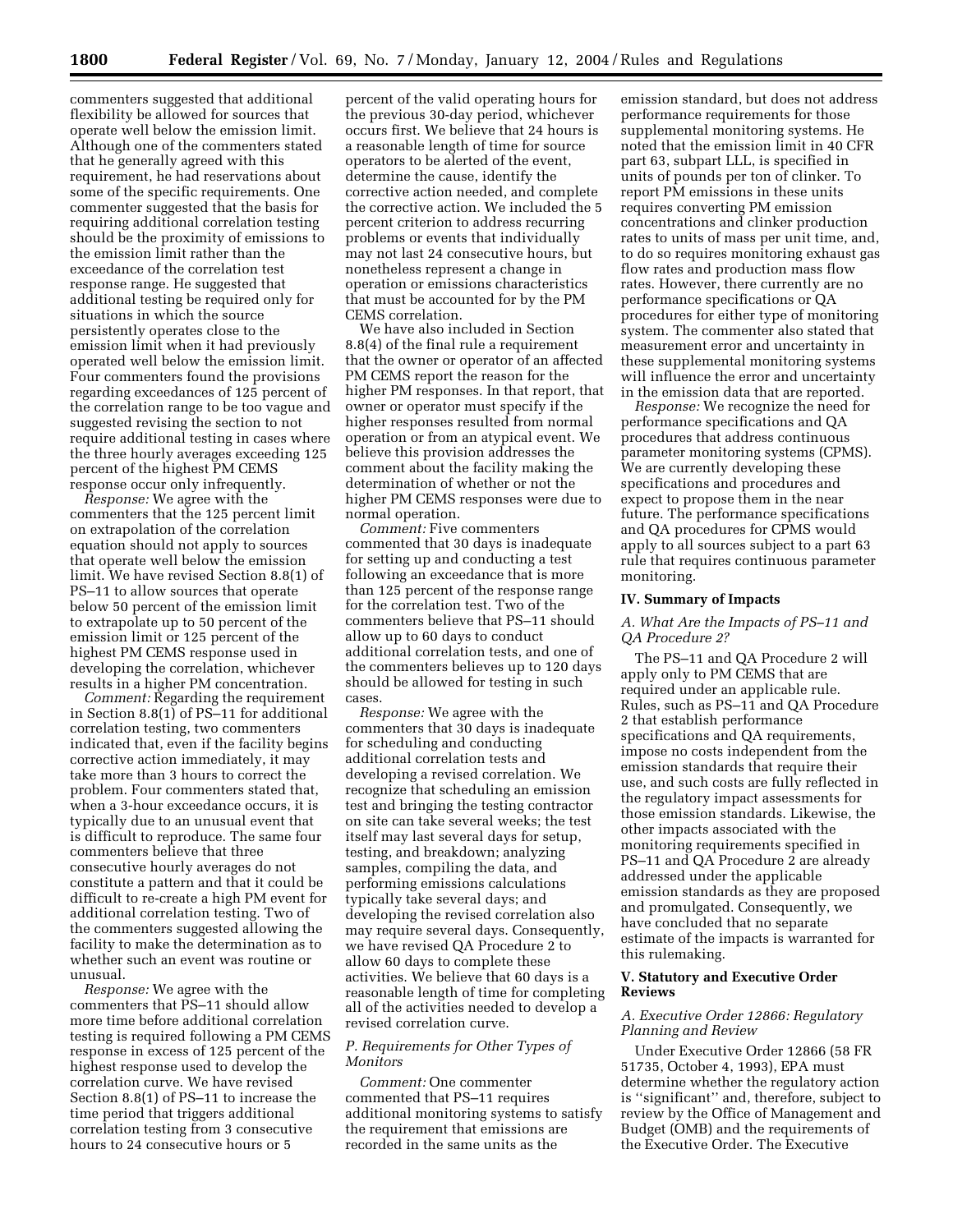Order defines ''significant regulatory action'' as one that is likely to result in a rule that may:

(1) Have an annual effect on the economy of \$100 million or more or adversely affect in a material way the economy, a sector of the economy, productivity, competition, jobs, the environment, public health or safety, or State, local, or tribal governments or communities;

(2) Create a serious inconsistency or otherwise interfere with an action taken or planned by another agency;

(3) Materially alter the budgetary impact of entitlements, grants, user fees, or loan programs, or the rights and obligation of recipients thereof; or

(4) Raise novel legal or policy issues arising out of legal mandates, the President's priorities, or the principles set forth in the Executive Order.

Pursuant to the terms of Executive Order 12866, it has been determined that this rule is not a ''significant regulatory action'' because none of the listed criteria applies to this action. Consequently, this action was not submitted to OMB for review under Executive Order 12866.

#### *B. Paperwork Reduction Act*

This final rule does not contain any information collection requirements subject to the Office of Management and Budget review under the Paperwork Reduction Act of 1980, 44 U.S.C. 3501 *et seq.* The recording, recordkeeping, and information collection requirements associated with PS–11 and QA Procedure 2 have already been accounted for under the applicable regulations that require the use of PM CEMS.

#### *C. Regulatory Flexibility Act (RFA)*

The RFA generally requires an agency to prepare a regulatory flexibility analysis for any rule subject to notice and comment rulemaking requirements under the Administrative Procedure Act, or any other statute, unless the agency certifies that the rule will not have a significant economic impact on a substantial number of small entities. Small entities include small businesses, small organizations, and small governmental jurisdictions.

For purposes of assessing the impacts of today's rule on small entities, small entity is defined as: (1) A small business as defined by the Small Business Administrations' regulations at 13 CFR 121.201; (2) a small governmental jurisdiction that is a government of a city, county, town, school district or special district with a population of less than 50,000; and (3) a small organization that is any not-for-profit

enterprise which is independently owned and operated and is not dominant in its field.

After considering the economic impacts of today's final rule on small entities, I certify that this action will not have a significant economic impact on a substantial number of small entities. This final rule will establish performance specifications and QA requirements and will not impose any costs. Likewise, the other impacts associated with the monitoring requirements specified in PS–11 and QA Procedure 2 are already addressed under the applicable emission standards as they are proposed and promulgated. Consequently, we have concluded that no separate estimate of the impacts is warranted for this rulemaking.

#### *D. Unfunded Mandates Reform Act*

Title II of the Unfunded Mandates Reform Act of 1995 (UMRA), Public Law No. 104–4, establishes requirements for Federal agencies to assess the effects of their regulatory actions on State, local, and tribal governments and the private sector. Under section 202 of the UMRA, EPA generally must prepare a written statement, including a cost-benefit analysis, for proposed and final rules with ''Federal mandates'' that may result in expenditures by State, local, and tribal governments, in the aggregate, or by the private sector, of \$100 million or more in any 1 year. Before promulgating an EPA rule for which a written statement is needed, section 205 of the UMRA generally requires EPA to identify and consider a reasonable number of regulatory alternatives and adopt the least costly, most costeffective, or least burdensome alternative that achieves the objectives of the rule. The provisions of section 205 do not apply when they are inconsistent with applicable law. Moreover, section 205 allows EPA to adopt an alternative other than the least costly, most cost-effective, or least burdensome alternative if the Administrator publishes with the final rule an explanation why that alternative was not adopted. Before EPA establishes any regulatory requirements that may significantly or uniquely affect small governments, including tribal governments, it must have developed under section 203 of the UMRA a small government agency plan. The plan must provide for notifying potentially affected small governments, enabling officials of affected small governments to have meaningful and timely input in the development of EPA's regulatory proposals with significant Federal intergovernmental mandates, and

informing, educating, and advising small governments on compliance with the regulatory requirements.

The EPA has determined that today's final rule does not contain a Federal mandate that may result in expenditures of \$100 million or more for State, local, and tribal governments in the aggregate, or the private sector in any 1 year. Rules establishing performance specifications and quality assurance requirements impose no costs independent from national emission standards which require their use, and such costs are fully reflected in the regulatory impact assessment for those emission standards. We have also determined that this final rule does not significantly or uniquely impact small governments. Therefore, the requirements of the Unfunded Mandates Act do not apply to this action.

#### *E. Executive Order 13132: Federalism*

Executive Order 13132, entitled ''Federalism'' (64 FR 43255, August 10, 1999), requires EPA to develop an accountable process to ensure ''meaningful and timely input by State and local officials in the development of regulatory policies that have federalism implications.'' ''Policies that have federalism implications'' is defined in the Executive Order to include regulations that have ''substantial direct effects on the States, on the relationship between the national government and the States, or on the distribution of power and responsibilities among the various levels of government.''

The final rule does not have federalism implications. It will not have substantial direct effects on the States, on the relationship between the national government and the States, or on the distribution of power and responsibilities among the various levels of government, as specified in Executive Order 13132. The requirements of PS–11 and QA Procedure 2 are addressed under the applicable emission standards that require the use of PM CEMS. Thus, the requirements of section 6 of the Executive Order do not apply to this final rule.

#### *F. Executive Order 13175: Consultation and Coordination With Indian Tribal Governments*

Executive Order 13175, entitled ''Consultation and Coordination with Indian Tribal Governments'' (65 FR 67249, November 9, 2000), requires EPA to develop an accountable process to ensure ''meaningful and timely input by tribal officials in the development of regulatory policies that have tribal implications.'' The final rule does not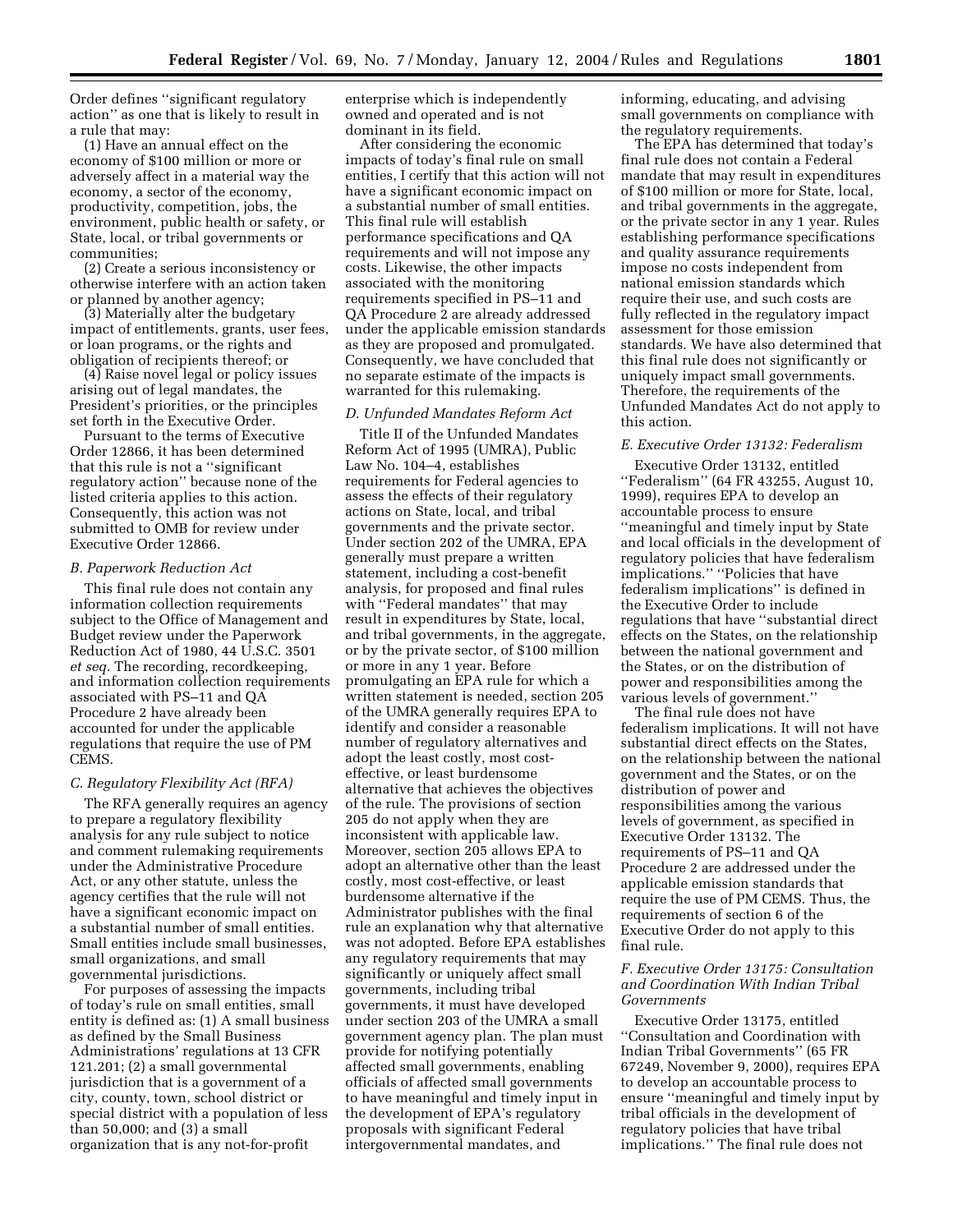have tribal implications. It will not have substantial direct effects on tribal governments, on the relationship between the Federal government and Indian tribes, or on the distribution of power and responsibilities between the Federal government and Indian tribes, as specified in Executive Order 13175. The requirements of PS–11 and QA Procedure 2 are addressed under the applicable emission standards that require the use of PM CEMS. Thus, Executive Order 13175 does not apply to the final rule.

#### *G. Executive Order 13045: Protection of Children From Environmental Health Risks and Safety Risks*

Executive Order 13045 (62 FR 19885, April 23, 1997) applies to any rule that: (1) Is determined to be ''economically significant'' as defined under Executive Order 12866, and (2) concerns an environmental health or safety risk that EPA has reason to believe may have a disproportionate effect on children. If the regulatory action meets both criteria, EPA must evaluate the environmental health or safety effects of the planned rule on children, and explain why the planned rule is preferable to other potentially effective and reasonably feasible alternatives that EPA considered.

The EPA interprets Executive Order 13045 as applying only to those regulatory actions that are based on health or safety risks, such that the analysis required under section 5–501 of the Executive Order has the potential to influence the regulation. Today's final rule is not subject to Executive Order 13045 because this rule does not establish an environmental standard intended to mitigate health or safety risks. Furthermore, the final rule has been determined not to be ''economically significant'' as defined under Executive Order 12866.

#### *H. Executive Order 13211: Actions Concerning Regulations That Significantly Affect Energy Supply, Distribution, or Use*

Today's final rule is not subject to Executive Order 13211 (66 FR 28355, May 22, 2001) because it is not a significant regulatory action under Executive Order 12866.

#### *I. National Technology Transfer and Advancement Act*

Section 12(d) of the National Technology Transfer and Advancement Act (NTTAA) of 1995 (Public Law No. 104–113; 15 U.S.C. 272 note) directs the EPA to use voluntary consensus standards in their regulatory and procurement activities unless to do so

would be inconsistent with applicable law or otherwise impractical. Voluntary consensus standards are technical standards (*e.g.*, materials specifications, test methods, sampling procedures, business practices) developed or adopted by one or more voluntary consensus standards bodies. The NTTAA directs EPA to provide Congress, through annual reports to the OMB, with explanations when an agency does not use available and applicable voluntary consensus standards.

During this rulemaking, we searched for voluntary consensus standards that might be applicable. An International Organization for Standardization (ISO) standard, number 10155, Stationary source emissions—Automated monitoring of mass concentrations of particles—Performance characteristics, test methods and specifications, was applicable. The use of the ISO 10155 was found to be inadequate to fulfill the performance specification needs for our compliance monitoring. The use of ISO 10155 would be impractical because:

(1) The number of test runs for a correlation test, 9, was insufficient for a comprehensive statistical evaluation of the PM CEMS correlation.

(2) The PM concentration ranges required for a correlation test were too vague.

(3) The measurement location for the PM CEMS and RM were vague.

(4) The correlation coefficient limit of greater than 0.95 was too stringent for most of the PM CEMS correlations we evaluated.

Also, ISO 10155 lacks quality assurance and quality control procedures.

#### *J. Congressional Review Act*

The Congressional Review Act, 5 U.S.C. 801 *et seq.*, as added by the Small Business Regulatory Enforcement Fairness Act of 1996, generally provides that before a rule may take effect, the agency promulgating the rule must submit a rule report, which includes a copy of the rule, to each House of the Congress and to the Comptroller General of the United States. The EPA will submit a report containing the rule and other required information to the U.S. Senate, the U.S. House of Representatives, and the Comptroller General of the United States prior to publication of the rule in the **Federal Register**. A major rule cannot take effect until March 12, 2004. This action is not a ''major rule'' as defined by 5 U.S.C. 804(2).

#### **List of Subjects in 40 CFR Part 60**

Environmental protection, Air Pollution Control, Continuous emission monitoring; Performance specification; Particulate matter.

Dated: December 23, 2003.

**Michael O. Leavitt,** 

#### *Administrator.*

■ For the reasons stated in the preamble, title 40, chapter I, part 60 of the Code of Federal Regulations is amended as follows:

■ 1. The authority citation for part 60 continues to read as follows:

**Authority:** 42 U.S.C. 7401, *et seq.*

■ 2. Appendix B of Part 60 is amended by adding Performance Specification 11 to read as follows:

#### **Appendix B of Part 60—Performance Specifications**

\* \* \* \* \*

*PERFORMANCE SPECIFICATION 11— Specifications and Test Procedures for Particulate Matter Continuous Emission Monitoring Systems at Stationary Sources* 

1.0 What Are the Purpose and Applicability of Performance Specification 11?

The purpose of Performance Specification 11 (PS–11) is to establish the initial installation and performance procedures that are required for evaluating the acceptability of a particulate matter (PM) continuous emission monitoring system (CEMS); it is not to evaluate the ongoing performance of your PM CEMS over an extended period of time, nor to identify specific calibration techniques and auxiliary procedures to assess CEMS performance. You will find procedures for evaluating the ongoing performance of a PM CEMS in Procedure 2 of Appendix F—Quality Assurance Requirements for Particulate Matter Continuous Emission Monitoring Systems Used at Stationary Sources.

1.1 Under what conditions does PS– 11 apply to my PM CEMS? The PS–11 applies to your PM CEMS if you are required by any provision of Title 40 of the Code of Federal Regulations (CFR) to install and operate PM CEMS.

1.2 When must I comply with PS– 11? You must comply with PS–11 when directed by the applicable rule that requires you to install and operate a PM CEMS.

1.3 What other monitoring must I perform? To report your PM emissions in units of the emission standard, you may need to monitor additional parameters to correct the PM concentration reported by your PM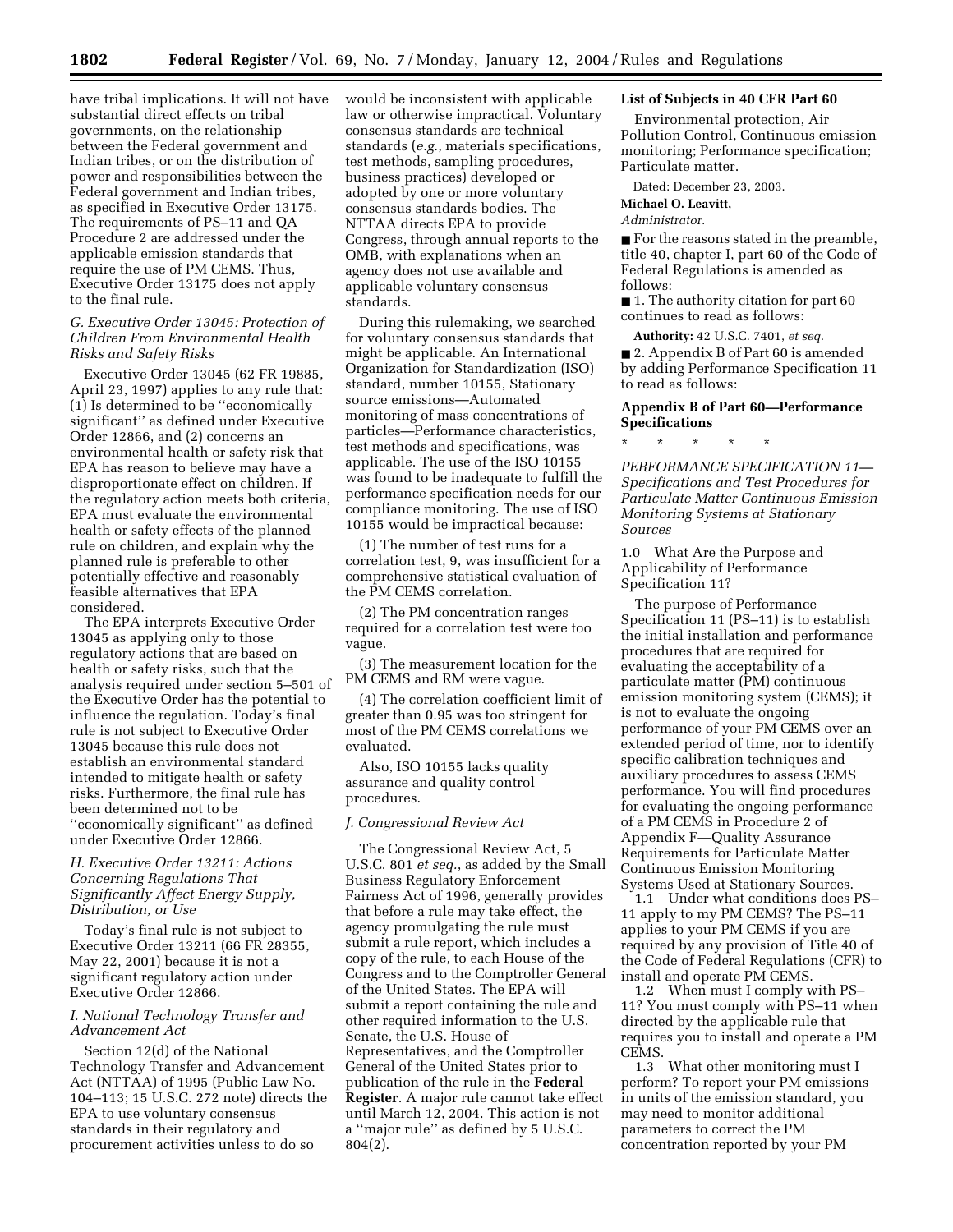CEMS. Your CEMS may include the components listed in paragraphs (1) through (3) of this section:

(1)  $\overline{A}$  diluent monitor (*i.e.*,  $O_2$ ,  $CO_2$ , or other CEMS specified in the applicable regulation), which must meet its own performance specifications (also found in this appendix),

(2) Auxiliary monitoring equipment to allow measurement, determination, or input of the flue gas temperature, pressure, moisture content, and/or dry volume of stack effluent sampled, and

(3) An automatic sampling system. The performance of your PM CEMS and the establishment of its correlation to manual reference method measurements must be determined in units of mass concentration as measured by your PM CEMS (*e.g.*, milligrams per actual cubic meter (mg/acm) or milligrams per dry standard cubic meter (mg/dscm)).

2.0 What Are the Basic Requirements of PS–11?

The PS–11 requires you to perform initial installation and calibration procedures that confirm the acceptability of your CEMS when it is installed and placed into operation. You must develop a site-specific correlation of your PM CEMS response against manual gravimetric reference method measurements (including those made using EPA Methods 5, 5I, or 17).

2.1 What types of PM CEMS technologies are covered? Several different types of PM CEMS technologies (*e.g.*, light scattering, Beta attenuation, etc.) can be designed with in-situ or extractive sample gas handling systems. Each PM CEMS technology and sample gas handling technology has certain site-specific advantages. You should select and install a PM CEMS that is appropriate for the flue gas conditions at your source.

2.2 How is PS–11 different from other performance specifications? The PS–11 is based on a technique of correlating PM CEMS responses relative to emission concentrations determined by the reference method. This technique is called ''the correlation.'' This differs from CEMS used to measure gaseous pollutants that have available calibration gases of known concentration. Because the type and characteristics of PM vary from source to source, a single PM correlation, applicable to all sources, is not possible.

2.3 How are the correlation data handled? You must carefully review your manual reference method data and your PM CEMS responses to include only valid, high-quality data. For the correlation, you must convert the manual reference method data to measurement conditions (*e.g.*, wet or

dry basis) that are consistent with your PM CEMS. Then, you must correlate the manual method and PM CEMS data in terms of the output as received from the monitor (*e.g.*, milliamps). At the appropriate PM CEMS response specified in section 13.2 of this performance specification, you must calculate the confidence interval half range and tolerance interval half range as a percentage of the applicable PM concentration emission limit and compare the confidence interval and tolerance interval percentages with the performance criteria. Also, you must calculate the correlation coefficient and compare the correlation coefficient with the applicable performance criterion specified in section 13.2 of this performance specification.

Situations may arise where you will need two or more correlations. If you need multiple correlations, you must collect sufficient data for each correlation, and each correlation must satisfy the performance criteria specified in section 13.2 of this performance specification.

2.4 How do I design my PM CEMS correlation program? When planning your PM CEMS correlation effort, you must address each of the items in paragraphs (1) through (7) of this section to enhance the probability of success. You will find each of these elements further described in this performance specification or in the applicable reference method procedure.

(1) What type of PM CEMS should I select? You should select a PM CEMS that is appropriate for your source with technical consideration for potential factors such as interferences, sitespecific configurations, installation location, flue gas conditions, PM concentration range, and other PM characteristics. You can find guidance on which technology is best suited for specific situations in our report ''Current Knowledge of Particulate Matter (PM) Continuous Emission Monitoring'' (PM CEMS Knowledge Document, see section 16.5).

(2) Where should I install my PM CEMS? Your PM CEMS must be installed in a location that is most representative of PM emissions, as determined by the reference method, such that the correlation between PM CEMS response and emissions determined by the reference method will meet these performance specifications. Care must be taken in selecting a location and measurement point to minimize problems due to flow disturbances, cyclonic flow, and varying PM stratification.

(3) How should I record my CEMS data? You need to ensure that your PM CEMS and data logger are set up to collect and record all normal emission levels and excursions. You must ensure that your data logger and PM CEMS have been properly programmed to accept and transfer status signals of valid monitor operation (*e.g.*, flags for internal calibration, suspect data, or maintenance periods).

(4) What CEMS data should I review? You must review drift data daily to document proper operation. You must also ensure that any audit material is appropriate for the typical operating range of your PM CEMS.

(5) How long should I operate my PM CEMS before conducting the initial correlation test? You should allow sufficient time for your PM CEMS to operate for you to become familiar with your PM CEMS.

(i) You should observe PM CEMS response over time during normal and varying process conditions. This will ensure that your PM CEMS has been properly set up to operate at a range that is compatible with the concentrations and characteristics of PM emissions for your source. You should use this information to establish the range of operating conditions necessary to determine the correlations of PM CEMS data to manual reference method measurements over a wide operating range.

(ii) You must determine the types of process changes that will influence, on a definable and repeatable basis, flue gas PM concentrations and the resulting PM CEMS responses. You may find this period useful to make adjustments to your planned approach for operating your PM CEMS at your source. For instance, you may change the measurement range or batch sampling period to something other than those you initially planned to use.

(6) How do I conduct the initial correlation test? When conducting the initial correlation test of your PM CEMS response to PM emissions determined by the reference method, you must pay close attention to accuracy and details. Your PM CEMS must be operating properly. You must perform the manual reference method testing accurately, with attention to eliminating sitespecific systemic errors. You must coordinate the timing of the manual reference method testing with the sampling cycle of your PM CEMS. You must complete a minimum of 15 manual reference method tests. You must perform the manual reference method testing over the full range of PM CEMS responses that correspond to normal operating conditions for your source and control device and will result in the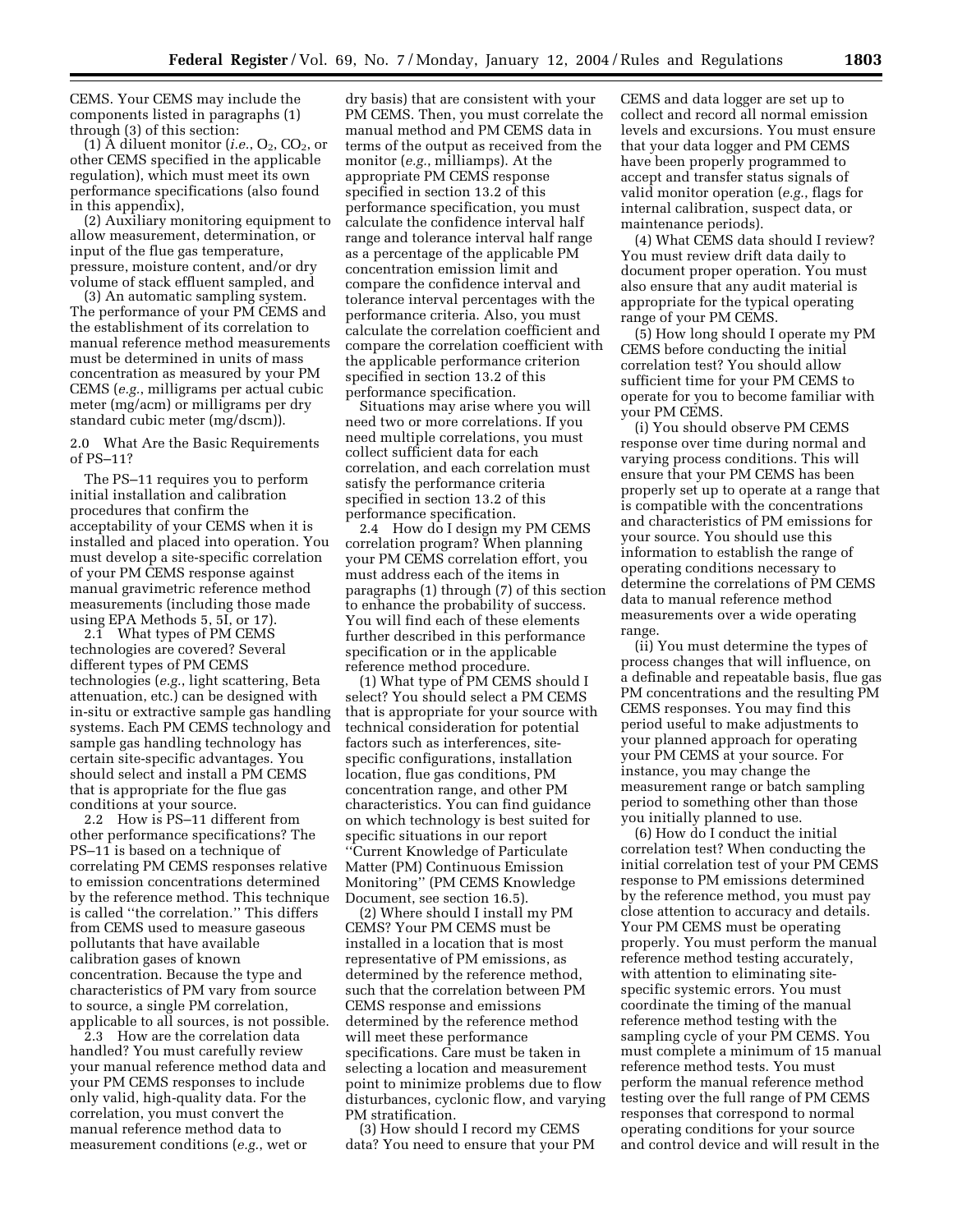widest range of emission concentrations.

(7) How should I perform the manual reference method testing? You must perform the manual reference method testing in accordance with specific rule requirements, coordinated closely with PM CEMS and process operations. It is highly recommended that you use paired trains for the manual reference method testing. You must perform the manual reference method testing over a suitable PM concentration range that corresponds to the full range of normal process and control device operating conditions. Because the manual reference method testing for this correlation test is not for compliance reporting purposes, you may conduct the reference method test runs for less than the typical minimum test run duration of 1 hour.

(8) What do I do with the manual reference method data and PM CEMS data? You must complete each of the activities in paragraphs (8)(i) through (v) of this section.

(i) Screen the manual reference method data for validity (*e.g.*, isokinetics, leak checks), quality assurance, and quality control (*e.g.*, outlier identification).

(ii) Screen your PM CEMS data for validity (*e.g.*, daily drift check requirements) and quality assurance (*e.g.*, flagged data).

(iii) Convert the manual reference method test data into measurement units (*e.g.*, mg/acm) consistent with the measurement conditions of your PM CEMS.

(iv) Calculate the correlation equation(s) as specified in section 12.3.

(v) Calculate the correlation coefficient, confidence interval half range, and tolerance interval half range for the complete set of PM CEMS and reference method correlation data for comparison with the correlation performance criteria specified in section 13.2.

2.5 What other procedures must I perform? Before conducting the initial correlation test, you must successfully complete a 7-day drift test (See section 8.5).

3.0 What Special Definitions Apply to PS–11?

3.1 ''Appropriate Measurement Range of your PM CEMS'' means a measurement range that is capable of recording readings over the complete range of your source's PM emission concentrations during routine operations. The appropriate range is determined during the pretest preparations as specified in section 8.4.

3.2 ''Appropriate Data Range for PM CEMS Correlation'' means the data range that reflects the full range of your source's PM emission concentrations recorded by your PM CEMS during the correlation test planning period or other normal operations as defined in the applicable regulations.

3.3 ''Batch Sampling'' means that gas is sampled on an intermittent basis and concentrated on a collection medium before intermittent analysis and follow-up reporting. Beta gauge PM CEMS are an example of batch sampling devices<br>3.4

3.4 ''Confidence Interval Half Range (CI)'' means the statistical term for onehalf of the width of the 95 percent confidence interval around the predicated mean PM concentration (y value) calculated at the PM CEMS response value (x value) where the confidence interval is narrowest. Procedures for calculating CI are specified in section 12.3(1)(ii) for linear correlations and in section 12.3(2)(ii) for polynomial correlations. The CI as a percent of the emission limit value (CI%) is calculated at the appropriate PM CEMS response value specified in Section 13.2(2).

3.5 ''Continuous Emission Monitoring System (CEMS)'' means all of the equipment required for determination of PM mass concentration in units of the emission standard. The sample interface, pollutant monitor, diluent monitor, other auxiliary data monitor(s), and data recorder are the major subsystems of your CEMS.

3.6 ''Correlation'' means the primary mathematical relationship for correlating the output from your PM CEMS to a PM concentration, as determined by the PM reference method. The correlation is expressed in the measurement units that are consistent with the measurement conditions (*e.g.*, mg/dscm, mg/acm) of your PM CEMS.

3.7 ''Correlation Coefficient (r)'' means a quantitative measure of the association between your PM CEMS outputs and the reference method measurements. Equations for calculating the r value are provided in section 12.3(1)(iv) for linear correlations and in section 12.3(2)(iv) for polynomial correlations.

3.8 ''Cycle Time'' means the time required to complete one sampling, measurement, and reporting cycle. For a batch sampling PM CEMS, the cycle time would start when sample gas is first extracted from the stack/duct and end when the measurement of that batch sample is complete and a new result for that batch sample is produced on the data recorder.

3.9 ''Data Recorder'' means the portion of your CEMS that provides a permanent record of the monitor output in terms of response and status (flags). The data recorder may also provide automatic data reduction and CEMS control capabilities (see section 6.6).

3.10 ''Diluent Monitor and Other Auxiliary Data Monitor(s) (if applicable)'' means the portion of your CEMS that provides the diluent gas concentration (such as  $O_2$  or  $CO_2$ , as specified by the applicable regulations), temperature, pressure, and/or moisture content, and generates an output proportional to the diluent gas concentration or gas property.

3.11 ''Drift Check'' means a check of the difference between your PM CEMS output readings and the established reference value of a reference standard or procedure after a stated period of operation during which no unscheduled maintenance, repair, or adjustment took place. The procedures used to determine drift are specific to the operating principles of your specific PM CEMS. A drift check includes both a zero drift check and an upscale drift check.

3.12 ''Exponential Correlation'' means an exponential equation used to define the relationship between your PM CEMS output and the reference method PM concentration, as indicated by Equation 11–37.

3.13 ''Flagged Data'' means data marked by your CEMS indicating that the response value(s) from one or more CEMS subsystems is suspect or invalid or that your PM CEMS is not in sourcemeasurement operating mode.

3.14 ''Linear Correlation'' means a first-order mathematical relationship between your PM CEMS output and the reference method PM concentration that is linear in form, as indicated by Equation 11–3.

3.15 ''Logarithmic Correlation'' means a first-order mathematical relationship between the natural logarithm of your PM CEMS output and the reference method PM concentration that is linear in form, as indicated by Equation 11–34.

3.16 ''Low-Emitting Source'' means a source that operated at no more than 50 percent of the emission limit during the most recent performance test, and, based on the PM CEMS correlation, the daily average emissions for the source, measured in the units of the applicable emission limit, have not exceeded 50 percent of the emission limit for any day since the most recent performance test.

3.17 ''Paired Trains'' means two reference method trains that are used to conduct simultaneous measurements of PM concentrations. Guidance on the use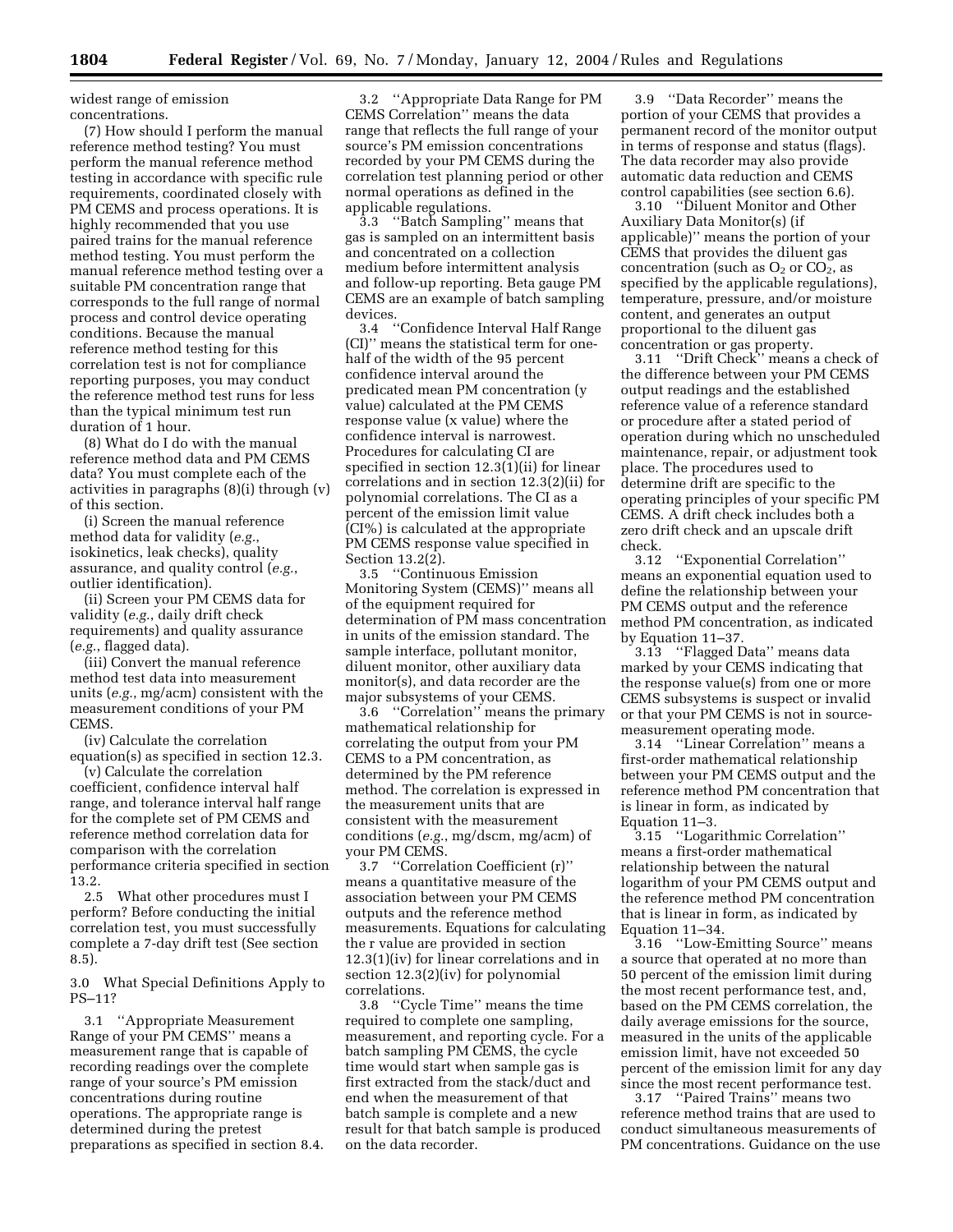of paired sampling trains can be found in the PM CEMS Knowledge Document (see section 16.5).

3.18 ''Polynomial Correlation'' means a second-order equation used to define the relationship between your PM CEMS output and reference method PM concentration, as indicated by Equation 11–16.

3.19 ''Power Correlation'' means an equation used to define a power function relationship between your PM CEMS output and the reference method concentration, as indicated by Equation 11–42.

3.20 ''Reference Method'' means the method defined in the applicable regulations, but commonly refers to those methods collectively known as EPA Methods 5, 5I, and 17 (for particulate matter), found in Appendix A of 40 CFR 60. Only the front half and dry filter catch portions of the reference method can be correlated to your PM CEMS output.

3.21 ''Reference Standard'' means a reference material or procedure that produces a known and unchanging response when presented to the pollutant monitor portion of your CEMS. You must use these standards to evaluate the overall operation of your PM CEMS, but not to develop a PM CEMS correlation.

3.22 ''Response Time'' means the time interval between the start of a step change in the system input and the time when the pollutant monitor output reaches 95 percent of the final value (see sections 6.5 and 13.3 for procedures and acceptance criteria).

3.23 ''Sample Interface'' means the portion of your CEMS used for one or more of the following: sample acquisition, sample delivery, sample conditioning, or protection of the monitor from the effects of the stack effluent.

3.24 ''Sample Volume Check'' means a check of the difference between your PM CEMS sample volume reading and the sample volume reference value.

3.25 ''Tolerance Interval half range (TI)'' means one-half of the width of the tolerance interval with upper and lower limits, within which a specified percentage of the future data population is contained with a given level of confidence, as defined by the respective tolerance interval half range equations in section 12.3(1)(iii) for linear correlations and in section 12.3(2)(iii) for polynomial correlations. The TI as a percent of the emission limit value (TI%) is calculated at the appropriate PM CEMS response value specified in Section 13.2(3).

3.26 ''Upscale Check Value'' means the expected response to a reference

standard or procedure used to check the upscale response of your PM CEMS.

3.27 ''Upscale Drift (UD) Check'' means a check of the difference between your PM CEMS output reading and the upscale check value.

3.28 ''Zero Check Value'' means the expected response to a reference standard or procedure used to check the response of your PM CEMS to particulate-free or low-particulate concentration conditions.

3.29 ''Zero Drift (ZD) Check'' means a check of the difference between your PM CEMS output reading and the zero check value.

3.30 ''Zero Point Correlation Value'' means a value added to PM CEMS correlation data to represent low or near zero PM concentration data (see section 8.6 for rationale and procedures).

4.0 Are There Any Potential Interferences for My PM CEMS?

Yes, condensible water droplets or condensible acid gas aerosols (*i.e.*, those with condensation temperatures above those specified by the reference method) at the measurement location can be interferences for your PM CEMS if the necessary precautions are not met.

4.1 Where are interferences likely to occur? Interferences may develop if your CEMS is installed downstream of a wet air pollution control system or any other conditions that produce flue gases, which, at your PM CEMS measurement point, normally or occasionally contain entrained water droplets or condensible salts before release to the atmosphere.

4.2 How do I deal with interferences? We recommend that you use a PM CEMS that extracts and heats representative samples of the flue gas for measurement to simulate results produced by the reference method for conditions such as those described in section 4.1. Independent of your PM CEMS measurement technology and extractive technique, you should have a configuration simulating the reference method to ensure that:

(1) No formation of new PM or deposition of PM occurs in sample delivery from the stack or duct; and

(2) No condensate accumulates in the sample flow measurement apparatus.

4.3 What PM CEMS measurement technologies should I use? You should use a PM CEMS measurement technology that is free of interferences from any condensible constituent in the flue gas.

5.0 What Do I Need To Know To Ensure the Safety of Persons Using PS– 11?

People using the procedures required under PS–11 may be exposed to

hazardous materials, operations, site conditions, and equipment. This performance specification does not purport to address all of the safety issues associated with its use. It is your responsibility to establish appropriate safety and health practices and determine the applicable regulatory limitations before performing these procedures. You must consult your CEMS user's manual and other reference materials recommended by the reference method for specific precautions to be taken.

6.0 What Equipment and Supplies Do I Need?

Different types of PM CEMS use different operating principles. You should select an appropriate PM CEMS based on your site-specific configurations, flue gas conditions, and PM characteristics.

(1) Your PM CEMS must sample the stack effluent continuously or, for batch sampling PM CEMS, intermittently.

(2) You must ensure that the averaging time, the number of measurements in an average, the minimum data availability, and the averaging procedure for your CEMS conform with those specified in the applicable emission regulation.

(3) Your PM CEMS must include, as a minimum, the equipment described in sections 6.1 through 6.7.

6.1 What equipment is needed for my PM CEMS's sample interface? Your PM CEMS's sample interface must be capable of delivering a representative sample of the flue gas to your PM CEMS. This subsystem may be required to heat the sample gas to avoid PM deposition or moisture condensation, provide dilution air, perform other gas conditioning to prepare the sample for analysis, or measure the sample volume or flow rate.

(1) If your PM CEMS is installed downstream of a wet air pollution control system such that the flue gases normally or occasionally contain entrained water droplets, we recommend that you select a sampling system that includes equipment to extract and heat a representative sample of the flue gas for measurement so that the pollutant monitor portion of your CEMS measures only dry PM. Heating should be sufficient to raise the temperature of the extracted flue gas above the water condensation temperature and should be maintained at all times and at all points in the sample line from where the flue gas is extracted, including the pollutant monitor and any sample flow measurement devices.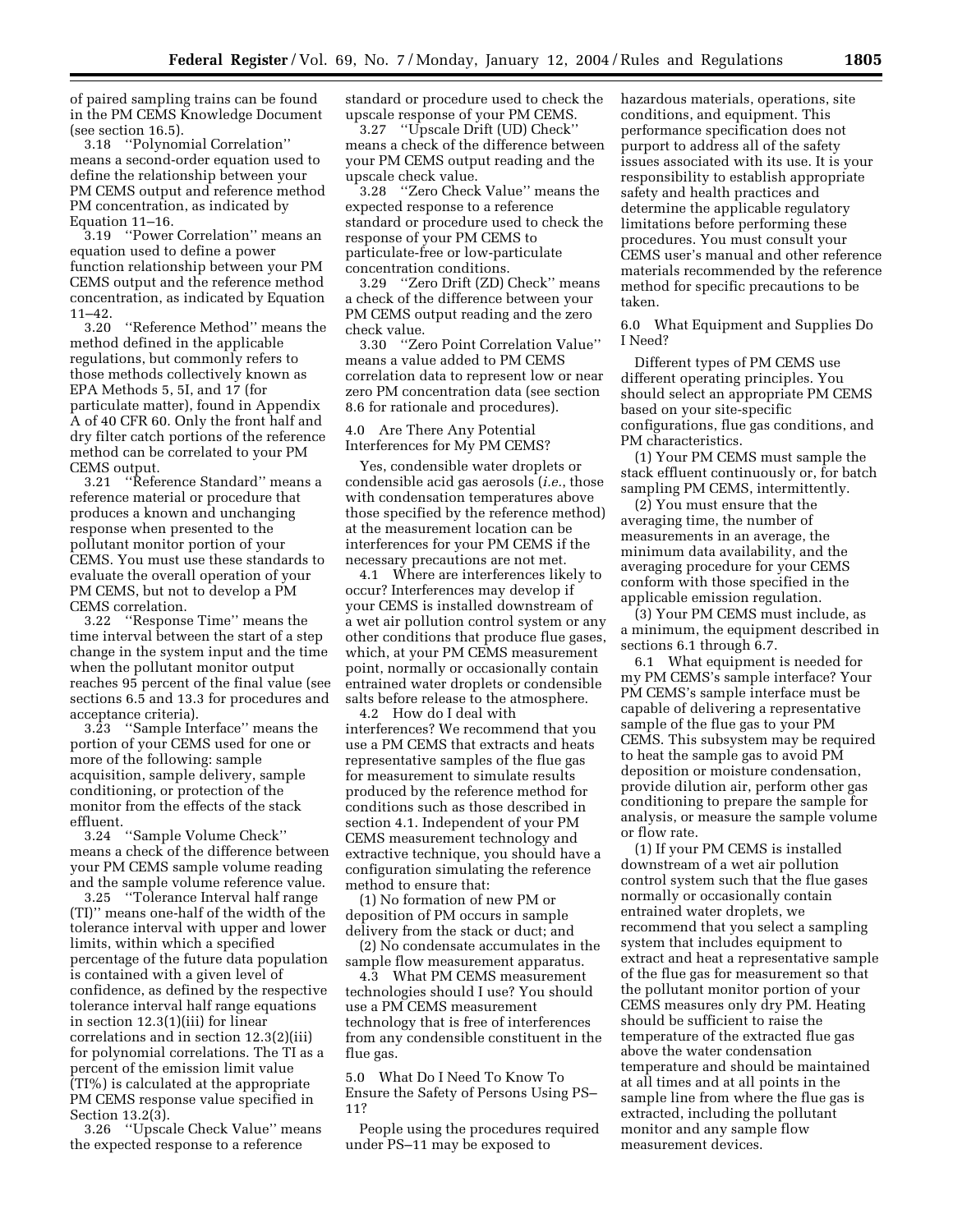(2) You must consider the measured conditions of the sample gas stream to ensure that manual reference method test data are converted to units of PM concentration that are appropriate for the correlation calculations. Additionally, you must identify what, if any, additional auxiliary data from other monitoring and handling systems are necessary to convert your PM CEMS response into the units of the PM standard.

(3) If your PM CEMS is an extractive type and your source's flue gas volumetric flow rate varies by more than 10 percent from nominal, your PM CEMS should maintain an isokinetic sampling rate (within 10 percent of true isokinetic). If your extractive-type PM CEMS does not maintain an isokinetic sampling rate, you must use actual sitespecific data or data from a similar installation to prove to us, the State, and/or local enforcement agency that isokinetic sampling is not necessary.

6.2 What type of equipment is needed for my PM CEMS? Your PM CEMS must be capable of providing an electronic output that can be correlated to the PM concentration.

(1) Your PM CEMS must be able to perform zero and upscale drift checks. You may perform these checks manually, but performing these checks automatically is preferred.

(2) We recommend that you select a PM CEMS that is capable of performing automatic diagnostic checks and sending instrument status signals (flags) to the data recorder.

(3) If your PM CEMS is an extractive type that measures the sample volume and uses the measured sample volume as part of calculating the output value, your PM CEMS must be able to perform a check of the sample volume to verify the accuracy of the sample volume measuring equipment. The sample volume check must be conducted daily and at the normal sampling rate of your PM CEMS.

6.3 What is the appropriate measurement range for my PM CEMS? Initially, your PM CEMS must be set up to measure over the expected range of your source's PM emission concentrations during routine operations. You may change the measurement range to a more appropriate range prior to correlation testing.

6.4 What if my PM CEMS does automatic range switching? Your PM CEMS may be equipped to perform automatic range switching so that it is operating in a range most sensitive to the detected concentrations. If your PM CEMS does automatic range switching, you must configure the data recorder to handle the recording of data values in multiple ranges during range-switching intervals.

6.5 What averaging time and sample intervals should be used? Your CEMS must sample the stack effluent such that the averaging time, the number of measurements in an average, the minimum sampling time, and the averaging procedure for reporting and determining compliance conform with those specified in the applicable regulation. Your PM CEMS must be designed to meet the specified response time and cycle time established in this performance specification (see section 13.3).

6.6 What type of equipment is needed for my data recorder? Your CEMS data recorder must be able to accept and record electronic signals from all the monitors associated with your PM CEMS.

(1) Your data recorder must record the signals from your PM CEMS that can be correlated to PM mass concentrations. If your PM CEMS uses multiple ranges, your data recorder must identify what range the measurement was made in and provide range-adjusted results.

(2) Your data recorder must accept and record monitor status signals (flagged data).

(3) Your data recorder must accept signals from auxiliary data monitors, as appropriate.

6.7 What other equipment and supplies might I need? You may need other supporting equipment as defined by the applicable reference method(s) (see section 7) or as specified by your CEMS manufacturer.

7.0 What Reagents and Standards Do I Need?

You will need reference standards or procedures to perform the zero drift check, the upscale drift check, and the sample volume check.

7.1 What is the reference standard value for the zero drift check? You must use a zero check value that is no greater than 20 percent of the PM CEMS's response range. You must obtain documentation on the zero check value from your PM CEMS manufacturer.

7.2 What is the reference standard value for the upscale drift check? You must use an upscale check value that produces a response between 50 and 100 percent of the PM CEMS's response range. For a PM CEMS that produces output over a range of 4 mA to 20 mA, the upscale check value must produce a response in the range of 12 mA to 20 mA. You must obtain documentation on the upscale check value from your PM CEMS manufacturer.

7.3 What is the reference standard value for the sample volume check? You must use a reference standard value or procedure that produces a sample volume value equivalent to the normal sampling rate. You must obtain documentation on the sample volume value from your PM CEMS manufacturer.

8.0 What Performance Specification Test Procedure Do I Follow?

You must complete each of the activities in sections 8.1 through 8.8 for your performance specification test.

8.1 How should I select and set up my equipment? You should select a PM CEMS that is appropriate for your source, giving consideration to potential factors such as flue gas conditions, interferences, site-specific configuration, installation location, PM concentration range, and other PM characteristics. Your PM CEMS must meet the equipment specifications in sections 6.1 and 6.2.

(1) You should select a PM CEMS that is appropriate for the flue gas conditions at your source. If your source's flue gas contains entrained water droplets, we recommend that your PM CEMS include a sample delivery and conditioning system that is capable of extracting and heating a representative sample.

(i) Your PM CEMS must maintain the sample at a temperature sufficient to prevent moisture condensation in the sample line before analysis of PM.

(ii) If condensible PM is an issue, we recommend that you operate your PM CEMS to maintain the sample gas temperature at the same temperature as the reference method filter.

(iii) Your PM CEMS must avoid condensation in the sample flow rate measurement lines.

(2) Some PM CEMS do not have a wide measurement range capability. Therefore, you must select a PM CEMS that is capable of measuring the full range of PM concentrations expected from your source from normal levels through the emission limit concentration.

(3) Some PM CEMS are sensitive to particle size changes, water droplets in the gas stream, particle charge, stack gas velocity changes, or other factors. Therefore, you should select a PM CEMS appropriate for the emission characteristics of your source.

(4) We recommend that you consult your PM CEMS vendor to obtain basic recommendations on the instrument capabilities and setup configuration. You are ultimately responsible for setup and operation of your PM CEMS.

8.2 Where do I install my PM CEMS? You must install your PM CEMS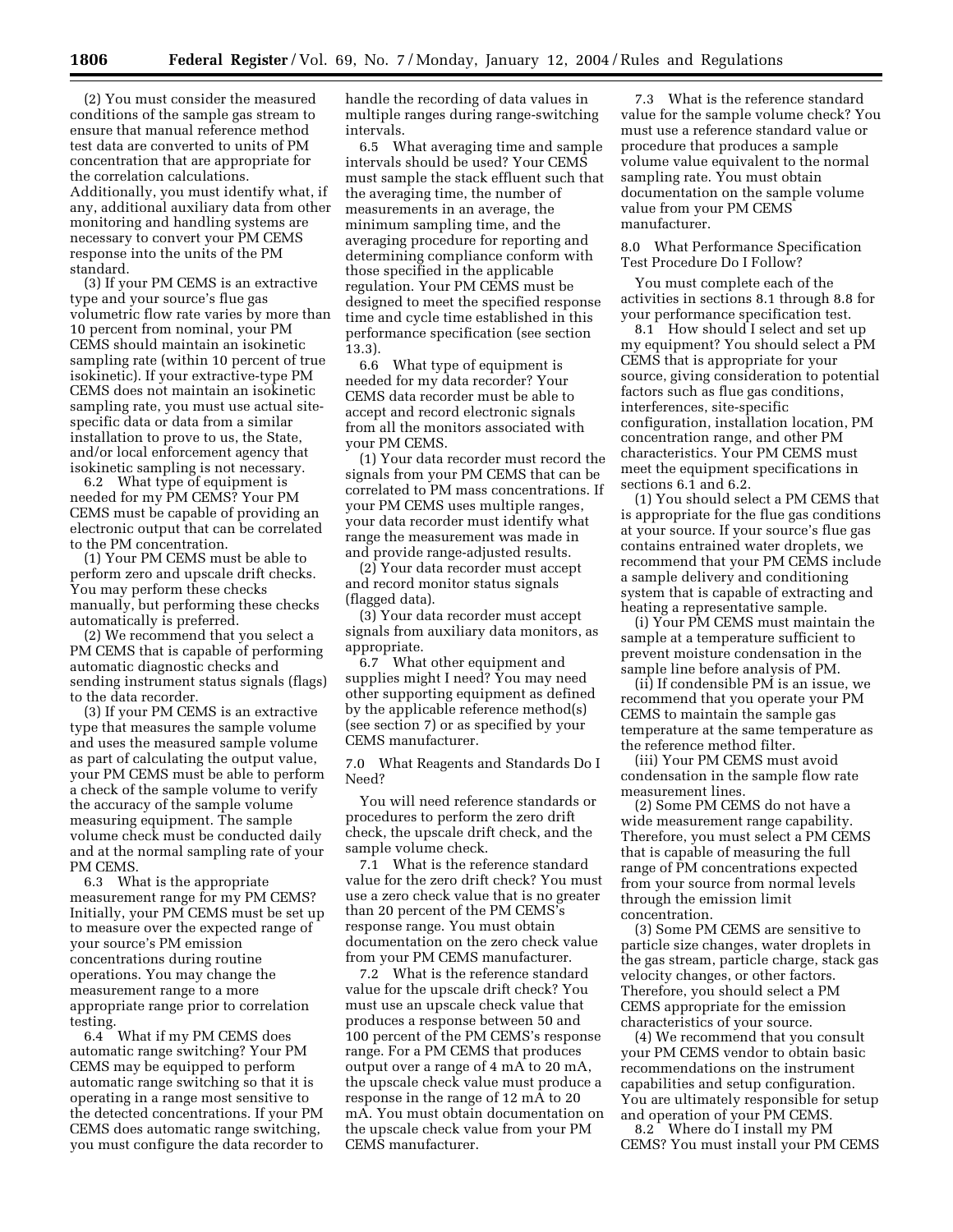at an accessible location downstream of all pollution control equipment. You must perform your PM CEMS concentration measurements from a location considered representative or be able to provide data that can be corrected to be representative of the total PM emissions as determined by the manual reference method.

(1) You must select a measurement location that minimizes problems due to flow disturbances, cyclonic flow, and varying PM stratification (refer to Method 1 for guidance).

(2) If you plan to achieve higher emissions for correlation test purposes by adjusting the performance of the air pollution control device (per section 8.6(4)(i)), you must locate your PM CEMS and reference method sampling points well downstream of the control device (*e.g.*, downstream of the induced draft fan), in order to minimize PM stratification that may be created in these cases.

8.3 How do I select the reference method measurement location and traverse points? You must follow EPA Method 1 for identifying manual reference method traverse points. Ideally, you should perform your manual reference method measurements at locations that satisfy the measurement site selection criteria specified in EPA Method 1 of at least eight duct diameters downstream and at least two duct diameters upstream of any flow disturbance. Where necessary, you may conduct testing at a location that is two diameters downstream and 0.5 diameters upstream of flow disturbances. If your location does not meet the minimum downstream and upstream requirements, you must obtain approval from us to test at your location.

8.4 What are my pretest preparation steps? You must install your CEMS and prepare the reference method test site according to the specifications in sections 8.2 and 8.3.

(1) After completing the initial field installation, we recommend that you operate your PM CEMS according to the manufacturer's instructions to familiarize yourself with its operation before you begin correlation testing.

(i) During this initial period of operation, we recommend that you conduct daily checks (zero and upscale drift and sample volume, as appropriate), and, when any check exceeds the daily specification (see section 13.1), make adjustments and perform any necessary maintenance to ensure reliable operation.

(2) When you are confident that your PM CEMS is operating properly, we recommend that you operate your CEMS over a correlation test planning period

of sufficient duration to identify the full range of operating conditions and PM emissions to be used in your PM CEMS correlation test.

(i) During the correlation test planning period, you should operate the process and air pollution control equipment over the normal range of operating conditions, except when you attempt to produce higher emissions.

(ii) Your data recorder should record PM CEMS response during the full range of routine process operating conditions.

(iii) You should try to establish the relationships between operating conditions and PM CEMS response, especially those conditions that produce the highest PM CEMS response over 15 minute averaging periods, and the lowest PM CEMS response as well. The objective is to be able to reproduce the conditions for purposes of the actual correlation testing discussed in section 8.6.

(3) You must set the response range of your PM CEMS such that the instrument measures the full range of responses that correspond to the range of source operating conditions that you will implement during correlation testing.

(4) We recommend that you perform preliminary reference method testing after the correlation test planning period. During this preliminary testing, you should measure the PM emission concentration corresponding to the highest PM CEMS response observed during the full range of normal operation, when perturbing the control equipment, or as the result of PM spiking.

(5) Before performing correlation testing, you must perform a 7-day zero and upscale drift test (see section 8.5).

(6) You must not change the response range of the monitor once the response range has been set and the drift test successfully completed.

8.5 How do I perform the 7-day drift test? You must check the zero (or lowlevel value between 0 and 20 percent of the response range of the instrument) and upscale (between 50 and 100 percent of the instrument's response range) drift. You must perform this check at least once daily over 7 consecutive days. Your PM CEMS must quantify and record the zero and upscale measurements and the time of the measurements. If you make automatic or manual adjustments to your PM CEMS zero and upscale settings, you must conduct the drift test immediately before these adjustments, or conduct it in such a way that you can determine the amount of drift. You will find the calculation procedures for drift in section 12.1 and the acceptance

criteria for allowable drift in section 13.1.

(1) What is the purpose of 7-day drift tests? The purpose of the 7-day drift test is to demonstrate that your system is capable of operating in a stable manner and maintaining its calibration for at least a 7-day period.

(2) How do I conduct the 7-day drift test? To conduct the 7-day drift test, you must determine the magnitude of the drift once each day, at 24-hour intervals, for 7 consecutive days while your source is operating normally.

(i) You must conduct the 7-day drift test at the two points specified in section 8.5. You may perform the 7-day drift tests automatically or manually by introducing to your PM CEMS suitable reference standards (these need not be certified) or by using other appropriate procedures.

(ii) You must record your PM CEMS zero and upscale response and evaluate them against the zero check value and upscale check value.

(3) When must I conduct the 7-day drift test? You must complete a valid 7 day drift test before attempting the correlation test.

8.6 How do I conduct my PM CEMS correlation test? You must conduct the correlation test according to the procedure given in paragraphs (1) through (5) of this section. If you need multiple correlations, you must conduct sufficient testing and collect at least 15 pairs of reference method and PM CEMS data for calculating each separate correlation.

(1) You must use the reference method for PM (usually EPA Methods 5, 5I, or 17) that is prescribed by the applicable regulations. You may need to perform other reference methods or performance specifications (*e.g.*, Method 3 for oxygen, Method 4 for moisture, etc.) depending on the units in which your PM CEMS reports PM concentration.

(i) We recommend that you use paired reference method trains when collecting manual PM data to identify and screen the reference method data for imprecision and bias. Procedures for checking reference method data for bias and precision can be found in the PM CEMS Knowledge Document (see section 16.5).

(ii) You may use test runs that are shorter than 60 minutes in duration (*e.g.*, 20 or 30 minutes). You may perform your PM CEMS correlation tests during new source performance standards performance tests or other compliance tests subject to the Clean Air Act or other statutes, such as the Resource Conservation and Recovery Act. In these cases, your reference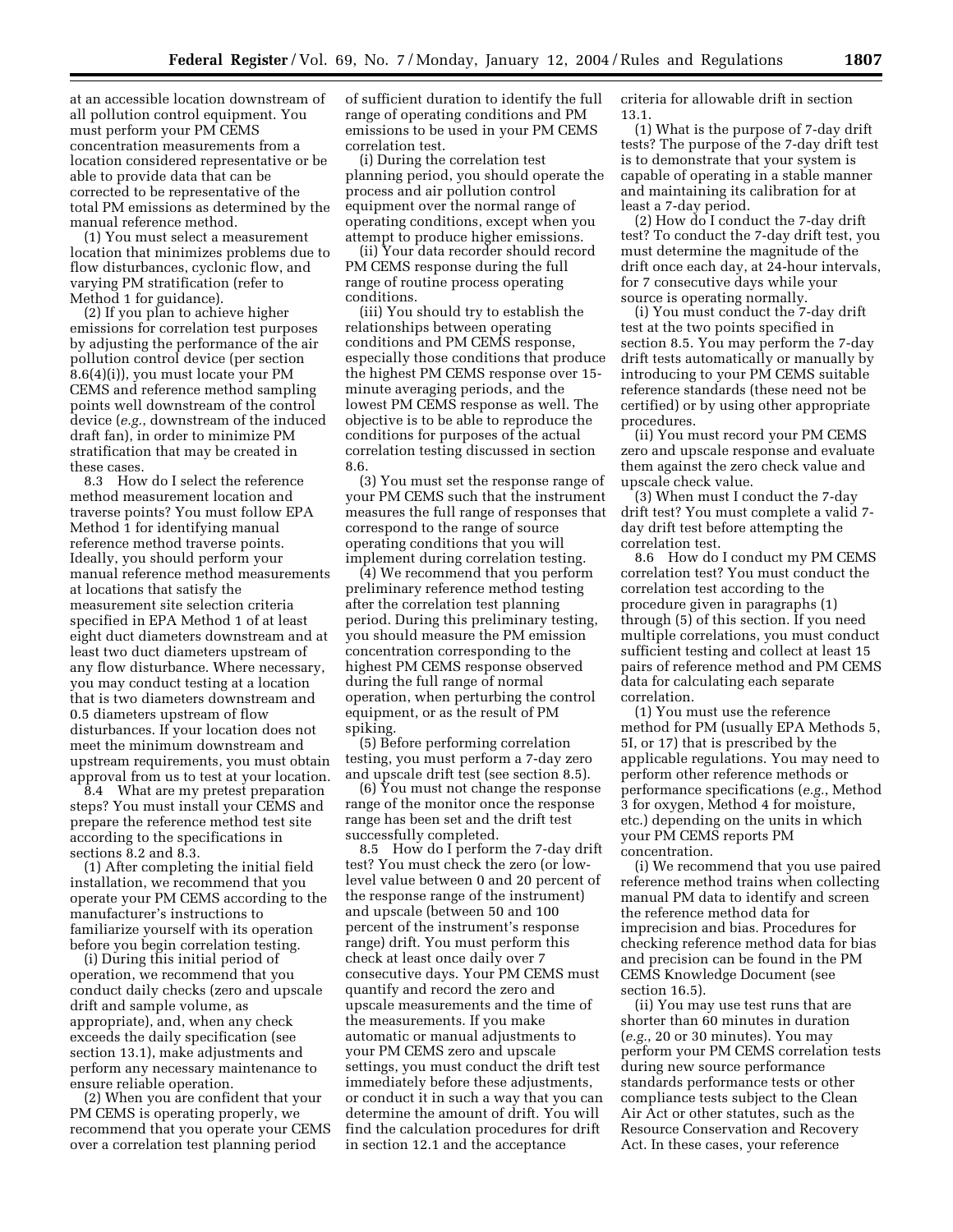method results obtained during the PM CEMS correlation test may be used to determine compliance so long as your source and the test conditions and procedures (*e.g.*, reference method sample run durations) are consistent with the applicable regulations and the reference method.

(iii) You must convert the reference method results to units consistent with the conditions of your PM CEMS measurements. For example, if your PM CEMS measures and reports PM emissions in the units of mass per actual volume of stack gas, you must convert your reference method results to those units (*e.g.*, mg/acm). If your PM CEMS extracts and heats the sample gas to eliminate water droplets, then measures and reports PM emissions under those actual conditions, you must convert your reference method results to those same conditions (*e.g.*, mg/acm at 160°C).

(2) During each test run, you must coordinate process operations, reference method sampling, and PM CEMS operations. For example, you must ensure that the process is operating at the targeted conditions, both reference method trains are sampling simultaneously (if paired sampling trains are being used), and your PM CEMS and data logger are operating properly.

(i) You must coordinate the start and stop times of each run between the reference method sampling and PM CEMS operation. For a batch sampling PM CEMS, you must start the reference method at the same time as your PM CEMS sampling.

(ii) You must note the times for port changes (and other periods when the reference method sampling may be suspended) on the data sheets so that you can adjust your PM CEMS data accordingly, if necessary.

(iii) You must properly align the time periods for your PM CEMS and your reference method measurements to account for your PM CEMS response time.

(3) You must conduct a minimum of 15 valid runs each consisting of simultaneous PM CEMS and reference method measurement sets.

(i) You may conduct more than 15 sets of CEMS and reference method measurements. If you choose this option, you may reject certain test results so long as the total number of valid test results you use to determine the correlation is greater than or equal to 15.

(ii) You must report all data, including the rejected data.

(iii) You may reject the results of up to five test runs without explanation.

(iv) If you reject the results of more than five test runs, the basis for rejecting the results of the additional test runs must be explicitly stated in the reference method, this performance specification, Procedure 2 of appendix F, or your quality assurance plan.

(4) Simultaneous PM CEMS and reference method measurements must be performed in a manner to ensure that the range of data that will be used to establish the correlation for your PM CEMS is maximized. You must first attempt to maximize your correlation range by following the procedures described in paragraphs (4)(i) through (iv) of this section. If you cannot obtain the three levels as described in paragraphs (i) through (iv), then you must use the procedure described in section 8.6(5).

(i) You must attempt to obtain the three different levels of PM mass concentration by varying process operating conditions, varying PM control device conditions, or by means of PM spiking.

(ii) The three PM concentration levels you use in the correlation tests must be distributed over the complete operating range experienced by your source.

(iii) At least 20 percent of the minimum 15 measured data points you use should be contained in each of the following levels:

• Level 1: From no PM (zero concentration) emissions to 50 percent of the maximum PM concentration;

• Level 2: 25 to 75 percent of the

maximum PM concentration; and • Level 3:50 to 100 percent of the

maximum PM concentration. (iv) Although the above levels

overlap, you may only apply individual run data to one level.

(5) If you cannot obtain three distinct levels of PM concentration as described, you must perform correlation testing over the maximum range of PM concentrations that is practical for your PM CEMS. To ensure that the range of data used to establish the correlation for your PM CEMS is maximized, you must follow one or more of the steps in paragraphs (5)(i) through (iv) of this section.

(i) Zero point data for *in-situ* instruments should be obtained, to the extent possible, by removing the instrument from the stack and monitoring ambient air on a test bench.

(ii) Zero point data for extractive instruments should be obtained by removing the extractive probe from the stack and drawing in clean ambient air.

(iii) Zero point data also can be obtained by performing manual reference method measurements when the flue gas is free of PM emissions or

contains very low PM concentrations (*e.g.*, when your process is not operating, but the fans are operating or your source is combusting only natural gas).

(iv) If none of the steps in paragraphs (5)(i) through (iii) of this section are possible, you must estimate the monitor response when no PM is in the flue gas  $(e.g., 4 \text{ mA} = 0 \text{ mg/acm}).$ 

 $8.7$  What do I do with the initial correlation test data for my PM CEMS? You must calculate and report the results of the correlation testing, including the correlation coefficient, confidence interval, and tolerance interval for the PM CEMS response and reference method correlation data that are use to establish the correlation, as specified in section 12. You must include all data sheets, calculations, charts (records of PM CEMS responses), process data records including PM control equipment operating parameters, and reference media certifications necessary to confirm that your PM CEMS met the requirements of this performance specification. In addition, you must:

(1) Determine the integrated (arithmetic average) PM CEMS output over each reference method test period;

(2) Adjust your PM CEMS outputs and reference method test data to the same clock time (considering response time of your PM CEMS);

(3) Confirm that the reference method results are consistent with your PM CEMS response in terms of, where applicable, moisture, temperature, pressure, and diluent concentrations; and

(4) Determine whether any of the reference method test results do not meet the test method criteria.

8.8 What is the limitation on the range of my PM CEMS correlation? Although the data you collect during the correlation testing should be representative of the full range of normal operating conditions at your source, you must conduct additional correlation testing if either of the conditions specified in paragraphs (1) and (2) of this section occurs.

(1) If your source is a low-emitting source, as defined in section 3.16 of this specification, you must conduct additional correlation testing if either of the events specified in paragraphs (1)(i) or (ii) of this section occurs while your source is operating under normal conditions.

(i) Your source generates 24 consecutive hourly average PM CEMS responses that are greater than 125 percent of the highest PM CEMS response (*e.g.*, mA reading) used for the correlation curve or are greater than the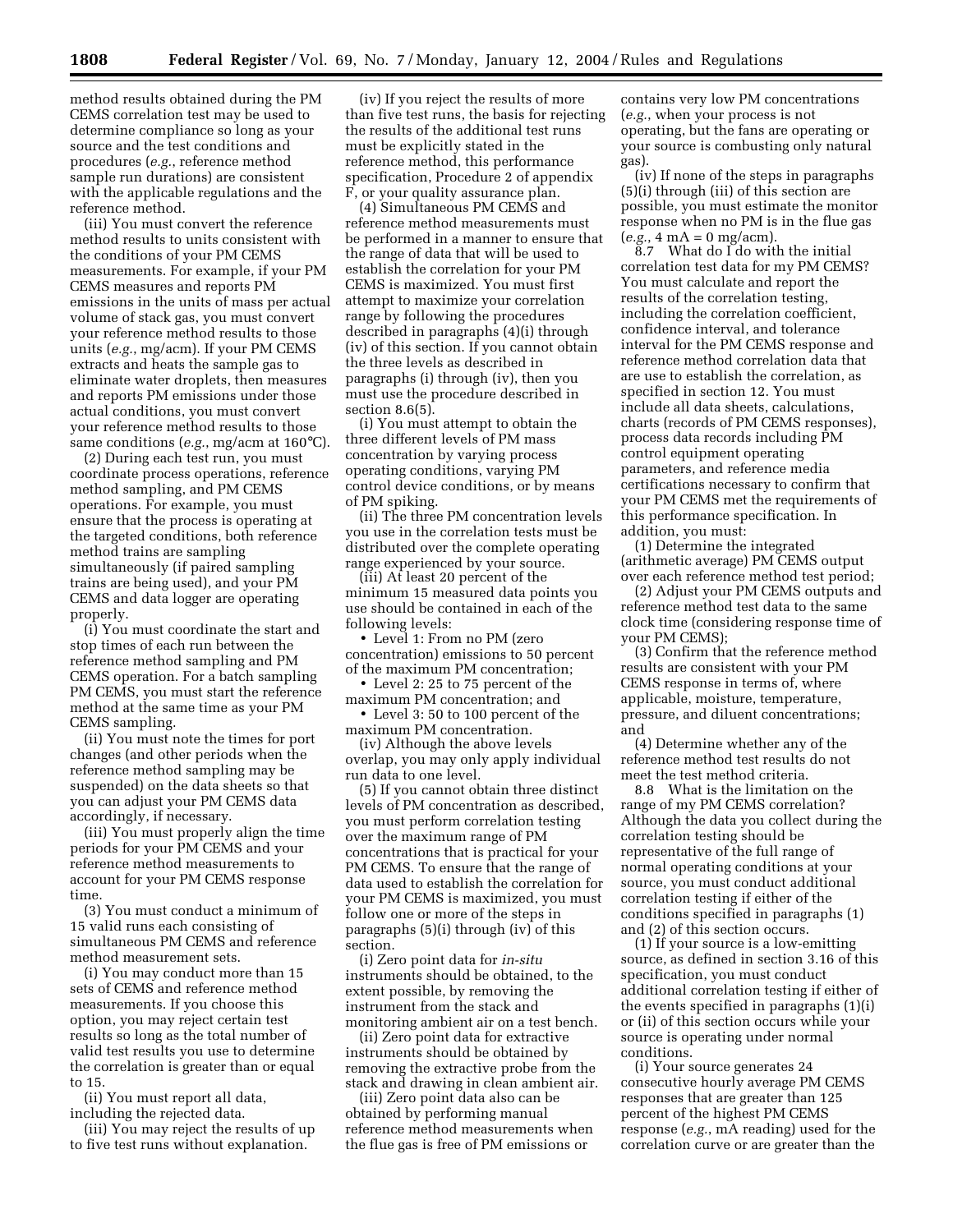PM CEMS response that corresponds to 50 percent of the emission limit, whichever is greater, or

(ii) The cumulative hourly average PM CEMS responses generated by your source are greater than 125 percent of the highest PM CEMS response used for the correlation curve or are greater than the PM CEMS response that corresponds to 50 percent of the emission limit, whichever is greater, for more than 5 percent of your PM CEMS operating hours for the previous 30-day period.

(2) If your source is not a low-emitting source, as defined in section 3.16 of this specification, you must conduct additional correlation testing if either of the events specified in paragraph (i) or (ii) of this section occurs while your source is operating under normal conditions.

(i) Your source generates 24 consecutive hourly average PM CEMS responses that are greater than 125 percent of the highest PM CEMS response (*e.g.*, mA reading) used for the correlation curve, or

(ii) The cumulative hourly average PM CEMS responses generated by your source are greater than 125 percent of the highest PM CEMS response used for the correlation curve for more than 5 percent of your PM CEMS operating hours for the previous 30-day period.

(3) If additional correlation testing is required, you must conduct at least three additional test runs under the conditions that caused the higher PM CEMS response.

(i) You must complete the additional testing and use the resulting new data along with the previous data to calculate a revised correlation equation within 60 days after the occurrence of the event that requires additional testing, as specified in paragraphs 8.8(1) and (2).

(4) If your source generates consecutive PM CEMS hourly responses that are greater than 125 percent of the highest PM CEMS response used to develop the correlation curve for 24 hours or for a cumulative period that amounts to more than 5 percent of the PM CEMS operating hours for the previous 30-day period, you must report the reason for the higher PM CEMS responses.

9.0 What Quality Control Measures Are Required?

Quality control measures for PM CEMS are specified in 40 CFR 60, Appendix F, Procedure 2.

10.0 What Calibration and Standardization Procedures Must I Perform? [Reserved]

11.0 What Analytical Procedures Apply to This Procedure?

Specific analytical procedures are outlined in the applicable reference method(s).

12.0 What Calculations and Data Analyses Are Needed?

You must determine the primary relationship for correlating the output from your PM CEMS to a PM concentration, typically in units of mg/ acm or mg/dscm of flue gas, using the calculations and data analysis process in sections 12.2 and 12.3. You develop the correlation by performing an appropriate regression analysis between your PM CEMS response and your reference method data.

12.1 How do I calculate upscale drift and zero drift? You must determine the difference in your PM CEMS output readings from the established reference values (zero and upscale check values) after a stated period of operation during which you performed no unscheduled maintenance, repair, or adjustment.

(1) Calculate the upscale drift (UD) using Equation 11–1:

UD = 
$$
\frac{R_{\text{CEM}} - R_U}{R_U} \times 100
$$
 (Eq. 11-1)

Where:

UD = The upscale (high-level) drift of your PM CEMS in percent,

- $R_{\text{CEM}}$  = The measured PM CEMS response to the upscale reference standard, and
- $R_U$  = The preestablished numerical value of the upscale reference standard.

(2) Calculate the zero drift (ZD) using Equation 11–2:

$$
ZD = \frac{\left|\mathbf{R}_{\text{CEM}} - \mathbf{R}_{\text{L}}\right|}{\mathbf{R}_{\text{U}}} \times 100 \qquad \text{(Eq. 11-2)}
$$

Where:

- ZD = The zero (low-level) drift of your PM CEMS in percent,
- $R<sub>CEM</sub>$  = The measured PM CEMS response to the zero reference standard,
- $R_L$  = The preestablished numerical value of the zero reference standard, and
- $R_U$  = The preestablished numerical value of the upscale reference standard.

(3) Summarize the results on a data sheet similar to that shown in Table 2 (see section 17).

12.2 How do I perform the regression analysis? You must couple

each reference method PM concentration measurement, y, in the appropriate units, with an average PM CEMS response, x, over corresponding time periods. You must complete your PM CEMS correlation calculations using data deemed acceptable by quality control procedures identified in 40 CFR 60, Appendix F, Procedure 2.

(1) You must evaluate all flagged or suspect data produced during measurement periods and determine whether they should be excluded from your PM CEMS's average.

(2) You must assure that the reference method and PM CEMS results are on a consistent moisture, temperature, and diluent basis. You must convert the reference method PM concentration measurements (dry standard conditions) to the units of your PM CEMS measurement conditions. The conditions of your PM CEMS measurement are monitor-specific. You must obtain from your PM CEMS vendor or instrument manufacturer the conditions and units of measurement for your PM CEMS.

(i) If your sample gas contains entrained water droplets and your PM CEMS is an extractive system that measures at actual conditions (*i.e.*, wet basis), you must use the measured moisture content determined from the impinger analysis when converting your reference method PM data to PM CEMS conditions; do not use the moisture content calculated from a psychrometric chart based on saturated conditions.

12.3 How do I determine my PM CEMS correlation? To predict PM concentrations from PM CEMS responses, you must use the calculation method of least squares presented in paragraphs (1) through (5) of this section. When performing the calculations, each reference method PM concentration measurement must be treated as a discrete data point; if using paired sampling trains, do not average reference method data pairs for any test run.

This performance specification describes procedures for evaluating five types of correlation models: linear, polynomial, logarithmic, exponential, and power. Procedures for selecting the most appropriate correlation model are presented in section 12.4 of this specification.

(1) How do I evaluate a linear correlation for my correlation test data? To evaluate a linear correlation, follow the procedures described in paragraphs (1)(i) through (iv) of this section.

(i) Calculate the linear correlation equation, which gives the predicted PM concentration  $(\hat{y})$  as a function of the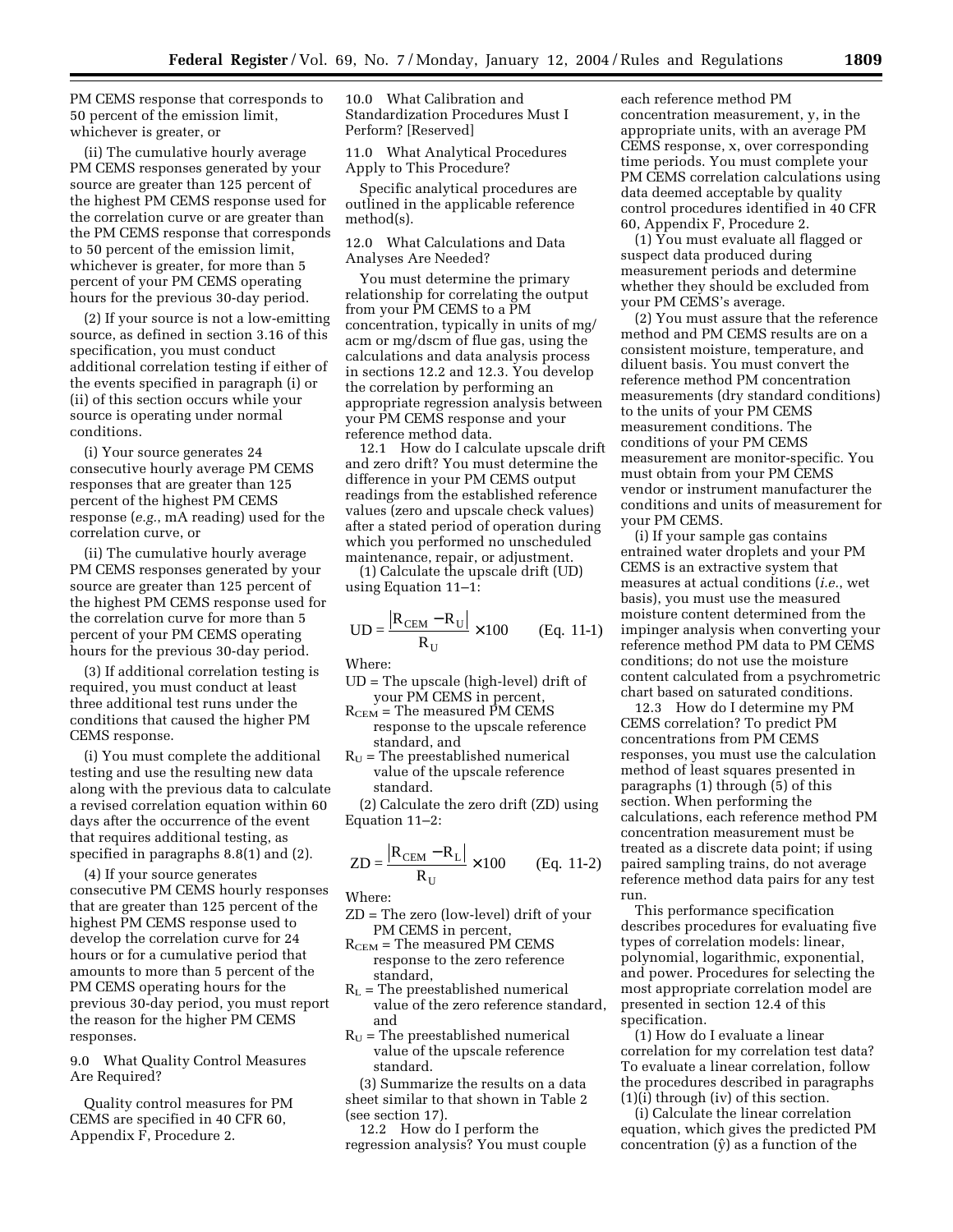PM CEMS response (x), as indicated by Equation 11–3:

$$
\hat{y} = b_0 + b_1 x
$$
 (Eq. 11-3)

Where:

- $\hat{y}$  = the predicted PM concentration,
- $b_0$  = the intercept for the correlation curve, as calculated using Equation 11–4,
- $b_1$  = the slope of the correlation curve, as calculated using Equation 11–6, and
- x = the PM CEMS response value.

Calculate the y intercept  $(b_0)$  of the correlation curve using Equation 11–4:

(ii) Calculate the half range of the 95 percent confidence interval (CI) for the predicted PM concentration  $(\bar{y})$  at the mean value of x, using Equation 11–8:

$$
b_0 = \overline{y} - b_1 \cdot \overline{x} \qquad \text{(Eq. 11-4)}
$$
 Where:

- $\bar{x}$  = the mean value of the PM CEMS response data, as calculated using Equation 11–5, and
- $\bar{y}$  = the mean value of the PM concentration data, as calculated using Equation 11–5:

$$
\overline{x} = \frac{1}{n} \sum_{i=1}^{n} x_i
$$
,  $\overline{y} = \frac{1}{n} \sum_{i=1}^{n} y_i$  (Eq. 11-5)

Where:

xi = the PM CEMS response value for run i,

$$
S_{xx} = \sum_{i=1}^{n} (x_i - \overline{x})^2, S_{xy} = \sum_{i=1}^{n} (x_i - \overline{x})(y_i - \overline{y})
$$
 (Eq. 11-7)

$$
CI = t_{df, 1-a/2} \cdot S_L \sqrt{\frac{1}{n}} \qquad (Eq. 11-8)
$$

Where:

CI = the half range for the 95 percent confidence interval for the mean x value,

$$
S_{L} = \sqrt{\frac{1}{n-2} \sum_{i=1}^{n} (\hat{y}_{i} - y_{i})^{2}}
$$
 (Eq. 11-9)

- $u_{n'}$  = the tolerance factor for 75 percent provided in Table 1, and
- $v_{df}$  = the value from Table 1 for df =  $n-2$ .

Calculate the tolerance interval half range at the mean x value as a percentage of the emission limit (TI%) using Equation 11–13:

$$
TI\% = \frac{TI}{EL} \cdot 100\% \qquad (Eq. 11-13)
$$

Where:

- TI = the tolerance interval half range at the mean value of x, and
- EL = PM emission limit, as described in section 13.2.

(iv) Calculate the linear correlation coefficient (r) using Equation 11–14:

$$
r = \sqrt{1 - \frac{S_L^2}{S_y^2}}
$$
 (Eq. 11-14)

Where:

 $S_L$  = as calculated using Equation 11–9, and

 $S_y$  = as calculated using Equation 11–15:

 $v_i$  = the PM concentration value for run i, and

n = the number of data points.

Calculate the slope  $(b_1)$  of the correlation curve using Equation 11–6:

$$
b_1 = \frac{S_{xy}}{S_{xx}} \qquad (Eq. 11-6)
$$

Where:

 $S_{xx}$ ,  $S_{xy}$  = as calculated using Equation  $11 - 7:$ 

- $t_{df,1-a/2}$  = the value for the t statistic provided in Table 1 for df = n-2, and
- $S_L$  = the scatter or deviation of  $\hat{v}$  values about the correlation curve, which is determined using Equation 11–9:

$$
S_{y} = \sqrt{\frac{\sum_{i=1}^{n} (y_{i} - \overline{y})^{2}}{n-1}}
$$
 (Eq. 11-15)

(2) How do I evaluate a polynomial correlation for my correlation test data? To evaluate a polynomial correlation, follow the procedures described in paragraphs (2)(i) through (iv) of this section.

(i) Calculate the polynomial correlation equation, which is indicated by Equation 11–16, using Equations 11– 17 through 11–22:

$$
\hat{y} = b_0 + b_1 x + b_2 x^2
$$
 (Eq. 11-16)

Where:

- $\hat{v}$  = the PM CEMS concentration predicted by the polynomial correlation equation, and
- $b_0, b_1, b_2$  = the coefficients determined from the solution to the matrix equation Ab=B where:

$$
A = \begin{bmatrix} n & S_1 & S_2 \\ S_1 & S_2 & S_3 \\ S_2 & S_3 & S_4 \end{bmatrix}, b = \begin{bmatrix} b_0 \\ b_1 \\ b_2 \end{bmatrix}, B = \begin{bmatrix} S_5 \\ S_6 \\ S_7 \end{bmatrix},
$$

Calculate the confidence interval half range at the mean x value as a percentage of the emission limit (CI%) using Equation 11–10:

$$
CI\% = \frac{CI}{EL} \cdot 100\% \qquad (Eq. 11-10)
$$

Where:

- CI = the confidence interval half range at the mean x value, and
- EL = PM emission limit, as described in section 13.2.

(iii) Calculate the half range of the tolerance interval at the mean x value (TI) using Equation 11–11:

$$
TI = k_t \cdot S_L \qquad (Eq. 11-11)
$$

Where:

- TI = the tolerance interval half range at the mean x value,
- $k_t$  = as calculated using Equation 11–12, and

$$
S_L
$$
 = as calculated using Equation 11–9:

$$
k_t = u_{n'} \cdot v_{df} \qquad (Eq. 11-12)
$$

Where:

 $n'$  = the number of test runs  $(n)$ ,

- 
-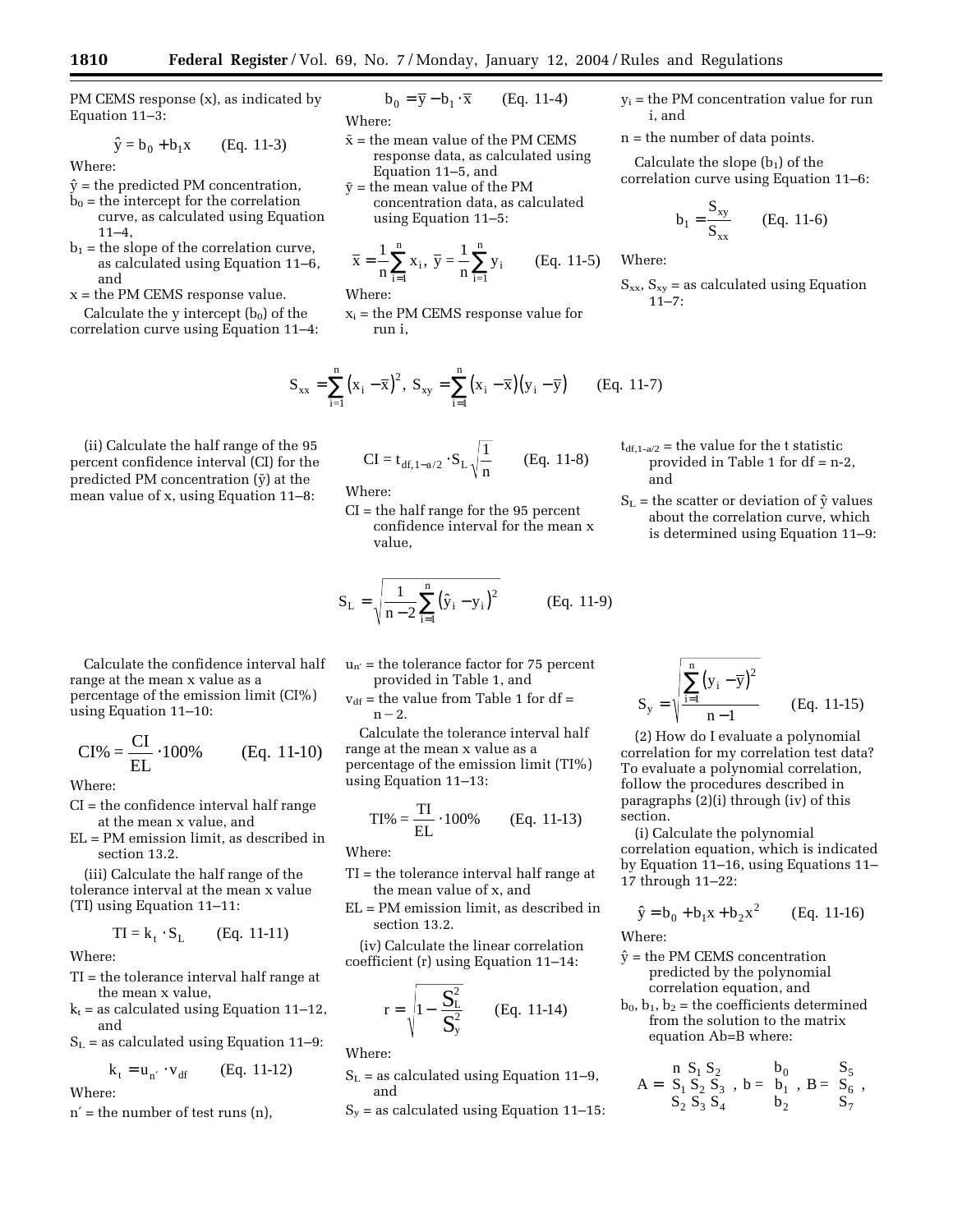$$
S_1 = \sum_{i=1}^{n} (x_i), S_2 = \sum_{i=1}^{n} (x_i^2), S_3 = \sum_{i=1}^{n} (x_i^3), S_4 = \sum_{i=1}^{n} (x_i^4), \text{ (Eq. 11-17)}
$$
  

$$
S_5 = \sum_{i=1}^{n} (y_i), S_6 = \sum_{i=1}^{n} (x_i y_i), S_7 = \sum_{i=1}^{n} (x_i^2 y_i).
$$
 (Eq. 11-18)

Where:

 $x_i$  = the PM CEMS response for run i,

 $y_i$  = the reference method PM concentration for run i, and n = the number of test runs.

Calculate the polynomial correlation curve coefficients  $(b_0, b_1,$  and  $b_2)$  using Equations 11–19 to 11–21, respectively:

$$
b_0 = \frac{(S_5 \cdot S_2 \cdot S_4 + S_1 \cdot S_3 \cdot S_7 + S_2 \cdot S_6 \cdot S_3 - S_7 \cdot S_2 \cdot S_2 - S_3 \cdot S_3 \cdot S_5 - S_4 \cdot S_6 \cdot S_1)}{\det A}
$$
(Eq. 11-19)  
\n
$$
b_1 = \frac{(n \cdot S_6 \cdot S_4 + S_5 \cdot S_3 \cdot S_2 + S_2 \cdot S_1 \cdot S_7 - S_2 \cdot S_6 \cdot S_2 - S_7 \cdot S_3 \cdot n - S_4 \cdot S_1 \cdot S_5)}{\det A}
$$
(Eq. 11-20)

$$
b_2 = \frac{(n \cdot S_2 \cdot S_7 + S_1 \cdot S_6 \cdot S_2 + S_5 \cdot S_1 \cdot S_3 - S_2 \cdot S_2 \cdot S_5 - S_3 \cdot S_6 \cdot n - S_7 \cdot S_1 \cdot S_1)}{\det A}
$$
 (Eq. 11-21)

Where:

$$
\det A = n \cdot S_2 \cdot S_4 - S_2 \cdot S_2 + S_1 \cdot S_3 \cdot S_2 - S_3 \cdot S_3 \cdot n + S_2 \cdot S_1 \cdot S_3 - S_4 \cdot S_1 \cdot S_1 \tag{Eq. 11-22}
$$

(ii) Calculate the confidence interval half range (CI) by first calculating the C coefficients ( $C_0$  to  $C_5$ ) using Equations 11–23 and 11–24: Where:

$$
C_0 = \frac{(S_2 \cdot S_4 - S_3^2)}{D}, C_1 = \frac{(S_3 \cdot S_2 - S_1 \cdot S_4)}{D}, C_2 = \frac{(S_1 \cdot S_3 - S_2^2)}{D}, C_3 = \frac{(nS_4 - S_2^2)}{D}, C_4 = \frac{(S_1 \cdot S_2 - nS_3)}{D}, C_5 = \frac{(nS_2 - S_1^2)}{D}
$$
 (Eq. 11-23)

Where:

$$
D = n(S_2 \cdot S_4 - S_3^2) + S_1(S_3 \cdot S_2 - S_1 \cdot S_4) + S_2(S_1 \cdot S_3 - S_2^2)
$$
 (Eq. 11-24)

Calculate  $\Delta$  using Equation 11–25 for each x value:

$$
\Delta = C_0 + 2C_1x + (2C_2 + C_3)x^2 + 2C_4x^3 + C_5x^4
$$
 (Eq. 11-25)

Determine the x value that corresponds to the minimum value of  $\Delta$  $(\Delta_{\min})$ . Determine the scatter or deviation of  $\hat{y}$  values about the polynomial correlation curve  $(S_P)$  using Equation 11–26:

$$
S_{P} = \sqrt{\frac{1}{n-3} \sum_{i=1}^{n} (\hat{y}_{i} - y_{i})^{2}}
$$
 (Eq. 11-26)

Calculate the half range of the 95 percent confidence interval (CI) at the x value that corresponds to  $\Delta_{\min}$  using Equation 11–27:

$$
CI = t_{df} \cdot S_P \sqrt{D_{min}} \qquad (Eq. 11-27)
$$

Where:

 $df = n - 3$ , and

 $t_{df}$  = as listed in Table 1 (see section 17).

Calculate the confidence interval half range at the x value for  $\Delta_{\text{min}}$  as a percentage of the emission limit (CI%) using Equation 11–28:

$$
CI\% = \frac{CI}{EL} \cdot 100\% \qquad (Eq. 11-28)
$$

Where:

- CI = the confidence interval half range at the *x* value that corresponds to  $\Delta_{\text{min}}$ , and
- EL = PM emission limit, as described in section 13.2.

(iii) Calculate the tolerance interval half range (TI) at the x value for  $\Delta_{\text{min}}$ , as indicated in Equation 11–29 for the polynomial correlation, using Equations 11–30 and 11–31:

$$
TI = k_T \cdot S_P
$$
 (Eq. 11-29)

Where: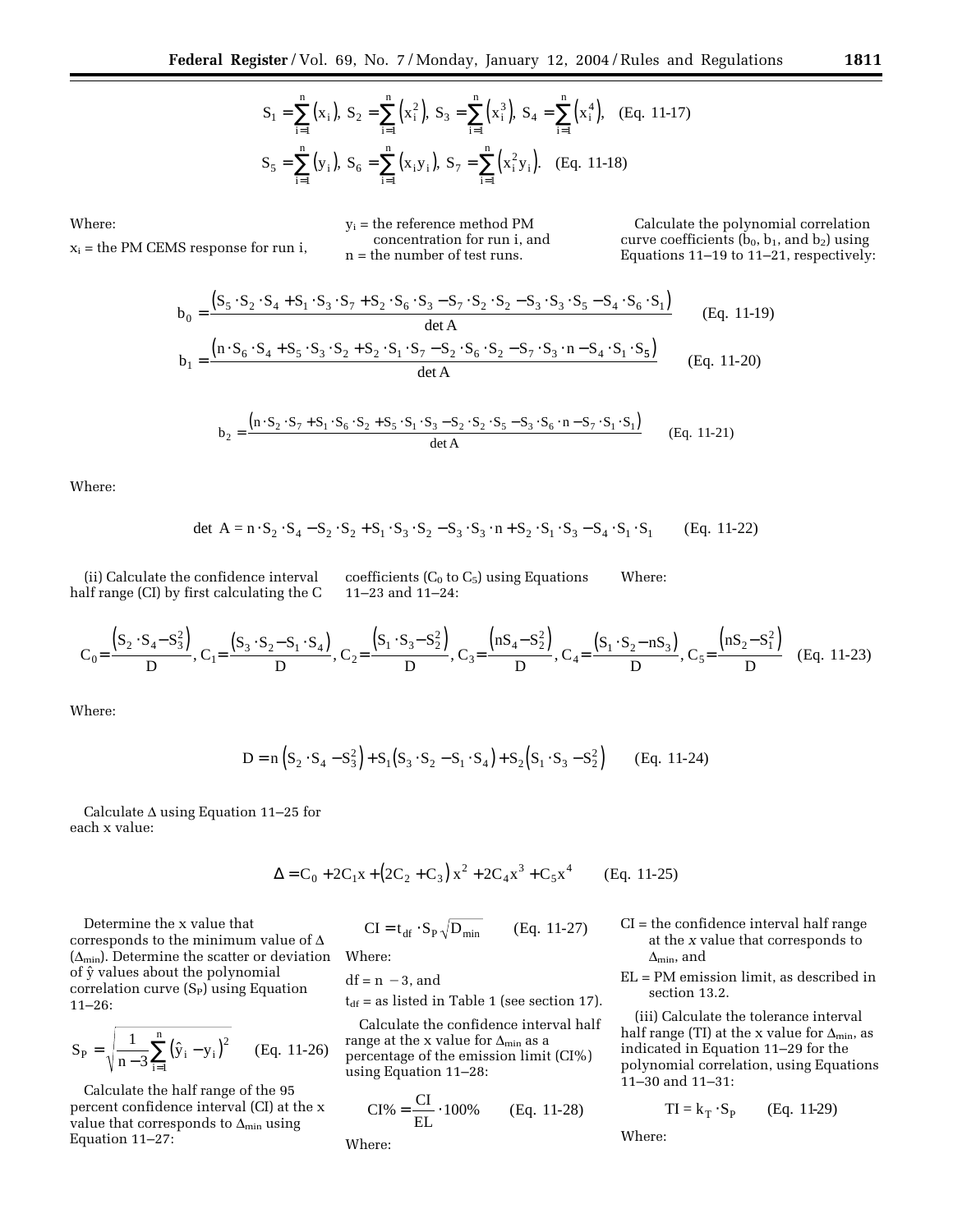$$
k_T = u_{n'} \cdot v_{df} \qquad (Eq.~11-30)
$$

$$
n' = \frac{1}{\Delta_{\min}} \qquad (Eq. 11-31)
$$

 $u_{n'}$  = the value indicated in Table 1, and  $v_{df}$  = the value indicated in Table 1 for  $df = n - 3.$ 

If the calculated value for n is less than 2, then  $n = 2$ .

Calculate the tolerance interval half range at the x value for  $\Delta_{\text{min}}$  as a percentage of the emission limit (TI%) using Equation 11–32:

$$
TI\% = \frac{TI}{EL} \cdot 100\% \qquad (Eq. 11-32)
$$

Where:

- TI = the tolerance interval half range at the x value that corresponds to  $\Delta_{\text{min}}$ , and
- EL = PM emission limit, as described in section 13.2.

(iv) Calculate the polynomial

correlation coefficient (r) using Equation 11–33:

$$
r = \sqrt{1 - \frac{S_p^2}{S_y^2}}
$$
 (Eq. 11-33)

Where:

 $S_P$  = as calculated using Equation 11–26, and

 $S_{v}$  = as calculated using Equation 11–15.

(3) How do I evaluate a logarithmic correlation for my correlation test data? To evaluate a logarithmic correlation, which has the form indicated by Equation 11–34, follow the procedures described in paragraphs (3)(i) through (iii) of this section.

$$
\hat{y} = b_0 + b_1 \text{Ln}(x)
$$
 (Eq. 11-34)

(i) Perform a logarithmic transformation of each PM CEMS response value (x values) using Equation 11–35:

$$
x_i' = Ln(x_i)
$$
 (Eq. 11-35)

Where:

 $x_i' = i$  s the transformed value of  $x_i$ , and  $Ln(x<sub>i</sub>)$  = the natural logarithm of the PM CEMS response for run i.

(ii) Using the values for  $x_i'$  in place of the values for  $x_i$ , perform the same procedures used to develop the linear correlation equation described in paragraph (1)(i) of this section. The resulting equation has the form indicated by Equation 11–36:

$$
\hat{y} = b_0 + b_1 x'
$$
 (Eq. 11-36)

Where:

 $x'$  = the natural logarithm of the PM CEMS response, and the variables  $\hat{v}$ ,  $b_0$ , and  $b_1$  are as defined in paragraph (1)(i) of this section.

(iii) Using the values for  $x_i'$  in place of the values for  $x_i$ , calculate the confidence interval half range at the mean x′ value as a percentage of the emission limit (CI%), the tolerance interval half range at the mean x′ value as a percentage of the emission limit (TI%), and the correlation coefficient (*r*) using the procedures described in paragraphs (1)(ii) through (iv) of this section.

(4) How do I evaluate an exponential correlation for my correlation test data? To evaluate an exponential correlation, which has the form indicated by Equation 11–37, follow the procedures described in paragraphs (4)(i) through (v) of this section:

$$
\hat{y} = b_1 e^{b_0 x}
$$
 (Eq. 11-37)

(i) Perform a logarithmic transformation of each PM concentration measurement (y values) using Equation 11–38:

$$
y_i' = Ln(y_i)
$$
 (Eq. 11-38)

Where:

yi′ = is the transformed value of *y*i, and  $Ln(y_i)$  = the natural logarithm of the PM concentration measurement for run

i.

(ii) Using the values for *y*i in place of the values for *y*i′ perform the same procedures used to develop the linear correlation equation described in paragraph (1)(i) of this section. The resulting equation will have the form indicated by Equation 11–39.

$$
\hat{y}' = b_0 + b_1 x
$$
 (Eq. 11-39)

Where:

 $\hat{v}_{i'}$  = the natural logarithm of the predicted PM concentration values, and the variables  $b_0$ ,  $b_1$ , and x are as defined in paragraph (1)(i) of this section.

(iii) Using the values for  $y_i$  in place of the values for *y*i, calculate the confidence interval half range (CI), as described in paragraph (1)(ii) of this section. However, for the exponential correlation, you must calculate the value for CI at the median x value, instead of the mean x value for linear correlations. Calculate the confidence interval half range at the median x value as a percentage of the emission limit (CI%) using Equation 11–40:

CI% = 
$$
\frac{CI}{Ln (EL)}
$$
 · 100% (Eq. 11-40)  
Where:

 $CI =$  the confidence interval half range at the median x value, and

 $Ln(EL) =$  the natural logarithm of the PM emission limit, as described in section 13.2.

(iv) Using the values for *y*i′ in place of the values for *y*i, calculate the tolerance interval half range (TI), as described in paragraph (1)(iii) of this section. For the exponential correlation, the value for TI also must be calculated at the median x value. Calculate the tolerance interval half range at the median x value as a percentage of the emission limit (TI%) using Equation 11– 41:

$$
TI\% = \frac{TI}{Ln (EL)} \cdot 100\% \qquad (Eq. 11-41)
$$

Where:

- TI = the tolerance interval half range at the median x value, and
- $Ln(EL) =$  the natural logarithm of the PM emission limit, as described in section 13.2.

(v) Using the values for *y*i' in place of the values for *y*i, calculate the correlation coefficient (r) using the procedure described in paragraph (1)(iv) of this section.

(5) How do I evaluate a power correlation for my correlation test data? To evaluate a power correlation, which has the form indicated by Equation 11– 42, follow the procedures described in paragraphs (5)(i) through (v) of this section.

$$
\hat{y} = b_1 x^{b_0}
$$
 (Eq. 11-42)

(i) Perform logarithmic transformations of each PM CEMS response (x values) and each PM concentration measurement (y values) using Equations 11–35 and 11–38, respectively.

(ii) Using the values for *x*i′ in place of the values for  $x_i$ , and the values for  $y_i'$ in place of the values for  $y_i$ , perform the same procedures used to develop the linear correlation equation described in paragraph (1)(i) of this section. The resulting equation will have the form indicated by Equation 11–43:

$$
\hat{y}' = b_0 + b_1 x'
$$
 (Eq. 11-43)

Where:

- *yˆ*′ = the natural logarithm of the predicted PM concentration values, and
- *x*′ = the natural logarithm of the PM CEMS response values, and the variables  $b_0$  and  $b_1$  are as defined in paragraph (1)(i) of this section.

(iii) Using the values for yi′ in place of the values for yi, calculate the confidence interval half range (CI), as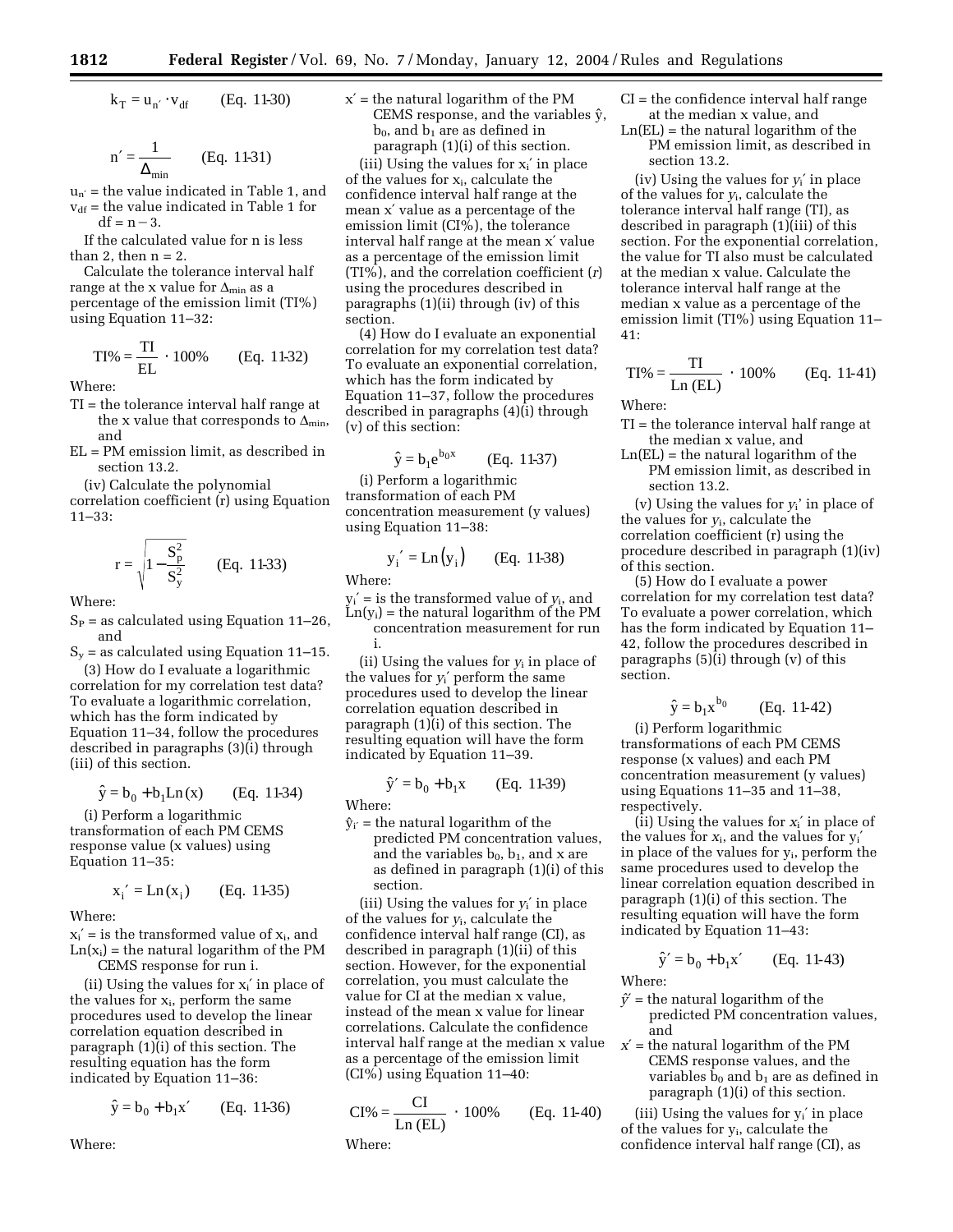described in paragraph (1)(ii) of this section. You must calculate the value for CI at the median *x*′ value, instead of the mean *x* value for linear correlations. Calculate the confidence interval half range at the median *x*′ value as a percentage of the emission limit (CI%) using Equation 11–40.

(iv) Using the values foryi, in place of the values for y<sub>i</sub>, calculate the tolerance interval half range (TI), as described in paragraph (1)(iii) of this section. The value for TI also must be calculated at the median *x*′ value. Calculate the tolerance interval half range at the median *x*′ value as a percentage of the emission limit (CI%) using Equation 11– 41.

(v) Using the values for yi′ in place of the values for yi, calculate the correlation coefficient (r) using the procedure described in paragraph (1)(iv) of this section.

12.4 Which correlation model should I use? Follow the procedures described in paragraphs (1) through (4) of this section to determine which correlation model you should use.

(1) For each correlation model that you develop using the procedures

described in section 12.3 of this specification, compare the confidence interval half range percentage, tolerance interval half range percentage, and correlation coefficient to the performance criteria specified in section 13.2 of this specification. You can use the linear, logarithmic, exponential, or power correlation model if the model satisfies all of the performance criteria specified in section 13.2 of this specification. However, to use the polynomial model you first must check that the polynomial correlation curve satisfies the criteria for minimum and maximum values specified in paragraph (3) of this section.

(2) If you develop more than one correlation curve that satisfy the performance criteria specified in section 13.2 of this specification, you should use the correlation curve with the greatest correlation coefficient. If the polynomial model has the greatest correlation coefficient, you first must check that the polynomial correlation curve satisfies the criteria for minimum and maximum values specified in paragraph (3) of this section.

maximum or minimum 
$$
= -\frac{b_1}{2b_2}
$$
 (Eq. 11-44)

(iii) If your polynomial correlation curve has a minimum point, you must compare the minimum value to the minimum PM CEMS response used to develop the correlation curve. If the correlation curve minimum value is less than or equal to the minimum PM CEMS response value, you can use the polynomial correlation curve, provided the correlation curve also satisfies all of the performance criteria specified in section 13.2 of this specification. If the correlation curve minimum value is greater than the minimum PM CEMS response value, you cannot use the polynomial correlation curve to predict PM concentrations.

(iv) If your polynomial correlation curve has a maximum, the maximum value must be greater than the allowable extrapolation limit. If your source is not a low-emitting source, as defined in section 3.16 of this specification, the allowable extrapolation limit is 125 percent of the highest PM CEMS response used to develop the correlation curve. If your source is a low-emitting source, the allowable extrapolation limit is 125 percent of the highest PM CEMS response used to develop the correlation curve or the PM CEMS response that corresponds to 50 percent of the

emission limit, whichever is greater. If the polynomial correlation curve maximum value is greater than the extrapolation limit, and the correlation curve satisfies all of the performance criteria specified in section 13.2 of this specification, you can use the polynomial correlation curve to predict PM concentrations. If the correlation curve maximum value is less than the extrapolation limit, you cannot use the polynomial correlation curve to predict PM concentrations.

(4) You may petition the Administrator for alternative solutions or sampling recommendations if the correlation models described in section 12.3 of this specification do not satisfy the performance criteria specified in section 13.2 of this specification.

#### 13.0 What Are the Performance Criteria for My PM CEMS?

You must evaluate your PM CEMS based on the 7-day drift check, the accuracy of the correlation, and the sampling periods and cycle/response time.

13.1 What is the 7-day drift check performance specification? Your daily PM CEMS internal drift checks must demonstrate that the average daily drift of your PM CEMS does not deviate from

(3) You can use the polynomial model that you develop using the procedures described in section 12.3(2) if the model satisfies the performance criteria specified in section 13.2 of this specification, and the minimum or maximum value of the polynomial correlation curve does not occur within the expanded data range. The minimum or maximum value of the polynomial correlation curve is the point where the slope of the curve equals zero. To determine if the minimum or maximum value occurs within the expanded data range, follow the procedure described in paragraphs (3)(i) through (iv) of this section.

(i) Determine if your polynomial correlation curve has a minimum or maximum point by comparing the polynomial coefficient  $b_2$  to zero. If  $b_2$ is less than zero, the curve has a maximum value. If  $b_2$  is greater than zero, the curve has a minimum value. (Note: If  $b_2$  equals zero, the correlation curve is linear.)

(ii) Calculate the minimum value using Equation 11–44.

the value of the reference light, optical filter, Beta attenuation signal, or other technology-suitable reference standard by more than 2 percent of the upscale value. If your CEMS includes diluent and/or auxiliary monitors (for temperature, pressure, and/or moisture) that are employed as a necessary part of this performance specification, you must determine the calibration drift separately for each ancillary monitor in terms of its respective output (see the appropriate performance specification for the diluent CEMS specification). None of the calibration drifts may exceed their individual specification.

13.2 What performance criteria must my PM CEMS correlation satisfy? Your PM CEMS correlation must meet each of the minimum specifications in paragraphs (1), (2), and (3) of this section. Before confidence and tolerance interval half range percentage calculations are made, you must convert the emission limit to the appropriate units of your PM CEMS measurement conditions using the average of emissions gas property values (*e.g.*, diluent concentration, temperature, pressure, and moisture) measured during the correlation test.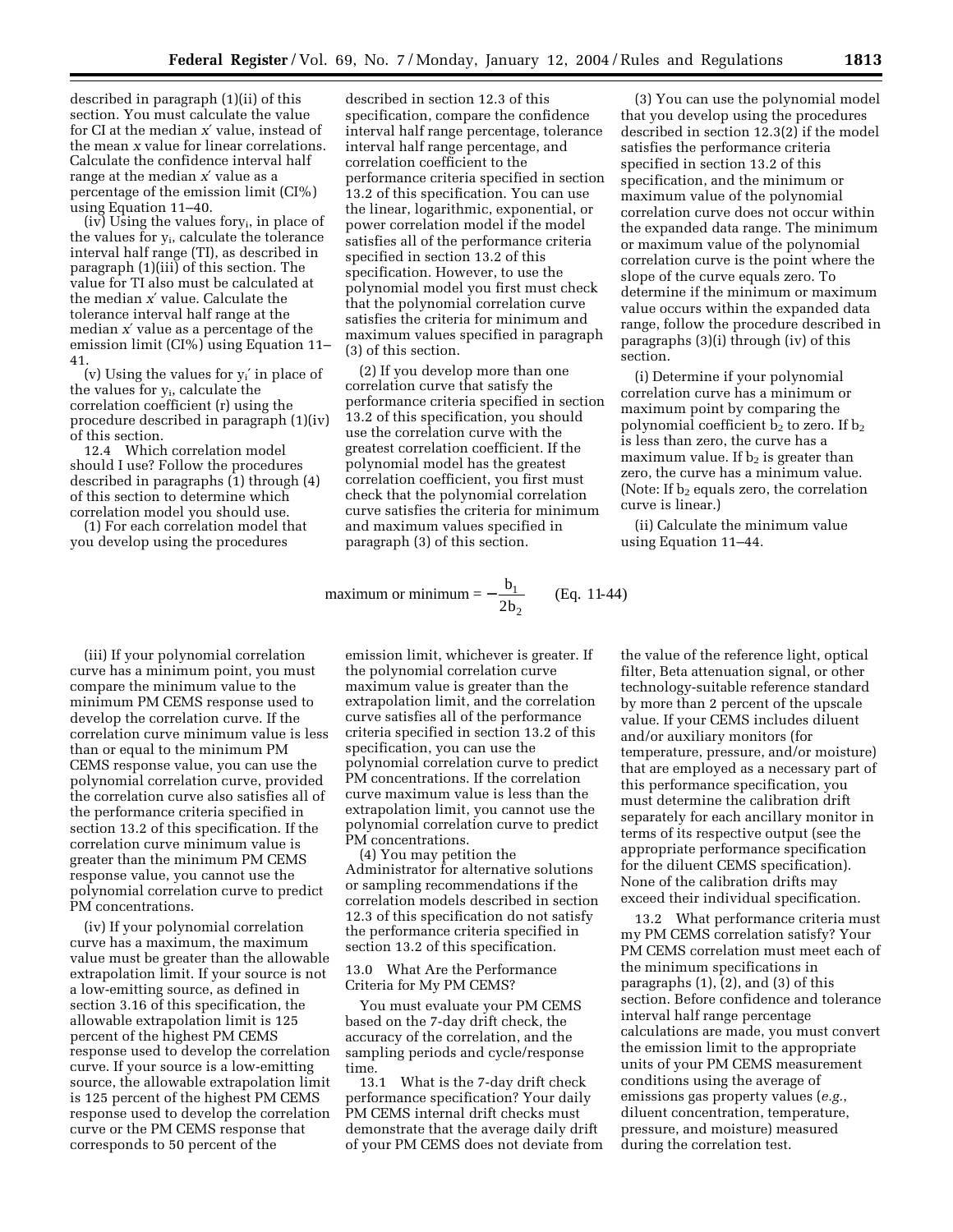(1) The correlation coefficient must satisfy the criterion specified in paragraph (1)(i) or (ii), whichever applies.

(i) If your source is not a low-emitting source, as defined in section 3.16 of this specification, the correlation coefficient (r) must be greater than or equal to 0.85.

(ii) If your source is a low-emitting source, as defined in section 3.16 of this specification, the correlation coefficient (r) must be greater than or equal to 0.75.

(2) The confidence interval half range must satisfy the applicable criterion specified in paragraph (2)(i), (ii), or (iii) of this section, based on the type of correlation model.

(i) For linear or logarithmic correlations, the 95 percent confidence interval half range at the mean PM CEMS response value from the correlation test must be within 10 percent of the PM emission limit value specified in theapplicable regulation, as calculated using Equation 11–10.

(ii) For polynomial correlations, the 95 percent confidence interval half range at the PM CEMS response value from the correlation test that corresponds to the minimum value for  $\Delta$  must be within 10 percent of the PM emission limit value specified in the applicable regulation, as calculated using Equation 11–28.

(iii) For exponential or power correlations, the 95 percent confidence interval half range at the median PM CEMS response value from the correlation test must be within 10 percent of the natural logarithm of the PM emission limit value specified in the applicable regulation, as calculated using Equation 11–40.

(3) The tolerance interval half range must satisfy the applicable criterion specified in paragraph (3)(i), (ii), or (iii) of this section, based on the type of correlation model.

(i) For linear or logarithmic correlations, the tolerance interval half range at the mean PM CEMS response value from the correlation test must have 95 percent confidence that 75 percent of all possible values are within 25 percent of the PM emission limit value specified in the applicable

regulation, as calculated using Equation 11–13.

(ii) For polynomial correlations, the tolerance interval half range at the PM CEMS response value from the correlation test that corresponds to the minimum value for  $\Delta$  must have 95 percent confidence that 75 percent of all possible values are within 25 percent of the PM emission limit value specified in the applicable regulation, as calculated using Equation 11–32.

(iii) For exponential or power correlations, the tolerance interval half range at the median PM CEMS response value from the correlation test must have 95 percent confidence that 75 percent of all possible values are within 25 percent of the natural logarithm of the PM emission limit value specified in the applicable regulation, as calculated using Equation 11–41.

13.3 What are the sampling periods and cycle/response time? You must document and maintain the response time and any changes in the response time following installation.

(1) If you have a batch sampling PM CEMS, you must evaluate the limits presented in paragraphs (1)(i) and (ii) of this section.

(i) The response time of your PM CEMS, which is equivalent to the cycle time, must be no longer than 15 minutes. In addition, the delay between the end of the sampling time and reporting of the sample analysis must be no greater than 3 minutes. You must document any changes in the response time following installation.

(ii) The sampling time of your PM CEMS must be no less than 30 percent of the cycle time. If you have a batch sampling PM CEMS, sampling must be continuous except during pauses when the collected pollutant on the capture media is being analyzed and the next capture medium starts collecting a new sample.

13.4 What PM compliance monitoring must I do? You must report your CEMS measurements in the units of the standard expressed in the regulations (*e.g.*, mg/dscm @ 7 percent oxygen, pounds per million Btu (lb/ mmBtu), etc.). You may need to install

auxiliary data monitoring equipment to convert the units reported by your PM CEMS into units of the PM emission standard.

14.0 Pollution Prevention [Reserved]

15.0 Waste Management [Reserved]

16.0 Which References Are Relevant to This Performance Specification?

16.1 Technical Guidance Document: Compliance Assurance Monitoring. U.S. Environmental Protection Agency Office of Air Quality Planning and Standards Emission Measurement Center. August 1998.

16.2 40 CFR 60, Appendix B, ''Performance Specification 2— Specifications and Test Procedures for  $SO_2$ , and  $NO<sub>X</sub>$ , Continuous Emission Monitoring Systems in Stationary Sources.''

16.3 40 CFR 60, Appendix B, ''Performance Specification 1— Specification and Test Procedures for Opacity Continuous Emission Monitoring Systems in Stationary Sources.''

16.4 40 CFR 60, Appendix A, ''Method 1—Sample and Velocity Traverses for Stationary Sources.''

16.5 ''Current Knowledge of Particulate Matter (PM) Continuous Emission Monitoring.'' EPA–454/R–00– 039. U.S. Environmental Protection Agency, Research Triangle Park, NC. September 2000.

16.6 40 CFR 266, Appendix IX, Section 2, ''Performance Specifications for Continuous Emission Monitoring Systems.''

16.7 ISO 10155, ''Stationary Source Emissions—Automated Monitoring of Mass Concentrations of Particles: Performance Characteristics, Test Procedures, and Specifications.'' American National Standards Institute, New York City. 1995.

17.0 What Reference Tables and Validation Data Are Relevant to PS–11?

Use the information in Table 1 for determining the confidence and tolerance interval half ranges. Use Table 2 to record your 7-day drift test data.

#### TABLE 1.—FACTORS FOR CALCULATION OF CONFIDENCE AND TOLERANCE INTERVAL HALF RANGES

| df or n' |       |        |      |
|----------|-------|--------|------|
| ◠        | .303  | 4.415  | .433 |
|          | 3.182 | 2.920  | .340 |
|          | 7.776 | 2 372  | .295 |
|          | 2.571 | 2.089  | .266 |
| 6        | 2.447 | .915   | .247 |
|          | 2.365 | 797. ا | .233 |
| 8        | 2.306 |        | .223 |
| 9        | 2.262 | .645   | 214  |
| 10       |       |        | 208  |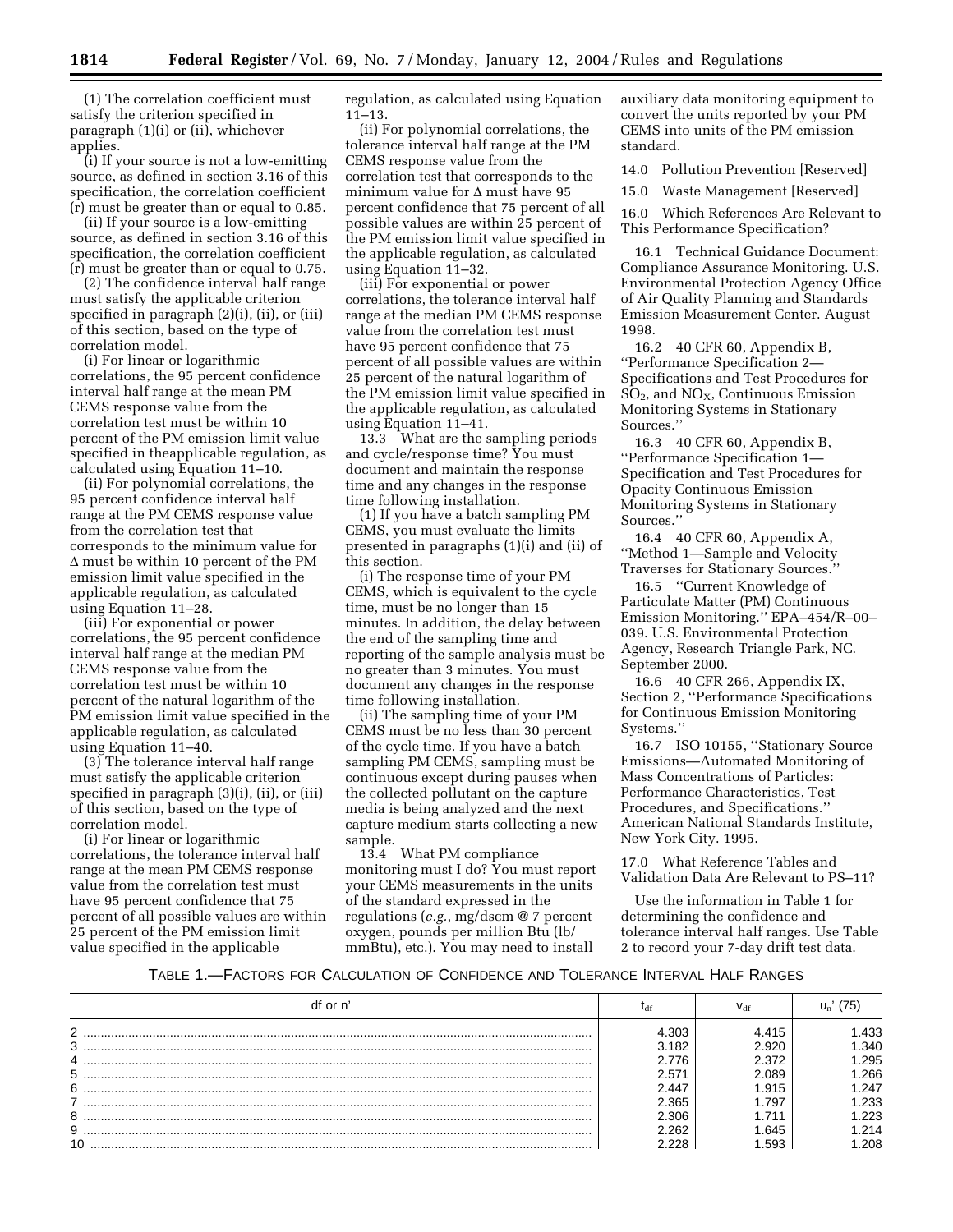## TABLE 1.-FACTORS FOR CALCULATION OF CONFIDENCE AND TOLERANCE INTERVAL HALF RANGES-Continued

| df or n' | $t_{\text{df}}$ | $V_{df}$ | $u_n'$ (75) |
|----------|-----------------|----------|-------------|
|          | 2.201           | 1.551    | 1.203       |
|          | 2.179           | 1.515    | 1.199       |
|          | 2.160           | 1.485    | 1.195       |
|          | 2.145           | 1.460    | 1.192       |
|          | 2.131           | 1.437    | 1.189       |
|          | 2.120           | 1.418    | 1.187       |
|          | 2.110           | 1.400    | 1.185       |
|          | 2.101           | 1.385    | 1.183       |
|          | 2.093           | 1.370    | 1.181       |
|          | 2.086           | 1.358    | 1.179       |
|          | 2.080           | 1.346    | 1.178       |
|          | 2.074           | 1.335    | 1.177       |
|          | 2.069           | 1.326    | 1.175       |
|          | 2.064           | 1.317    | 1.174       |
|          | 2.060           | 1.308    | 1.173       |
|          | 2.056           | 1.301    | 1.172       |
|          | 2.052           | 1.294    | 1.172       |
|          | 2.048           | 1.287    | 1.171       |
|          | 2.045           | 1.281    | 1.171       |
|          | 2.042           | 1.274    | 1.170       |
|          | 2.040           | 1.269    | 1.169       |
|          | 2.037           | 1.264    | 1.169       |
|          | 2.035           | 1.258    | 1.168       |
|          | 2.032           | 1.253    | 1.168       |
|          | 2.030           | 1.248    | 1.167       |
|          | 2.028           | 1.244    | 1.167       |
|          | 2.026           | 1.240    | 1.166       |
|          | 2.025           | 1.236    | 1.166       |
|          | 2.023           | 1.232    | 1.165       |
|          | 2.021           | 1.228    | 1.165       |
|          | 2.020           | 1.225    | 1.165       |
|          | 2.018           | 1.222    | 1.164       |
|          | 2.017           | 1.219    | 1.164       |
|          | 2.015           | 1.216    | 1.163       |
|          | 2.014           | 1.213    | 1.163       |
|          | 2.013           | 1.210    | 1.163       |
|          | 2.012           | 1.207    | 1.163       |
|          | 2.011           | 1.205    | 1.162       |
|          | 2.010           | 1.202    | 1.162       |
|          | 2.009           | 1.199    | 1.162       |
|          | 2.008           | 1.197    | 1.162       |
|          | 2.007           | 1.194    | 1.162       |
|          | 2.006           | 1.191    | 1.161       |
|          | 2.005           | 1.189    | 1.161       |
|          | 2.005           | 1.186    | 1.161       |
|          | 2.004           | 1.183    | 1.161       |
|          | 2.003           | 1.181    | 1.161       |
|          | 2.002           | 1.178    | 1.160       |
|          | 2.001           | 1.176    | 1.160       |
|          | 2.000           | 1.173    | 1.160       |
|          | 2.000           | 1.170    | 1.160       |
|          | 1.999           | 1.168    | 1.160       |
|          | 1.999           | 1.165    | 1.159       |

## TABLE 2 .- 7-DAY DRIFT TEST DATA

| Zero drift day # | Date<br>and<br>time | Zero check<br>value<br>$(R_L)$ | PM CEMS<br>response<br>(R <sub>CEMS</sub> ) | Difference<br>$(RCEMS - RL)$ | Zero drift<br>$((R_{\text{CEMS}} - R_{\text{L}})/R_{\text{U}}) \times 100$ |
|------------------|---------------------|--------------------------------|---------------------------------------------|------------------------------|----------------------------------------------------------------------------|
|                  |                     |                                |                                             |                              |                                                                            |
| 2                |                     |                                |                                             |                              |                                                                            |
| 3                |                     |                                |                                             |                              |                                                                            |
| 4                |                     |                                |                                             |                              |                                                                            |
| 5                |                     |                                |                                             |                              |                                                                            |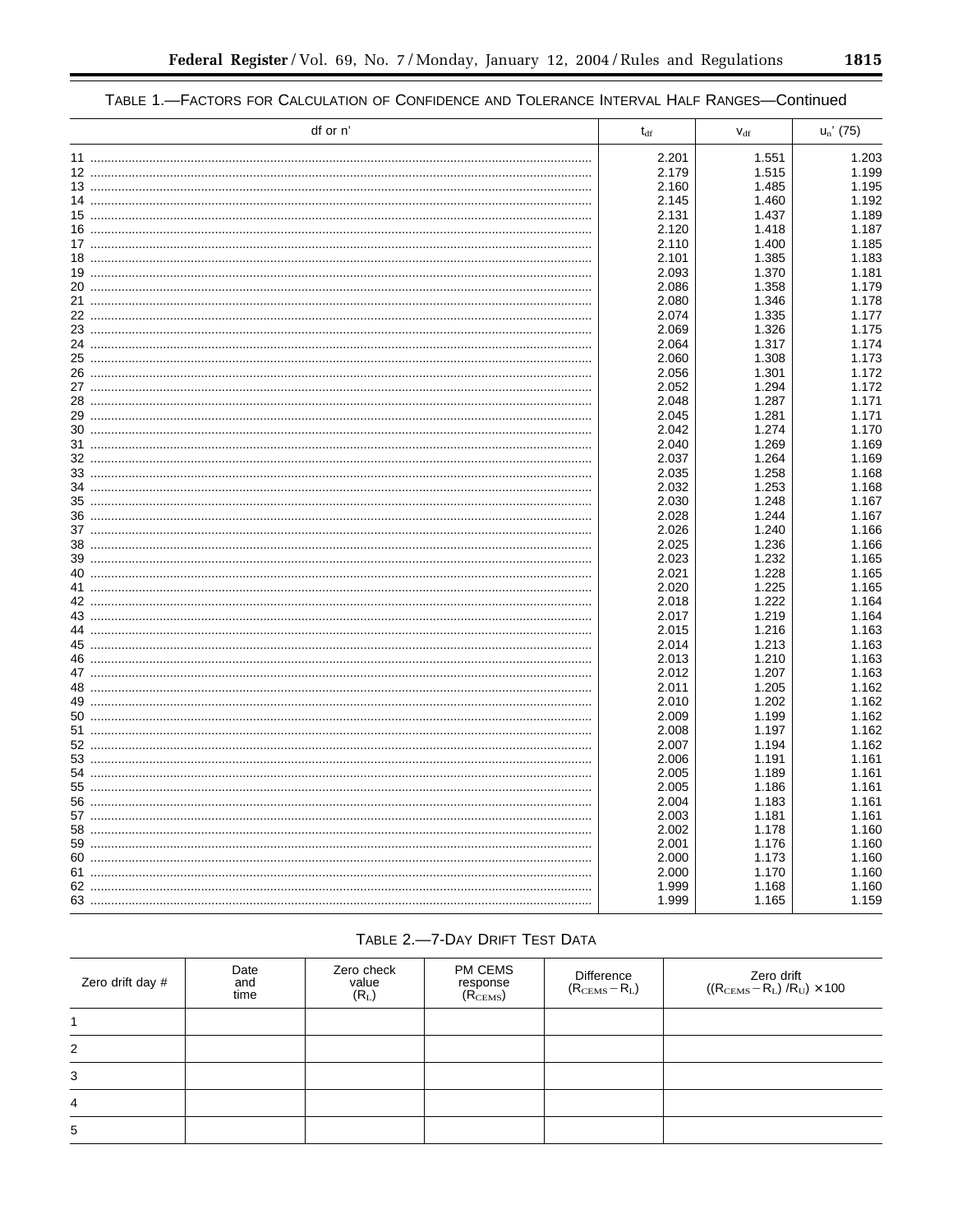| TABLE 2.-7-DAY DRIFT TEST DATA-Continued |  |  |
|------------------------------------------|--|--|
|------------------------------------------|--|--|

| Zero drift day #    | Date<br>and<br>time | Zero check<br>value<br>$(R_L)$       | PM CEMS<br>response<br>$(\dot{R}_{\text{CEMS}})$ | <b>Difference</b><br>$(RCEMS - RL)$ | Zero drift<br>$((RCEMS - RL) / RU) \times 100$                                 |
|---------------------|---------------------|--------------------------------------|--------------------------------------------------|-------------------------------------|--------------------------------------------------------------------------------|
| 6                   |                     |                                      |                                                  |                                     |                                                                                |
| $\overline{7}$      |                     |                                      |                                                  |                                     |                                                                                |
| Upscale drift day # | Date<br>and<br>time | Upscale<br>check<br>value<br>$(R_U)$ | PM CEMS<br>response<br>(R <sub>CEMS</sub> )      | Difference<br>$(RCEMS - RU)$        | Upscale drift<br>((R <sub>CEMS</sub> -R <sub>U</sub> )/R <sub>U</sub> ) × 100% |
| 1                   |                     |                                      |                                                  |                                     |                                                                                |
| $\overline{c}$      |                     |                                      |                                                  |                                     |                                                                                |
| 3                   |                     |                                      |                                                  |                                     |                                                                                |
| 4                   |                     |                                      |                                                  |                                     |                                                                                |
| 5                   |                     |                                      |                                                  |                                     |                                                                                |
| 6                   |                     |                                      |                                                  |                                     |                                                                                |
| $\overline{7}$      |                     |                                      |                                                  |                                     |                                                                                |
|                     |                     |                                      |                                                  |                                     |                                                                                |

■ 3. Appendix F, part 60 is amended by adding Procedure 2 to read as follows:

**Appendix F—Quality Assurance Procedures**

\* \* \* \* \*

*PROCEDURE 2—Quality Assurance Requirements for Particulate Matter Continuous Emission Monitoring Systems at Stationary Sources* 

1.0 What Are the Purpose and Applicability of Procedure 2?

The purpose of Procedure 2 is to establish the minimum requirements for evaluating the effectiveness of quality control (QC) and quality assurance (QA) procedures and the quality of data produced by your particulate matter (PM) continuous emission monitoring system (CEMS). Procedure 2 applies to PM CEMS used for continuously determining compliance with emission standards or operating permit limits as specified in an applicable regulation or permit. Other QC procedures may apply to diluent  $(e.g., O_2)$  monitors and other auxiliary monitoring equipment included with your CEMS to facilitate PM measurement or determination of PM concentration in units specified in an applicable regulation.

1.1 What measurement parameter does Procedure 2 address? Procedure 2 covers the instrumental measurement of PM as defined by your source's applicable reference method (no Chemical Abstract Service number assigned).

1.2 For what types of devices must I comply with Procedure 2? You must

comply with Procedure 2 for the total equipment that:

(1) We require you to install and operate on a continuous basis under the applicable regulation, and

(2) You use to monitor the PM mass concentration associated with the operation of a process or emission control device.

1.3 What are the data quality objectives (DQOs) of Procedure 2? The overall DQO of Procedure 2 is the generation of valid, representative data that can be transferred into useful information for determining PM CEMS concentrations averaged over a prescribed interval. Procedure 2 is also closely associated with Performance Specification 11 (PS–11).

(1) Procedure 2 specifies the minimum requirements for controlling and assessing the quality of PM CEMS data submitted to us or the delegated permitting authority.

(2) You must meet these minimum requirements if you are responsible for one or more PM CEMS used for compliance monitoring. We encourage you to develop and implement a more extensive QA program or to continue such programs where they already exist.

1.4 What is the intent of the QA/QC procedures specified in Procedure 2? Procedure 2 is intended to establish the minimum QA/QC requirements for PM CEMS and is presented in general terms to allow you to develop a program that is most effective for your circumstances. You may adopt QA/QC procedures that go beyond these minimum requirements to ensure compliance with applicable regulations.

1.5 When must I comply with Procedure 2? You must comply with the basic requirements of Procedure 2 immediately following successful completion of the initial correlation test of PS–11.

2.0 What Are the Basic Requirements of Procedure 2?

Procedure 2 requires you to perform periodic evaluations of PM CEMS performance and to develop and implement QA/QC programs to ensure that PM CEMS data quality is maintained.

2.1 What are the basic functions of Procedure 2?

(1) Assessment of the quality of your PM CEMS data by estimating measurement accuracy;

(2) Control and improvement of the quality of your PM CEMS data by implementing QC requirements and corrective actions until the data quality is acceptable; and

(3) Specification of requirements for daily instrument zero and upscale drift checks and daily sample volume checks, as well as routine response correlation audits, absolute correlation audits, sample volume audits, and relative response audits.

3.0 What Special Definitions Apply to Procedure 2?

The definitions in Procedure 2 include those provided in PS–11 of Appendix B, with the following additions:

3.1 ''Absolute Correlation Audit (ACA)'' means an evaluation of your PM CEMS response to a series of reference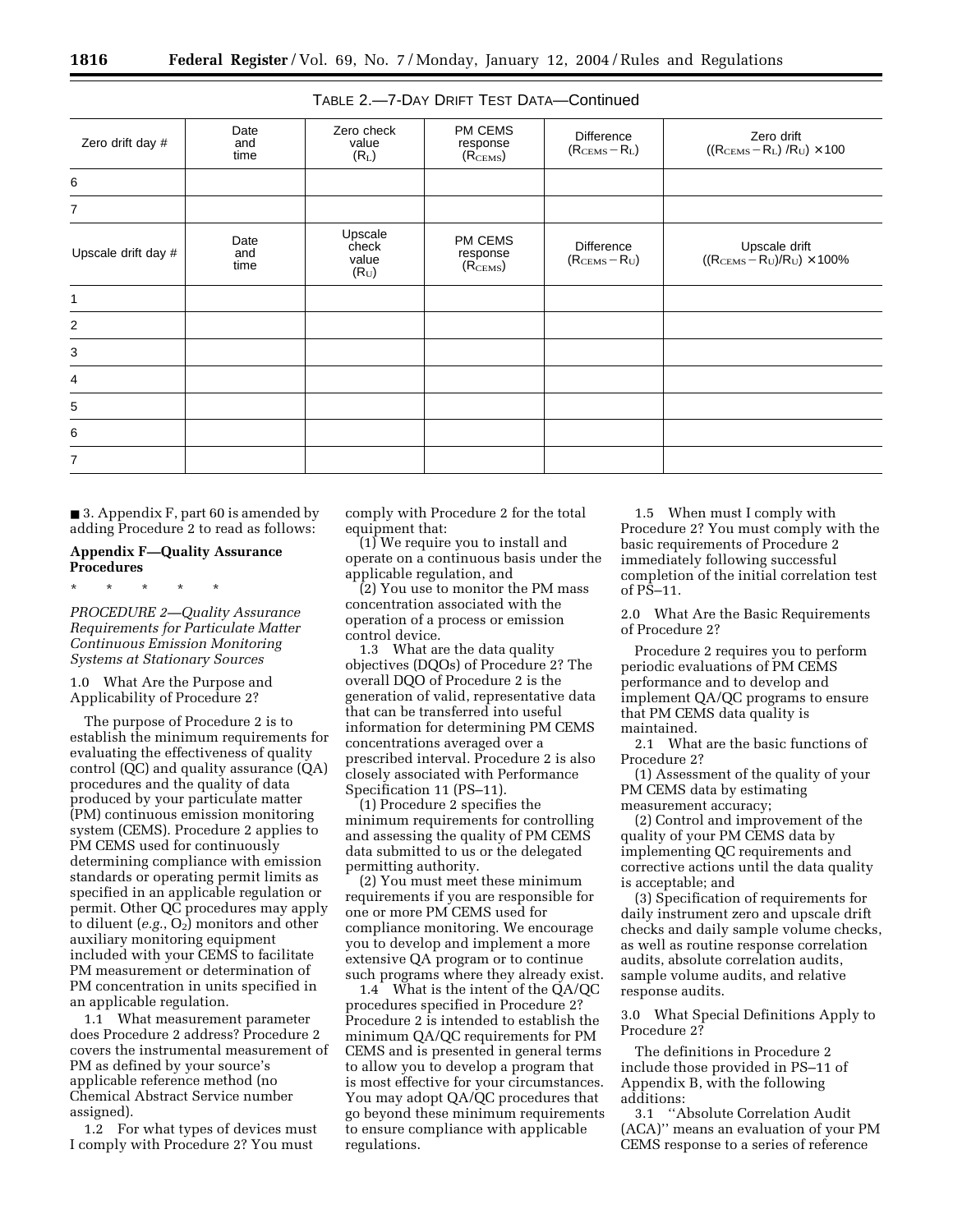standards covering the full measurement range of the instrument (*e.g.*, 4 mA to 20 mA).

3.2 ''Correlation Range'' means the range of PM CEMS responses used in the complete set of correlation test data.

3.3 ''PM CEMS Correlation'' means the site-specific relationship (*i.e.*, a regression equation) between the output from your PM CEMS (*e.g.*, mA) and the particulate concentration, as determined by the reference method. The PM CEMS correlation is expressed in the same units as the PM concentration measured by your PM CEMS (*e.g.*, mg/acm). You must derive this relation from PM CEMS response data and manual reference method data that were gathered simultaneously. These data must be representative of the full range of source and control device operating conditions that you expect to occur. You must develop the correlation by performing the steps presented in sections 12.2 and 12.3 of PS–11.

3.4 ''Reference Method Sampling Location'' means the location in your source's exhaust duct from which you collect manual reference method data for developing your PM CEMS correlation and for performing relative response audits (RRAs) and response correlation audits (RCAs).

3.5 ''Response Correlation Audit (RCA)'' means the series of tests specified in section 10.3(8) of this procedure that you conduct to ensure the continued validity of your PM CEMS correlation.

3.6 ''Relative Response Audit (RRA)'' means the brief series of tests specified in section 10.3(6) of this procedure that you conduct between consecutive RCAs to ensure the continued validity of your PM CEMS correlation.

3.7 ''Sample Volume Audit (SVA)'' means an evaluation of your PM CEMS measurement of sample volume if your PM CEMS determines PM concentration based on a measure of PM mass in an extracted sample volume and an independent determination of sample volume.

4.0 Interferences. [Reserved]

5.0 What Do I Need To Know To Ensure the Safety of Persons Using Procedure 2?

People using Procedure 2 may be exposed to hazardous materials, operations, and equipment. Procedure 2 does not purport to address all of the safety issues associated with its use. It is your responsibility to establish appropriate safety and health practices and determine the applicable regulatory limitations before performing this

procedure. You must consult your CEMS user's manual for specific precautions to be taken with regard to your PM CEMS procedures.

6.0 What Equipment and Supplies Do I Need?

[Reserved]

7.0 What Reagents and Standards Do I Need?

You will need reference standards or procedures to perform the zero drift check, the upscale drift check, and the sample volume check.

7.1 What is the reference standard value for the zero drift check? You must use a zero check value that is no greater than 20 percent of the PM CEMS's response range. You must obtain documentation on the zero check value from your PM CEMS manufacturer.

7.2 What is the reference standard value for the upscale drift check? You must use an upscale check value that produces a response between 50 and 100 percent of the PM CEMS's response range. For a PM CEMS that produces output over a range of 4 mA to 20 mA, the upscale check value must produce a response in the range of 12 mA to 20 mA. You must obtain documentation on the upscale check value from your PM CEMS manufacturer.

7.3 What is the reference standard value for the sample volume check? You must use a reference standard value or procedure that produces a sample volume value equivalent to the normal sampling rate. You must obtain documentation on the sample volume value from your PM CEMS manufacturer.

8.0 What Sample Collection, Preservation, Storage, and Transport Are Relevant to This Procedure?

#### [Reserved]

9.0 What Quality Control Measures Are Required by This Procedure for My PM CEMS?

You must develop and implement a QC program for your PM CEMS. Your QC program must, at a minimum, include written procedures that describe, in detail, complete step-bystep procedures and operations for the activities in paragraphs (1) through (8) of this section.

(1) Procedures for performing drift checks, including both zero drift and upscale drift and the sample volume check (see sections  $10.2(1)$ ,  $(2)$ , and  $(5)$ ).

(2) Methods for adjustment of PM CEMS based on the results of drift checks, sample volume checks (if applicable), and the periodic audits specified in this procedure.

(3) Preventative maintenance of PM CEMS (including spare parts inventory and sampling probe integrity).

(4) Data recording, calculations, and reporting.

(5) RCA and RRA procedures, including sampling and analysis methods, sampling strategy, and structuring test conditions over the prescribed range of PM concentrations.

(6) Procedures for performing ACAs and SVAs and methods for adjusting your PM CEMS response based on ACA and SVA results.

(7) Program of corrective action for malfunctioning PM CEMS, including flagged data periods.

(8) For extractive PM CEMS, procedures for checking extractive system ducts for material accumulation.

9.1 What QA/QC documentation must I have? You are required to keep the written QA/QC procedures on record and available for inspection by us, the State, and/or local enforcement agency for the life of your CEMS or until you are no longer subject to the requirements of this procedure.

9.2 How do I know if I have acceptable QC procedures for my PM CEMS? Your QC procedures are inadequate or your PM CEMS is incapable of providing quality data if you fail two consecutive QC audits (*i.e.*, out-of-control conditions resulting from the annual audits, quarterly audits, or daily checks). Therefore, if you fail the same two consecutive audits, you must revise your QC procedures or modify or replace your PM CEMS to correct the deficiencies causing the excessive inaccuracies (see section 10.4 for limits for excessive audit inaccuracy).

10.0 What Calibration/Correlation and Standardization Procedures Must I Perform for My PM CEMS?

You must generate a site-specific correlation for each of your PM CEMS installation(s) relating response from your PM CEMS to results from simultaneous PM reference method testing. The PS–11 defines procedures for developing the correlation and defines a series of statistical parameters for assessing acceptability of the correlation. However, a critical component of your PM CEMS correlation process is ensuring the accuracy and precision of reference method data. The activities listed in sections 10.1 through 10.10 assure the quality of the correlation.

10.1 When should I use paired trains for reference method testing? Although not required, we recommend that you should use paired-train reference method testing to generate data used to develop your PM CEMS correlation and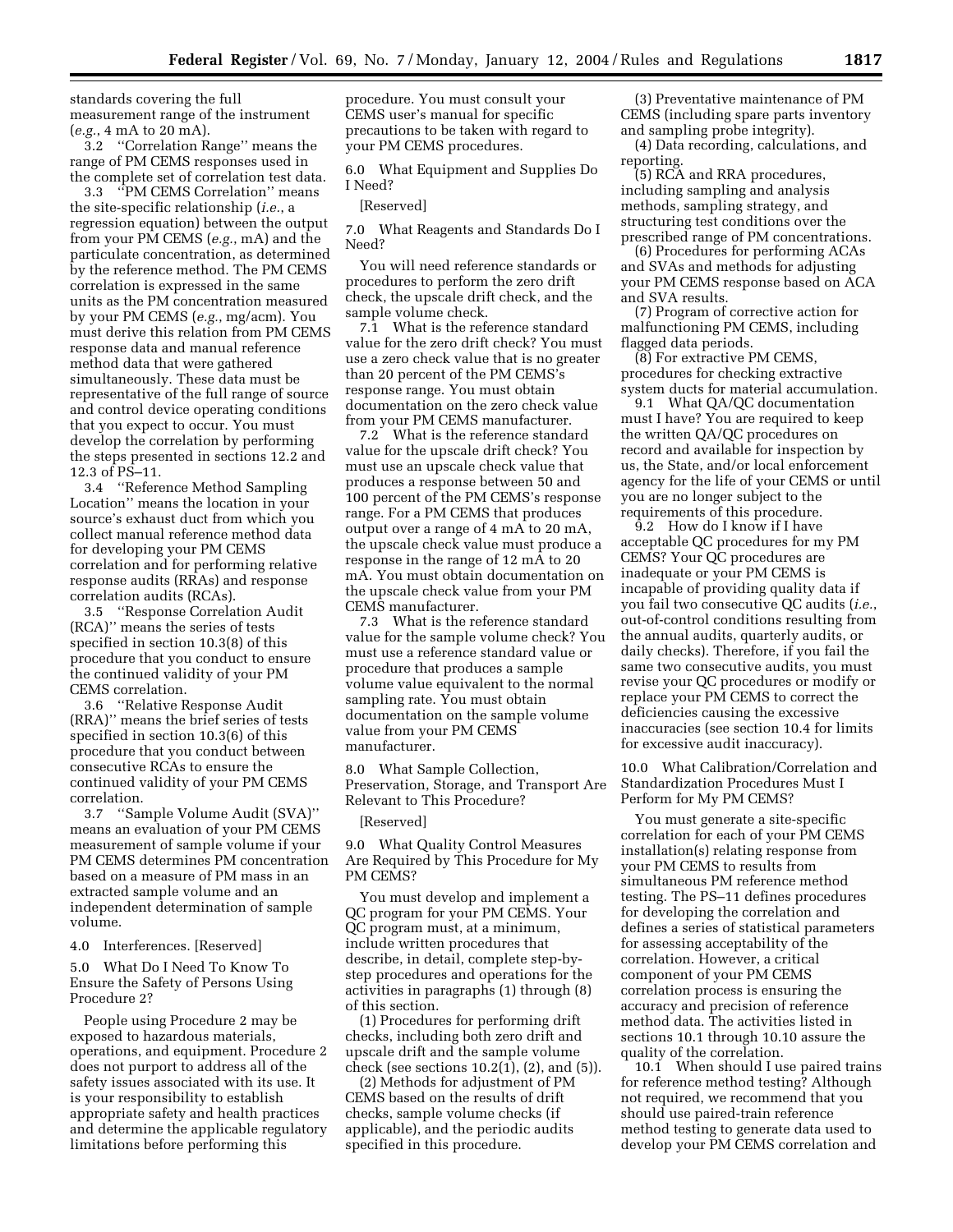for RCA testing. Guidance on the use of paired sampling trains can be found in the PM CEMS Knowledge Document (see section 16.5).

10.2 What routine system checks must I perform on my PM CEMS? You must perform routine checks to ensure proper operation of system electronics and optics, light and radiation sources and detectors, and electric or electromechanical systems. Necessary components of the routine system checks will depend on design details of your PM CEMS. As a minimum, you must verify the system operating parameters listed in paragraphs (1) through (5) of this section on a daily basis. Some PM CEMS may perform one or more of these functions automatically or as an integral portion of unit operations; for other PM CEMS, you must initiate or perform one or more of these functions manually.

(1) You must check the zero drift to ensure stability of your PM CEMS response to the zero check value. You must determine system output on the most sensitive measurement range when the PM CEMS is challenged with a zero reference standard or procedure. You must, at a minimum, adjust your PM CEMS whenever the daily zero drift exceeds 4 percent.

(2) You must check the upscale drift to ensure stability of your PM CEMS

response to the upscale check value. You must determine system output when the PM CEMS is challenged with a reference standard or procedure corresponding to the upscale check value. You must, at a minimum, adjust your PM CEMS whenever the daily upscale drift check exceeds 4 percent.

(3) For light-scattering and extinctiontype PM CEMS, you must check the system optics to ensure that system response has not been altered by the condition of optical components, such as fogging of lens and performance of light monitoring devices.

(4) You must record data from your automatic drift-adjusting PM CEMS before any adjustment is made. If your PM CEMS automatically adjusts its response to the corrected calibration values (*e.g.*, microprocessor control), you must program your PM CEMS to record the unadjusted concentration measured in the drift check before resetting the calibration. Alternately, you may program your PM CEMS to record the amount of adjustment.

(5) For extractive PM CEMS that measure the sample volume and use the measured sample volume as part of calculating the output value, you must check the sample volume on a daily basis to verify the accuracy of the sample volume measuring equipment. This sample volume check must be

done at the normal sampling rate of your PM CEMS. You must adjust your PM CEMS sample volume measurement whenever the daily sample volume check error exceeds 10 percent.

10.3 What are the auditing requirements for my PM CEMS? You must subject your PM CEMS to an ACA and an SVA, as applicable, at least once each calender quarter. Successive quarterly audits must occur no closer than 2 months apart. You must conduct an RCA and an RRA at the frequencies specified in the applicable regulation or facility operating permit. An RRA or RCA conducted during any calendar quarter can take the place of the ACA required for that calendar quarter. An RCA conducted during the period in which an RRA is required can take the place of the RRA for that period.

(1) When must I perform an ACA? You must perform an ACA each quarter unless you conduct an RRA or RCA during that same quarter.

(2) How do I perform an ACA? You perform an ACA according to the procedure specified in paragraphs (2)(i) through (v) of this section.

(i) You must challenge your PM CEMS with an audit standard or an equivalent audit reference to reproduce the PM CEMS's measurement at three points within the following ranges:

| Audit point | Audit range                                                                                                             |
|-------------|-------------------------------------------------------------------------------------------------------------------------|
|             | 0 to 20 percent of measurement range<br>40 to 60 percent of measurement range<br>70 to 100 percent of measurement range |

(ii) You must then challenge your PM CEMS three times at each audit point and use the average of the three responses in determining accuracy at each audit point. Use a separate audit standard for audit points 1, 2, and 3. Challenge the PM CEMS at each audit point for a sufficient period of time to ensure that your PM CEMS response has stabilized.

(iii) Operate your PM CEMS in the mode, manner, and range specified by the manufacturer.

(iv) Store, maintain, and use audit standards as recommended by the manufacturer.

(v) Use the difference between the actual known value of the audit standard and the response of your PM CEMS to assess the accuracy of your PM **CEMS** 

(3) When must I perform an SVA? You must perform an audit of the measured sample volume (*e.g.*, the sampling flow rate for a known time) once per quarter for applicable PM

CEMS with an extractive sampling system. Also, you must perform and pass an SVA prior to initiation of any of the reference method data collection runs for an RCA or RRA.

(4) How do I perform an SVA? You perform an SVA according to the procedure specified in paragraphs (4)(i) through (iii) of this section.

(i) You perform an SVA by independently measuring the volume of sample gas extracted from the stack or duct over each batch cycle or time period with a calibrated device. You may make this measurement either at the inlet or outlet of your PM CEMS, so long as it measures the sample gas volume without including any dilution or recycle air. Compare the measured volume with the volume reported by your PM CEMS for the same cycle or time period to calculate sample volume accuracy.

(ii) You must make measurements during three sampling cycles for batch extractive monitors (*e.g.*, Beta-gauge) or during three periods of at least 20 minutes for continuous extractive PM CEMS.

(iii) You may need to condense, collect, and measure moisture from the sample gas prior to the calibrated measurement device (*e.g.*, dry gas meter) and correct the results for moisture content. In any case, the volumes measured by the calibrated device and your PM CEMS must be on a consistent temperature, pressure, and moisture basis.

(5) How often must I perform an RRA? You must perform an RRA at the frequency specified in the applicable regulation or facility operating permit. You may conduct an RCA instead of an RRA during the period when the RRA is required.

(6) How do I perform an RRA? You must perform the RRA according to the procedure specified in paragraphs (6)(i) and (ii) of this section.

(i) You perform an RRA by collecting three simultaneous reference method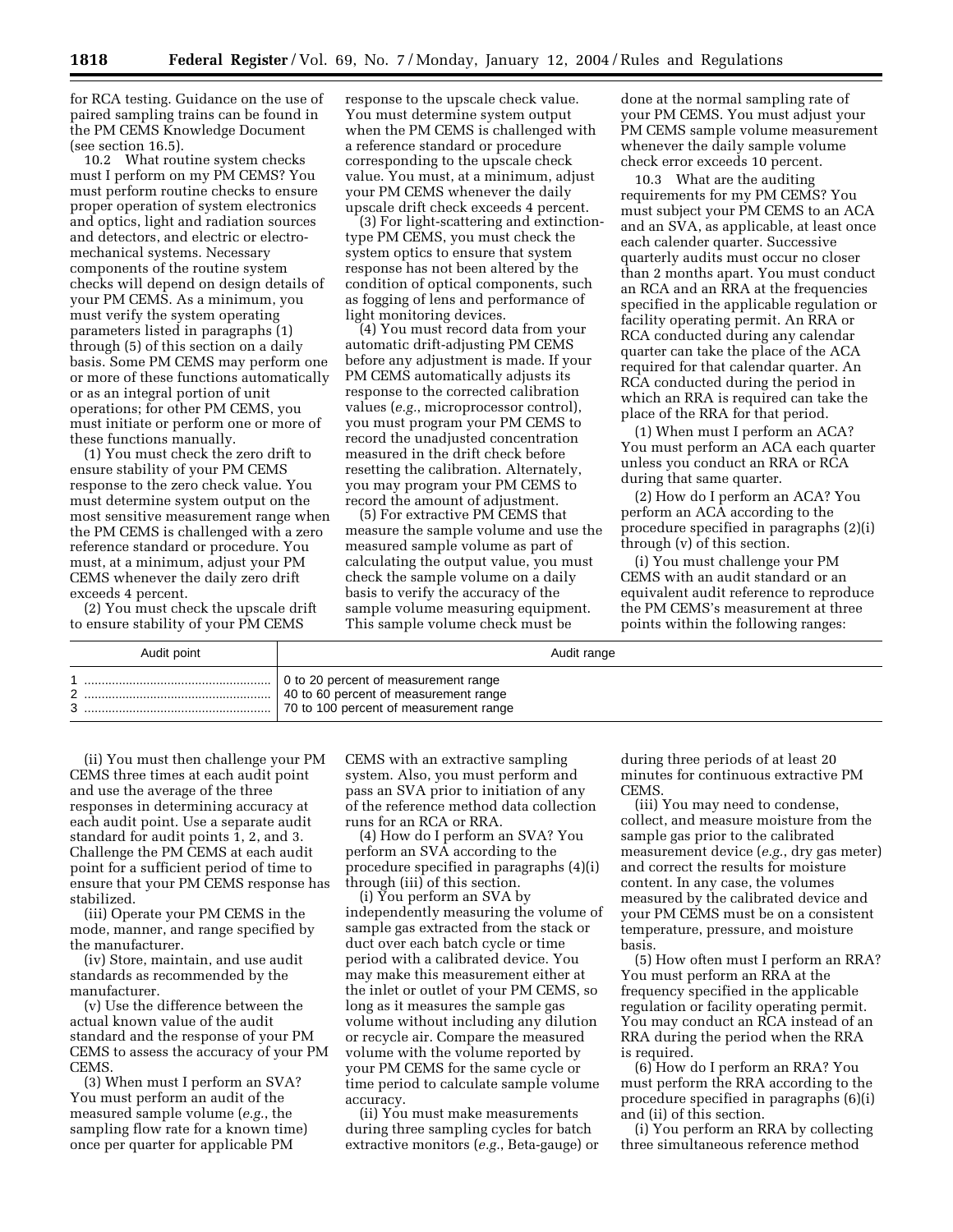PM concentration measurements and PM CEMS measurements at the as-found source operating conditions and PM concentration.

(ii) We recommend that you use paired trains for reference method sampling. Guidance on the use of paired sampling trains can be found in the PM CEMS Knowledge Document (see section 16.5 of PS–11).

(7) How often must I perform an RCA? You must perform an RCA at the frequency specified in the applicable regulation or facility operating permit.

(8) How do I perform an RCA? You must perform the RCA according to the procedures for the PM CEMS correlation test described in PS–11, section 8.6, except that the minimum number of runs required is 12 in the RCA instead of 15 as specified in PS–11.

(9) What other alternative audits can I use? You can use other alternative audit procedures as approved by us, the State, or local agency for the quarters when you would conduct ACAs.

10.4 What are my limits for excessive audit inaccuracy? Unless specified otherwise in the applicable subpart, the criteria for excessive audit inaccuracy are listed in paragraphs (1) through (6) of this section.

(1) What are the criteria for excessive zero or upscale drift? Your PM CEMS is out of control if the zero drift check or upscale drift check either exceeds 4 percent for five consecutive daily periods or exceeds 8 percent for any one day.

(2) What are the criteria for excessive sample volume measurement error? Your PM CEMS is out of control if sample volume check error exceeds 10 percent for five consecutive daily periods or exceeds 20 percent for any one day.

(3) What are the criteria for excessive ACA error? Your PM CEMS is out of control if the results of any ACA exceed ± 10 percent of the average audit value or 7.5 percent of the applicable standard, whichever is greater.

(4) What is the criterion for excessive SVA error? Your PM CEMS is out of control if results exceed  $\pm$  5 percent of the average sample volume audit value.

(5) What are the criteria for passing an RCA? To pass an RCA, you must meet the criteria specified in paragraphs (5)(i) through (iii) of this section. If your PM CEMS fails to meet these RCA criteria, it is out of control.

(i) For all 12 data points, the PM CEMS response value can be no greater than the greatest PM CEMS response value used to develop your correlation curve.

(ii) For 9 of the 12 data points, the PM CEMS response value must lie within

the PM CEMS output range used to develop your correlation curve.

(iii) At least 75 percent of a minimum number of 12 sets of PM CEMS and reference method measurements must fall within a specified area on a graph of the correlation regression line. The specified area on the graph of the correlation regression line is defined by two lines parallel to the correlation regression line, offset at a distance of ± 25 percent of the numerical emission limit value from the correlation regression line.

(6) What are the criteria to pass an RRA? To pass an RRA, you must meet the criteria specified in paragraphs (6)(i) and (ii) of this section. If your PM CEMS fails to meet these RRA criteria, it is out of control.

(i) For all three data points, the PM CEMS response value can be no greater than the greatest PM CEMS response value used to develop your correlation curve.

(ii) For two of the three data points, the PM CEMS response value must lie within the PM CEMS output range used to develop your correlation curve.

(iii) At least two of the three sets of PM CEMS and reference method measurements must fall within the same specified area on a graph of the correlation regression line as required for the RCA and described in paragraph (5)(iii) of this section.

10.5 What do I do if my PM CEMS is out of control? If your PM CEMS is out of control, you must take the actions listed in paragraphs (1) and (2) of this section.

(1) You must take necessary corrective action to eliminate the problem and perform tests, as appropriate, to ensure that the corrective action was successful.

(i) Following corrective action, you must repeat the previously failed audit to confirm that your PM CEMS is operating within the specifications.

(ii) If your PM CEMS failed an RRA, you must take corrective action until your PM CEMS passes the RRA criteria. If the RRA criteria cannot be achieved, you must perform an RCA.

(iii) If your PM CEMS failed an RCA, you must follow procedures specified in section 10.6 of this procedure.

(2) You must report both the audit showing your PM CEMS to be out of control and the results of the audit following corrective action showing your PM CEMS to be operating within specifications.

10.6 What do I do if my PM CEMS fails an RCA? After an RCA failure, you must take all applicable actions listed in paragraphs (1) through (3) of this section.

(1) Combine RCA data with data from the active PM CEMS correlation and perform the mathematical evaluations defined in PS–11 for development of a PM CEMS correlation, including examination of alternate correlation models (*i.e.*, linear, polynomial, logarithmic, exponential, and power). If the expanded data base and revised correlation meet PS–11 statistical criteria, use the revised correlation.

(2) If the criteria specified in paragraph (1) of this section are not achieved, you must develop a new PM CEMS correlation based on revised data. The revised data set must consist of the test results from only the RCA. The new data must meet all requirements of PS– 11 to develop a revised PM CEMS correlation, except that the minimum number of sets of PM CEMS and reference method measurements is 12 instead of the minimum of 15 sets required by PS–11. Your PM CEMS is considered to be back in controlled status when the revised correlation meets all of the performance criteria specified in section 13.2 of PS–11.

(3) If the actions in paragraphs (1) and (2) of this section do not result in an acceptable correlation, you must evaluate the cause(s) and comply with the actions listed in paragraphs (3)(i) through (iv) of this section within 90 days after the completion of the failed RCA.

(i) Completely inspect your PM CEMS for mechanical or operational problems. If you find a mechanical or operational problem, repair your PM CEMS and repeat the RCA.

(ii) You may need to relocate your PM CEMS to a more appropriate measurement location. If you relocate your PM CEMS, you must perform a new correlation test according to the procedures specified in PS–11.

(iii) The characteristics of the PM or gas in your source's flue gas stream may have changed such that your PM CEMS measurement technology is no longer appropriate. If this is the case, you must install a PM CEMS with measurement technology that is appropriate for your source's flue gas characteristics. You must perform a new correlation test according to the procedures specified in PS–11.

(iv) If the corrective actions in paragraphs (3)(i) through (iii) of this section were not successful, you must petition us, the State, or local agency for approval of alternative criteria or an alternative for continuous PM monitoring.

10.7 When does the out-of-control period begin and end? The out-ofcontrol period begins immediately after the last test run or check of an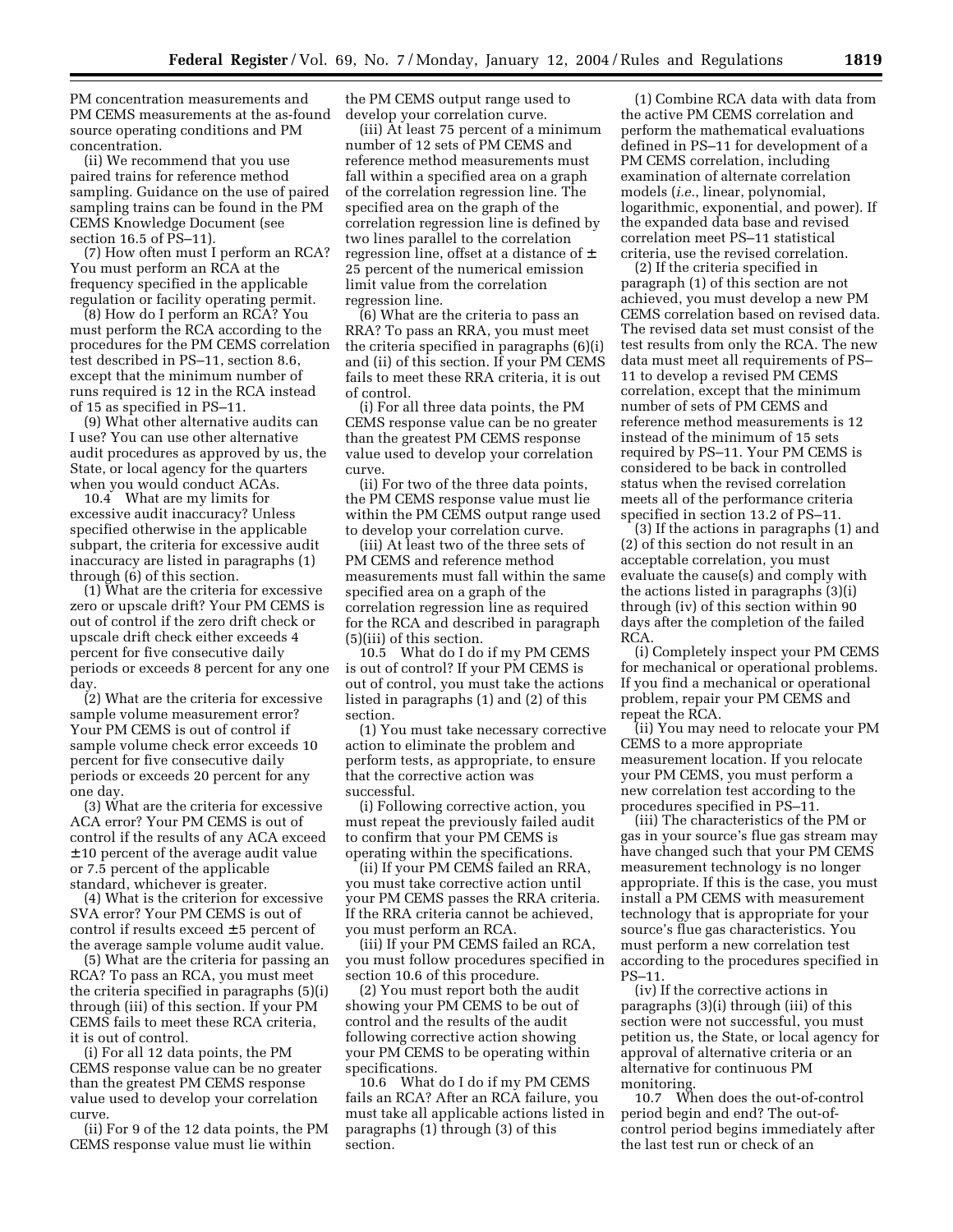unsuccessful RCA, RRA, ACA, SVA, drift check, or sample volume check. The out-of-control period ends immediately after the last test run or check of the subsequent successful audit or drift check.

10.8 Can I use the data recorded by my PM CEMS during out-of-control periods? During any period when your PM CEMS is out of control, you may not use your PM CEMS data to calculate emission compliance or to meet minimum data availability requirements described in the applicable regulation.

10.9 What are the QA/QC reporting requirements for my PM CEMS? You must report the accuracy results for your PM CEMS, specified in section 10.4 of this procedure, at the interval specified in the applicable regulation. Report the drift and accuracy information as a Data Assessment Report (DAR), and include one copy of this DAR for each quarterly audit with the report of emissions required under the applicable regulation. An example DAR is provided in Procedure 1, Appendix F of this part.

10.10 What minimum information must I include in my DAR? As a minimum, you must include the

information listed in paragraphs (1) through (5) of this section in the DAR:

(1) Your name and address.

(2) Identification and location of monitors in your CEMS.

(3) Manufacturer and model number of each monitor in your CEMS.

(4) Assessment of PM CEMS data accuracy/acceptability, and date of assessment, as determined by an RCA, RRA, ACA, or SVA described in section 10, including the acceptability determination for the RCA or RRA, the accuracy for the ACA or SVA, the reference method results, the audit standards, your PM CEMS responses, and the calculation results as defined in section 12. If the accuracy audit results show your PM CEMS to be out of control, you must report both the audit results showing your PM CEMS to be out of control and the results of the audit following corrective action showing your PM CEMS to be operating within specifications.

(5) Summary of all corrective actions you took when you determined your PM CEMS to be out of control, as described in section 10.5, or after failing on RCA, as described in section 10.6.

10.7 Where and how long must I retain the QA data that this procedure

ACA Accuracy = 
$$
\frac{|\mathbf{R}_{\text{CEM}} - \mathbf{R}_{\text{V}}|}{\mathbf{R}_{\text{V}}} \times 100
$$
 (Eq. 2-1)

 $UD = \frac{|R_{\text{CEM}} - R_U|}{R_U} \times 100$  (Eq. 2-2)  $\frac{-R_U}{\times 100}$ 

UD = The upscale drift of your PM CEMS, in percent,

 $R_{CEM}$  = Your PM CEMS response to the upscale check value, and  $R_U$  = The upscale check value.

Where:

Where:

points:

ZD = The zero (low-level) drift of your PM CEMS, in percent,

requires me to record for my PM CEMS? You must keep the records required by this procedure for your PM CEMS onsite and available for inspection by us, the State, and/or local enforcement agency

11.0 What Analytical Procedures

12.0 What Calculations and Data Analysis Must I Perform for my PM

(1) How do I determine RCA and RRA acceptability? You must plot each of your PM CEMS and reference method data sets from an RCA or RRA on a graph based on your PM CEMS correlation line to determine if the criteria in paragraphs 10.4(5) or (6),

(2) How do I calculate ACA accuracy? You must use Equation 2–1 to calculate ACA accuracy for each of the three audit

Sample collection and analysis are concurrent for this procedure. You must refer to the appropriate reference method for the specific analytical

for a period of 5 years.

procedures.

respectively, are met.

CEMS?

Apply to This Procedure?

- $R<sub>CEM</sub>$  = Your PM CEMS response of the zero check value,
- $R_L$  = The zero check value, and
- $R_U$  = The upscale check value.

(4) How do I calculate SVA accuracy? You must use Equation 2–4 to calculate the accuracy, in percent, for each of the three SVA tests or the daily sample volume check:

Where:

- ACA Accuracy = The ACA accuracy at each audit point, in percent,
- $R<sub>CEM</sub>$  = Your PM CEMS response to the reference standard, and

 $R_V$  = The reference standard value.

(3) How do I calculate daily upscale and zero drift? You must calculate the upscale drift using to Equation 2–2 and the zero drift according to Equation 2– 3:

$$
Accuracy = \frac{(V_R - V_M)}{FS} \times 100
$$
 (Eq. 2-4)

 $ZD = \frac{|R_{\text{CEM}} - R_{\text{L}}|}{R_{\text{U}}} \times 100$  (Eq. 2-3)  $\frac{-R_{\rm L}}{2}$  × 100